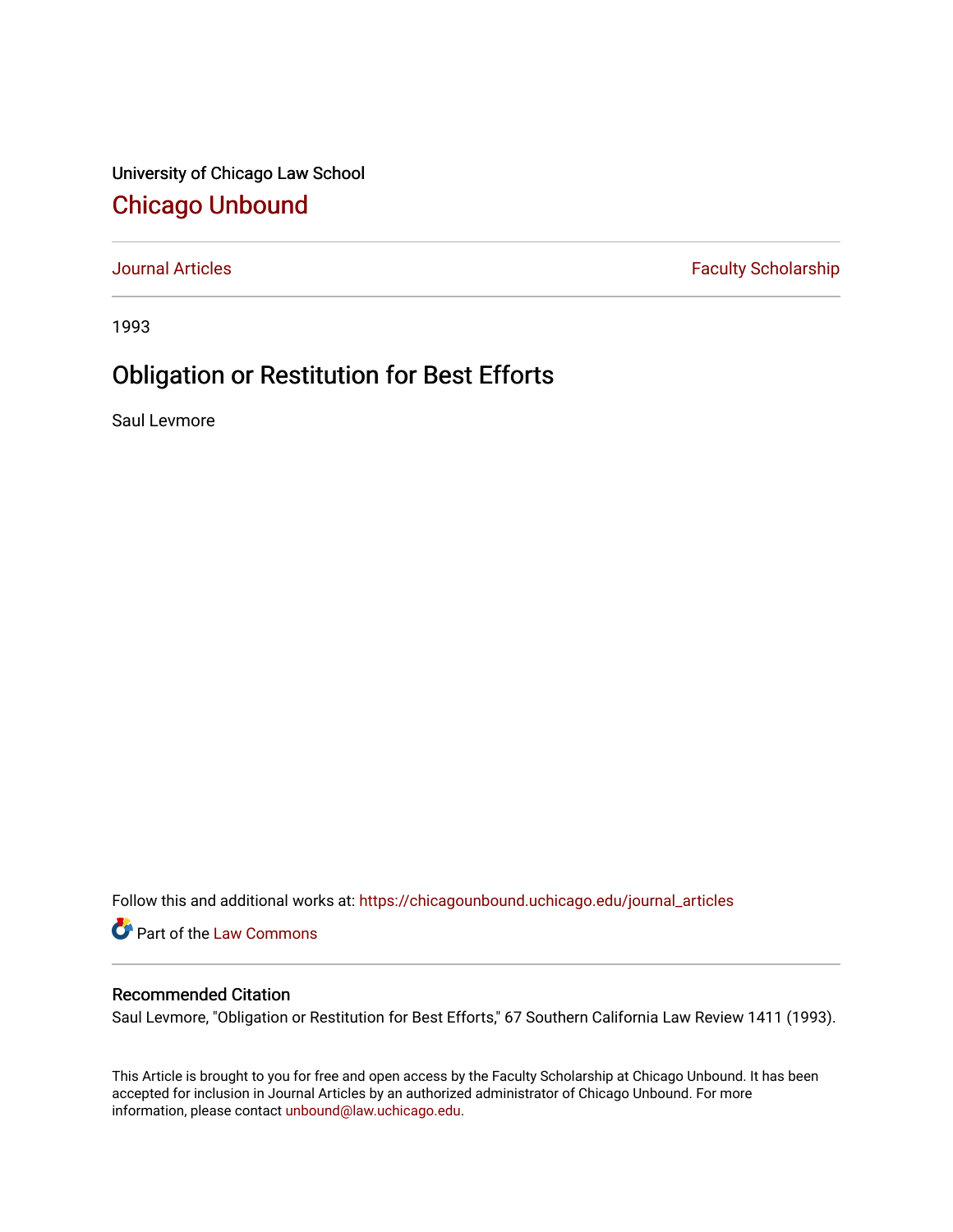#### SAUL LEVMORE\*

# I. INTRODUCTION

One sign of the survival of contract law, despite the premature announcement of its death, is the difficulty that the "relational contract" idea has encountered in establishing precedential roots where no breach of an explicit contract term has occurred.' Imagine, for example, that *A* purchases a fire insurance policy from *A's* long-time insurer, *B.* In the middle of the policy's term *A* learns of the availability of a new smoke detector. If *A* purchases the detector and its cost exceeds the (expected value of the) benefit, or windfall, to *B,* can *A* collect that cost or even that windfall from *B?* If *A* does not purchase the detector, can *B* later claim that it need not pay for a loss sustained by *A* in cases where *B* can show that the new detector would have prevented the loss? The doctrinal claim might be that the insured was negligent (in a thought-out, non-accidental way<sup>2</sup>) when it failed to invest in the available precaution or, using the language of (relational)

<sup>\*</sup> Brokaw Professor of Law and Barron F. Black Research Professor of Law, University of Virginia. I am grateful for suggestions received from participants at a University of Arizona faculty workshop and from Kenneth Abraham, Barry Adler, Chris Akin, Richard Epstein, Clay Gillette, Robert Scott, Rip Verkerke, and Steve Walt.

**<sup>1.</sup>** For the classic descriptions and application of the relational contract idea, see Charles **J.** Goetz **&** Robert **E.** Scott, *Principles of Relational Contracts,* **67** VA. L. REv. **1089** (1981); Ian R. Macneil, *Relational Contract: What We Do and Do Not Know,* 1985 Wis. L. REv. 483 (1985). The central theme of the relational contract idea is that there is something nnique about longterm contracts where parties cannot cheaply identify and specify their concerns and expectations. Much of the literature suggests that we think of such parties as implicitly agreeing to engage in joint profit maximization.

<sup>2.</sup> Insurance is normally written **to** cover accidental losses. State Farm Fire **&** Casualty **Co.** v. Ulteig, **367 S.W.2d 898** (Tex. Civ. **App.** 1963) (evidence that the insured was a heavy drinker and smoker who was inclined to fall asleep in bed while smoking was used to rebut insurer's arson defense and obtain coverage); Peterson v. Western Casualty **&** Sur. **Co., 93 N.W.2d** 433 (Wis. 1958) (holding that an insured was covered even though grossly negligent when his auto struck a police officer as insured attempted to avoid arrest). *See generally 46* **CJ.S.** INsuRaANcE § **883** (1993) (noting that policies cover "accidental" injuries caused **by** the insured's negligence unless expressly excluded).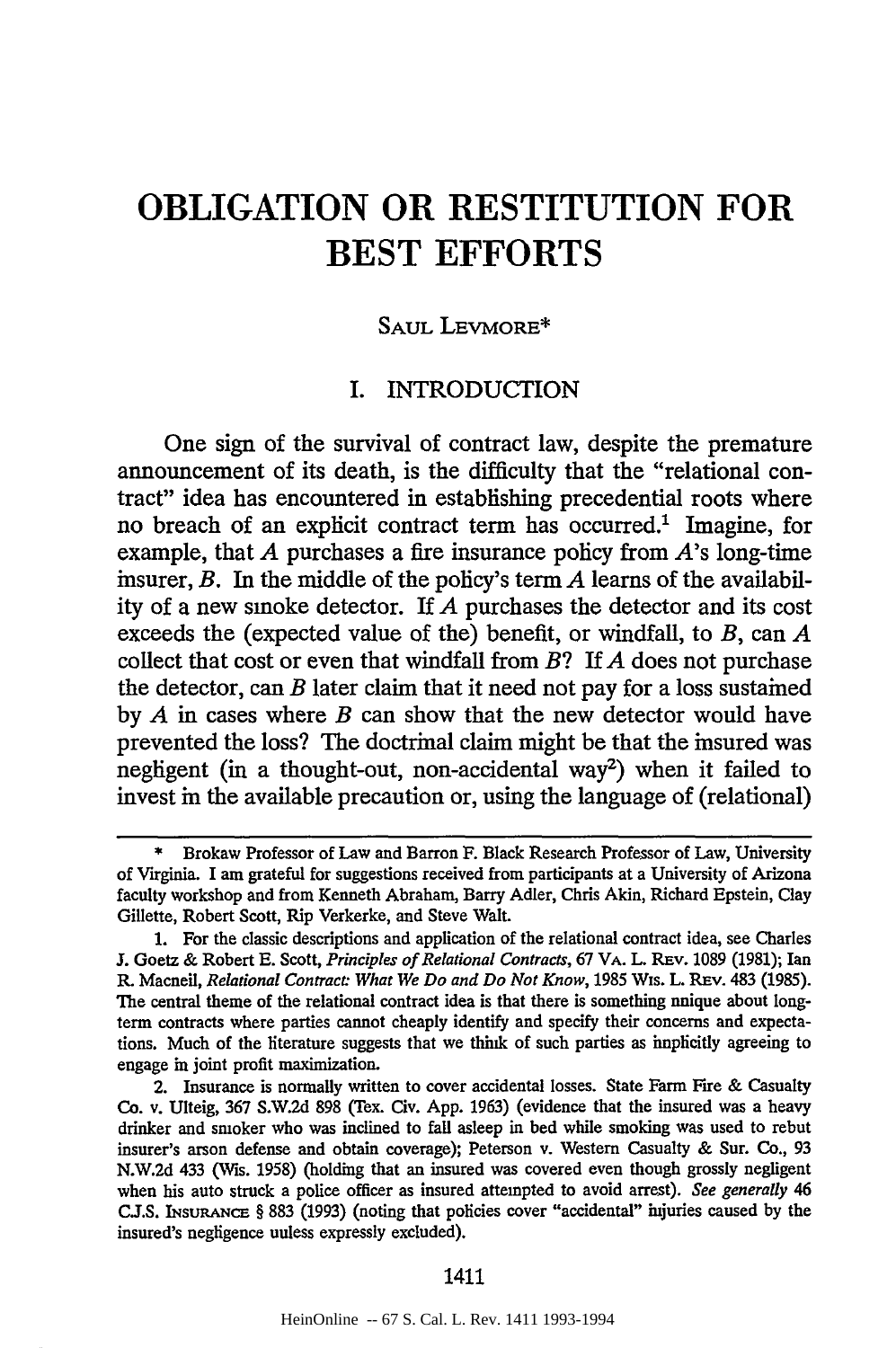contract, that the insured failed to use its "best efforts" to prevent losses.<sup>3</sup>

If the relational component of this kind of problem is stressed, recovery (or freedom from liability) may sometimes seem even *less* likely the more there is a long-term relationship. Imagine, for example, that students meet in mid-semester with their college's president and demand that the institution employ an additional security guard. The students are prepared to (try and) show two things; first, that the cost of a guard, who will patrol a library and locker areas, is much less than the expected gain from reduced theft of students' property, and second, that the crime problem is worse than the students had anticipated when first enrolling in the college. It goes almost without saying that if the president chooses not to comply with the students' request, the president risks only damage to the college's reputation in a potential lawsuit.4

These cases can be described as concerned with the possible legal obligation of a contractual party to take unanticipated cost-benefitjustified steps. Tort law is far more comfortable with aggressive legal intervention<sup>5</sup> intended to encourage or even to force efficient, accident preventing, behavior. And such intervention extends to situations where the parties are not strangers. Indeed, the most important

5. I am not unaware that this expression (and many more to follow) can be criticized as assuming some clear baseline from which "interventions" can be measured. *See* CASS R. **SUN-**STEIN, THE PARTIAL CONSTITUTION (1993) (criticizing the tendency in constitutional law to take the status quo as the baseline for distinguishing between action and inaction and neutrality and

*<sup>3.</sup> See* E. **ALLAN** FARNSWORTH, CONTnRACrS 529-31 & n.16 (1982); Goetz & Scott, *supra* note 1, at 1111-30.

The term "best efforts" may be more confusing than familiar because a doctrinal response to the example in the text is that since U.C.C. § 2-306 requires "best efforts" of parties to an exclusive dealing contract, it may by implication require no such thing of parties to other con tracts. This negative implication of the Uniform Commercial Code, if it is that, suggests that we might better ask, first, when the law's default rule requires socially efficient or joint profit maximizing behavior and, second, as this Article proceeds to ask, why tort law seems to promote efficient precaution-taking more than contract law. But because the literature incorporates the joint maximization idea into the best efforts language, I proceed for the most part with the doctrinal assumption that courts might intervene in non-exclusive-dealing contracts by incorporating a best efforts requirement into the general duty of good faith. *See* **ALAN** SCHWARTZ & **ROBERT SCOTT, COMMERCIAL TRANSACTIONS: PRINCIPLES AND** POLICIS 77-83 **(2d** ed. 1991). In any event, some of the examples used in this Article can easily be described as part of exclusive dealing arrangements, while others do not involve "goods" and, therefore, Article 2 of the Uniform Commercial Code.

<sup>4.</sup> I do not mean to hint that this reputational interest should be understood as the foundation of an adequate incentive scheme. Much of tort law is about defendants who suffer reputational losses when their actions or products injure others, but the law has come to think that these reputational interests are insufficient to promote the social welfare.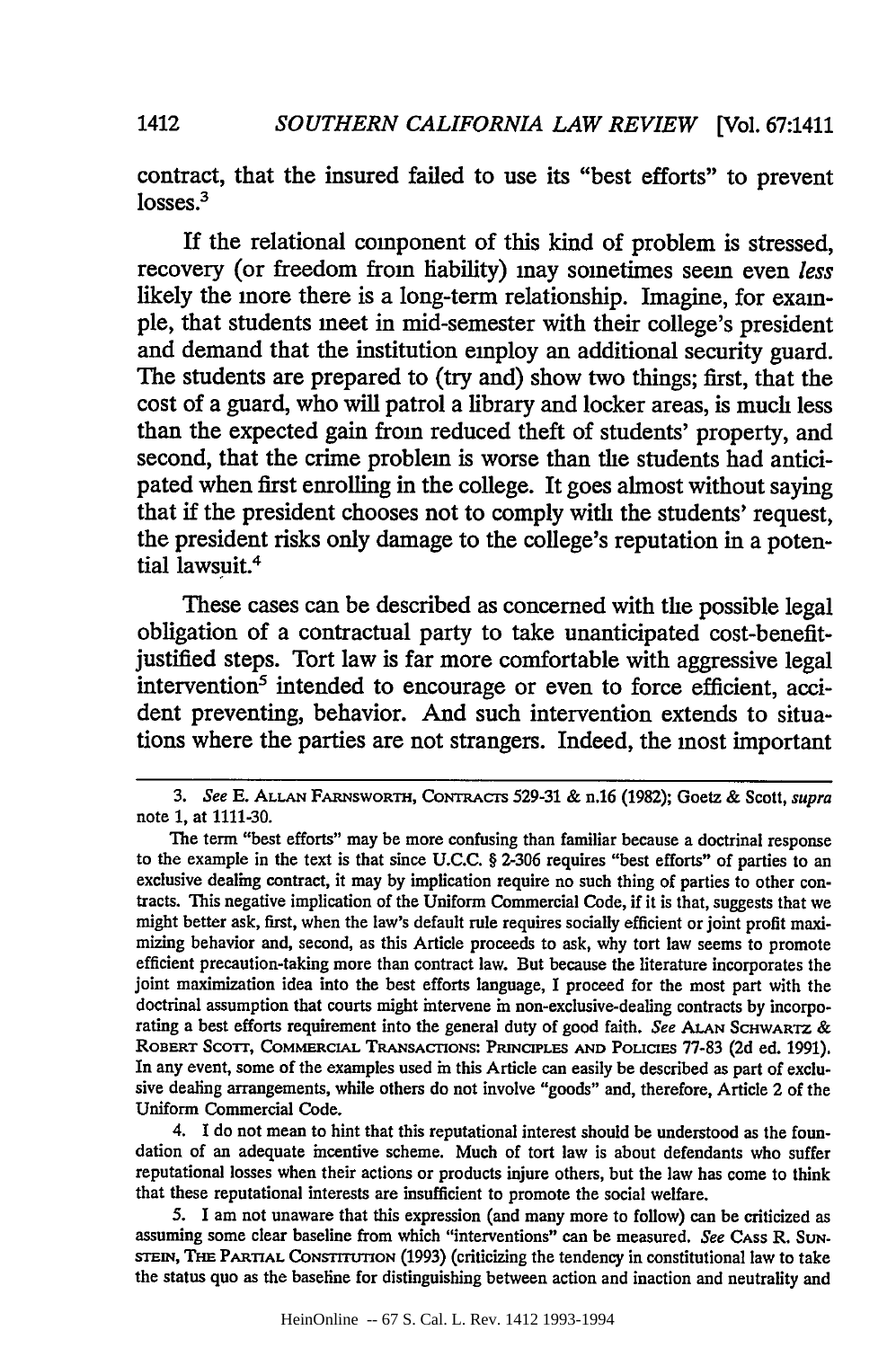symptom leading up to the prediction of the death of contract was the development of products liability law, where the parties had established at least a passing contractual acquaintance but where judges intervened as aggressively as in any area of tort law. Put differently, one who observed the growth of products liability law (or what we might call its migration from contract to tort in terms of judicial attitude) might have predicted the coming of detailed legal intervention, if only in the form of a default provision requiring the best efforts of contractual parties, in the fire insurance and college security cases sketched above. But this prediction would have been wrong because the very same courts that regularly undertake complex cost-benefit determinations in tort law have not similarly intervened in most contractual settings. One of the aims of this Article is to understand why recovery (or other assertive legal intervention) remains unlikely in these relational contract cases.<sup>6</sup> A complementary goal is to understand the scope of the set of claims where recovery (or similar legal intervention) is plausible.

Part II below begins with a case, or area of contract law, where there has been tort-like judicial intervention. I aim to illuminate the evolution of some common law and, more specifically, to understand better the standard disinclination to force extracontractual obligations on parties. Some of these interventions, uncommon as they may be, take the form of recoveries in restitution and I suggest in Part III that restitution has offered a convenient compromise, and even a stable evolutionary equilibrium, between tort and contract. I consider also (but lightly suspend) the possibility that courts have in fact reached efficient results in apparently inconsistent cases.

partisanship). On the other hand, I think that most readers will share my sense of the existence of levels of intervention on the part of courts. One technical way to frame these observations would be to rely on the administrative costs of judicial intervention, because an important aspect of interventionism, at least for the purpose of this Article, is the extent to which courts will engage in cost-benefit comparisons, and similar valuation tasks, in different areas of law.

<sup>6.</sup> Readers who are uncomfortable with the relational contract label, perhaps because of some difficulty in defining when a relationship becomes relational, can ignore the term as used in the text and simply compare the inclination of courts to "intervene," *see supra* note 5, in tort and in contract.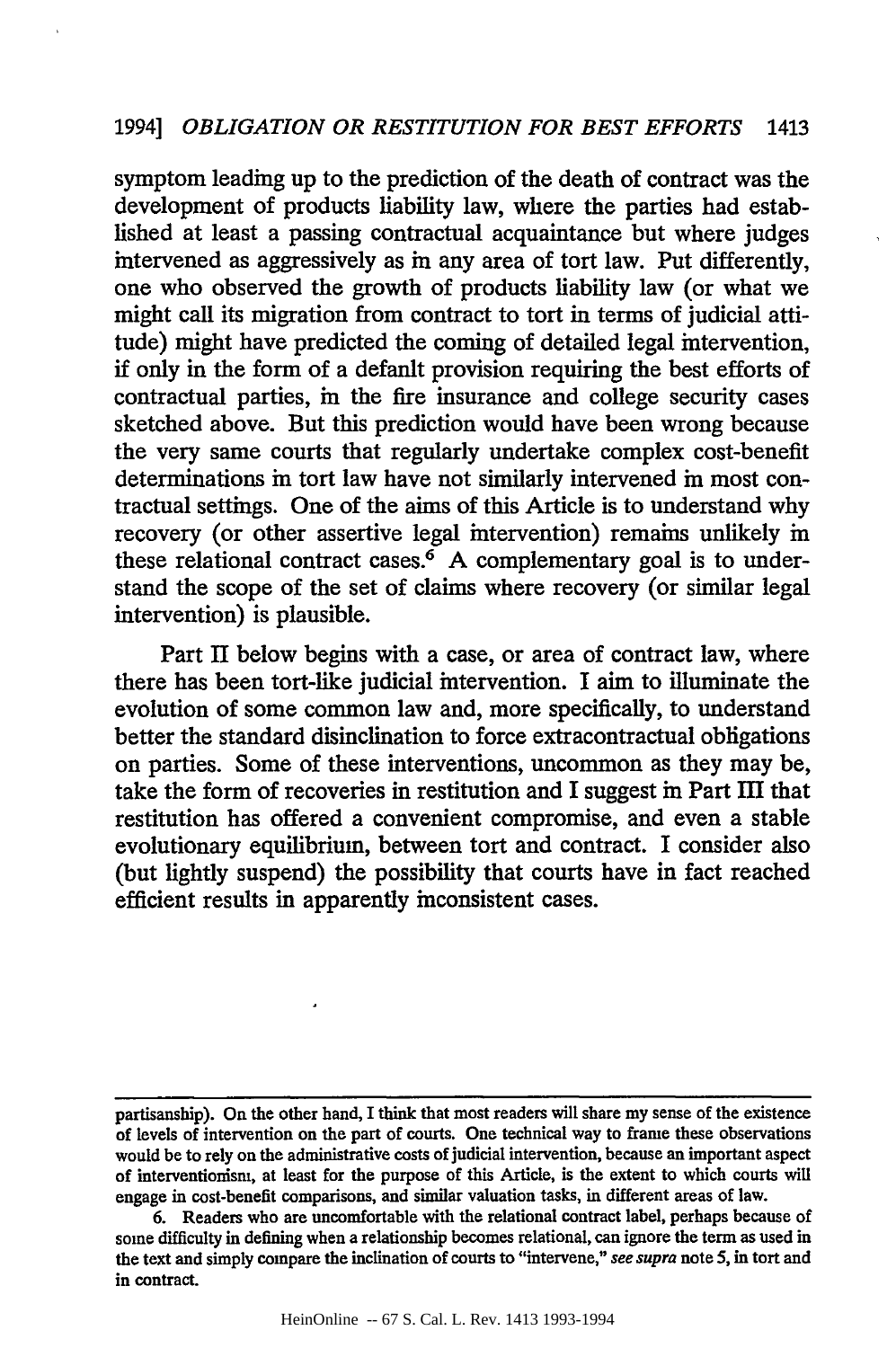### II. **GETTING** TO BEST EFFORTS

#### A. THE UNIVERSE OF BEST EFFORTS PRECAUTIONS

In *Leebov v. United States Fidelity & Guaranty Co.,7* a builder excavating a project site sacrificed his own (apparently uninsured) trucks by driving them into position as retaining barriers, in order to prevent landslide damage to neighboring property. The builder sought recovery from his liability insurer for the value of these trucks; the insurer had benefitted in the sense that damage done to the neighboring property would have triggered a claim under the liability insurance policy. The builder prevailed in court, and in large part the aim of this Article is to explore victories of this kind, and to distinguish these successful claims from many other situations in which parties are instead left to their own devices to encourage effort by one another.8

I will refer to the recovery in *Leebov* as in the restitution rather than the damages family of remedies. If the builder had not sacrificed his trucks and a court had then ruled that because of this failure by the insured to take a precaution the insurer need not reimburse the insured-builder for liability payments to third-party neighbors, such a remedy would better be described as damages, with the "wrongdoer" paying for the loss his action or inaction caused. Of course, the recovery in *Leebov* is really one of reimbursement or compensation, for it is certainly not disgorgement, and throughout this Article the restitution label will refer to the compensatory form of that remedy.<sup>9</sup> In any

9. Thus, the title of this Article might well have been "Obligation or Reimbursement for Best Efforts." In other areas, such as in takings law, compensation is more in the damage family. Saul Levmore & Wiliam J. Stuntz, *Remedies and Incentives in Private and Public Law: A Comparative Essay,* 1990 Wis. L. REV. 483, 496-99 (1990). Note also that restitution is sometimes the

<sup>7. 165</sup> **A.2d** 82 (Pa. 1960).

*<sup>8.</sup> Leebov* and many of the other cases discussed presently may be thought ill-suited for the sort of general analysis attempted here because insurance cases might be regarded as arising out of a jurisprudence too idiosyncratic to be cross-pollinated with other contractual claims. Insurance cases may seem peculiar because specific (and rather uniform) standard-form contractual provisions in insurance policies may evolve into a life-form like no other. 45 CJ.S. INsuR-**AN CE** § 361 (1993) (continued use of clauses that have been previously interpreted will be considered an adoption of that interpretation). It is also the case that these insurance provisions are traditionally interpreted in a manner that resolves ambiguities against the insurer, and this feature may make generalization difficult. *Id.* at § 368 (policy should be construed generally in favor of the insured). On the other hand, there are at least three aspects of insurance cases that make them ideal vehicles for exploring contractual claims of the kind sketched above. First, parties to these contracts are often sophisticated. Second, there is little danger that liability will deter contract formation because parties can alter their initial terms and prices to reflect potential liability. F'nally, because claims of the kind discussed in this Article succeed with relative infrequency, it may in fact be useful to look for evolutionary clues precisely where courts are most likely to grant such claims.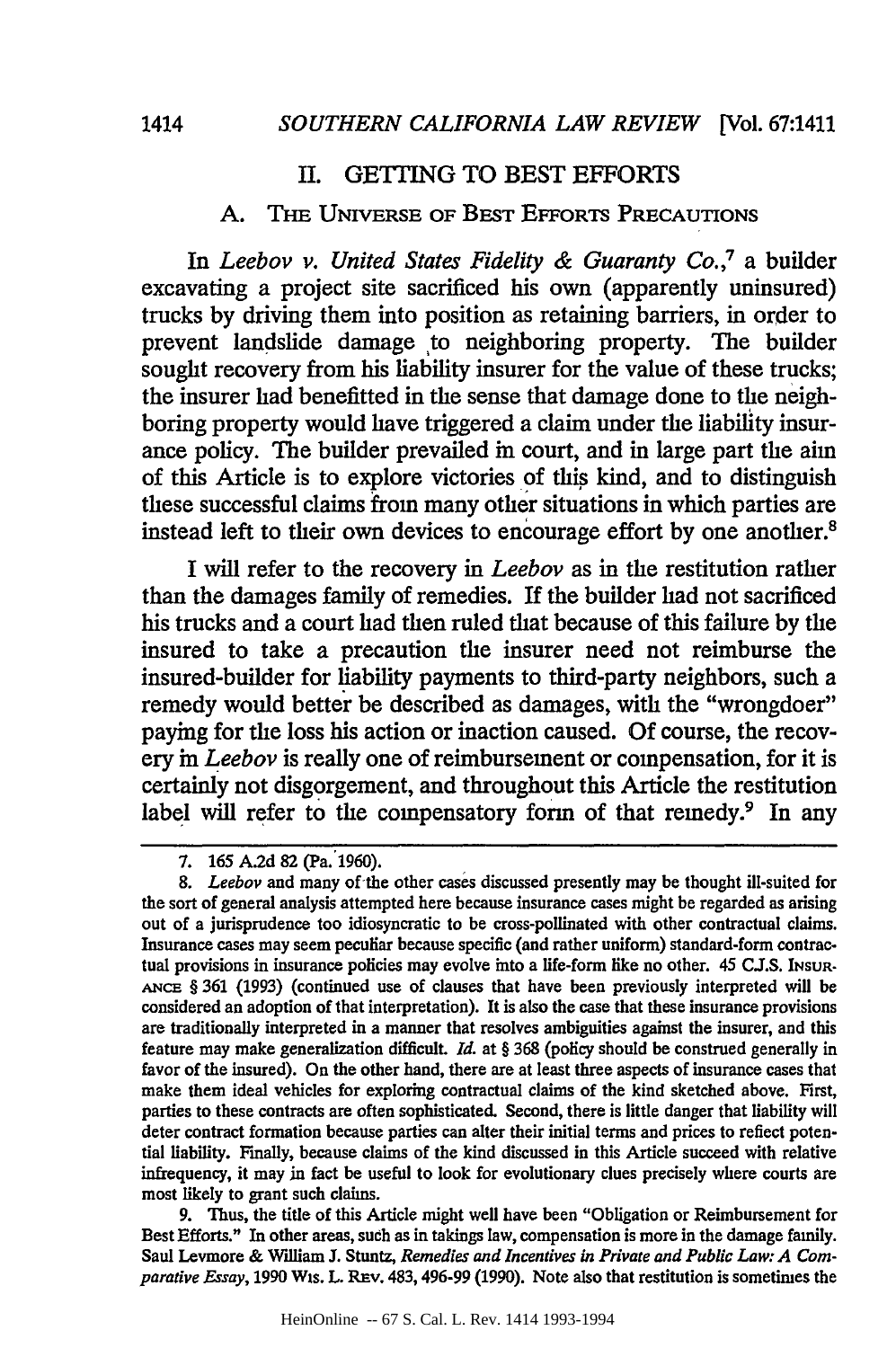event, inasmuch as it is inconceivable that a precaution-taker, such as the insured-builder in *Leebov,* be able to extract the gain accruing to the insurer, the question to explore is when compensatory restitution is available. This is, of course, the principal question common to this case and the preceding hypotheticals.

In two diametrically opposed situations the rule in these cases does not much matter. If the parties can anticipate the sort of precaution or efficient behavior or "joint wealth maximizing" step that may become possible for a party to take, then the original bargain can simply allocate the risk or responsibility as the parties see fit. Smoke alarms may reduce the losses under a fire insurance policy just as advertising expenditures may increase the revenues enjoyed by a franchisee, but inasmuch as these are well known investment possibilities, parties are likely to assign responsibility and even specify levels of expenditure in their initial insurance or franchise contracts. The interesting and controversial cases are therefore those where such efficient steps are impossible or expensive to anticipate and allocate.<sup>10</sup>

The second subset of cases to set aside concerns precautions requiring either heroic ability to think rationally in an emergency or simply such a level of ingenuity that legal and contractual incentives are unlikely to be of much use. *Leebov* itself is probably not such a case, but it is at least possible that the builder in that case needed to act with such speed and imagination that the judicial decision following the event is either of no precedential importance or can be understood as an empathetic gesture in favor of heroic sacrifices. There are, in any event, many situations where unanticipated precautions (or similar steps) are desirable and where the best-situated actor has some

lesser of unjust enrichment (in the disgorgement sense) and provider's costs, which reduces in these cases to provider's costs. See Saul Levmore, *Explaining Restitution*, 71 VA. L. Rev. 65, 71 (1985) [hereinafter Levmore, *Explaining Restitution].*

**<sup>10.</sup>** The parties may wish simply to agree that the better situated will take any and all efficient, or joint wealth maximizing, steps. This seems to be the natural limit of the Goetz  $\&$ Scott analysis. *See* Goetz **&** Scott, *supra* note **1.** At the same time, I do not mean to slight the trend in the contract literature toward thinking of parties as enjoying the savings offered **by** default rules, even where the parties can anticipate and specify fairly easily. From this perspective, the central question is why, where best efforts precautions are concerned, much of the law (and certainly most modem observers' reactions) takes for granted that the best default rule is a corner solution in which there is no obligation at all to take precautions that are joint wealth maximizing.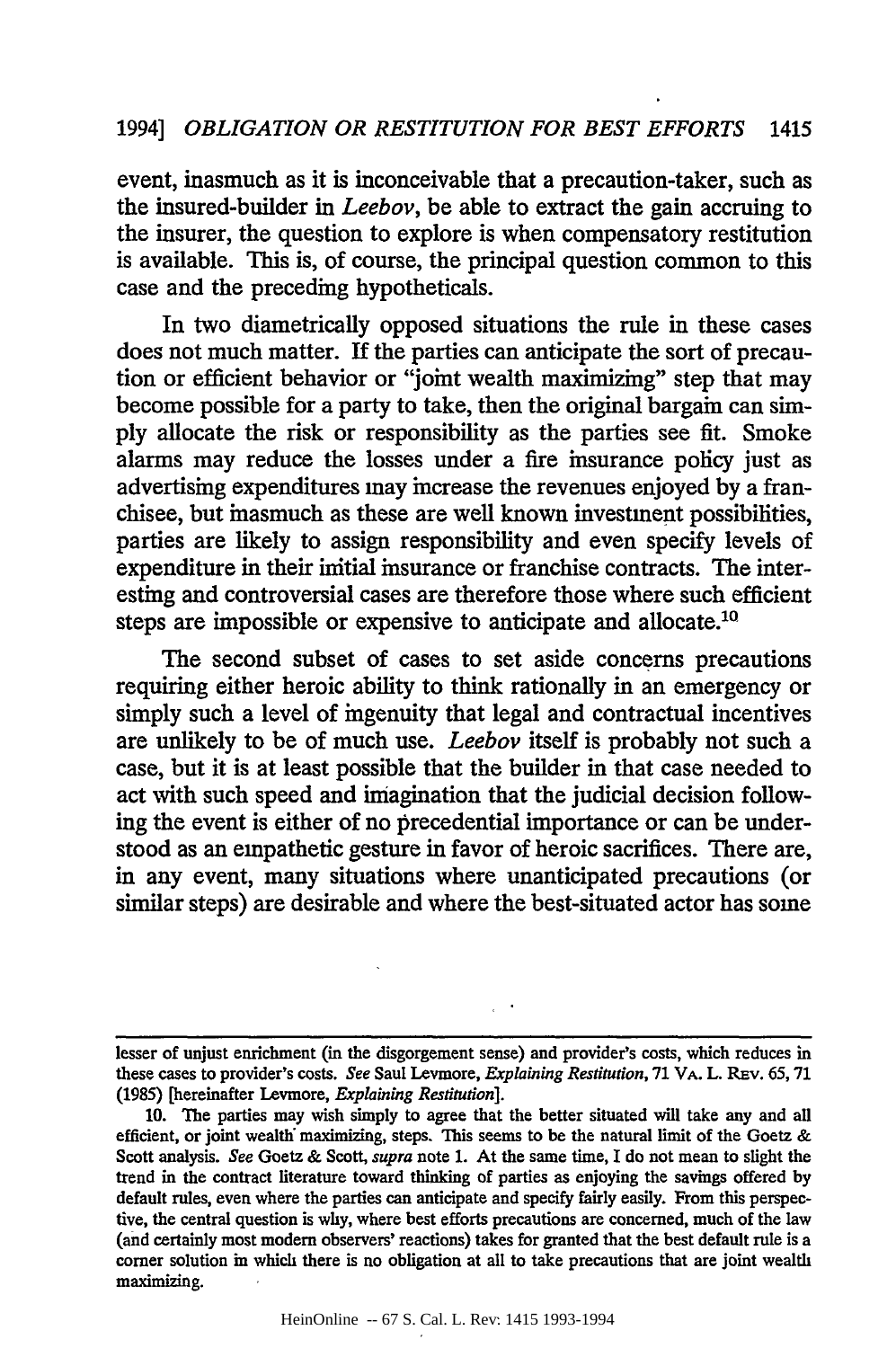time in which to consider the profitability of acting. It is in these circumstances that the legal rule is important but, as we will see, unclear. $11$ 

We are left then with cases where there is an unanticipated opportunity to expend resources in a way that is efficient but that will benefit a contractual acquaintance.<sup>12</sup> And the question is when the law will provide a remedy to encourage such a best efforts  $expenditure.<sup>13</sup>$ 

This question may be refined by concentrating on precautions aimed to prevent the loss of property, because in an interesting way the law may be well settled where there is a threat of serious personal injury. In the first place, as already suggested, the law of products liability imposes a standard of negligence, or something akin to it (in the form of "strict liability" for defective products), on manufacturers and sometimes on other parties involved in the production, distribution, and sale of goods, where the defect causes personal injury.<sup>14</sup> Second, the law has evolved in the direction of imposing a duty to rescue, persons but not property, on a party who can be said to have a "special relationship" to the one in need of rescue. This is not the place to explore the subject of rescue, or even the question of compensation for the costs of rescue, but I think it fair to say that one attribute of these special relationships where the duty to rescue may be imposed is that the potential rescuer knows that he or she is uniquely situated to save the day.<sup>15</sup> The same can be said of many contractual (and not-so-

13. The nature of this remedy is explored *infra,* part II.B.

15. For example, Tarasoff v. Regents of Univ. of Cal., 551 P.2d 334 (Cal. 1976), found that a psychologist had a duty to protect a stranger from harm by the psychologist's patient because the

**<sup>11.</sup>** The problem does not disappear if the parties have time to bargain because their bargain depends on the background rule.

<sup>12.</sup> Where the beneficiary has no preexisting contractual relationship, there is also a contract-tort distinction, but it is one that has already been explained in the literature. *See, e.g.,* Saul Levmore, *Waiting for Rescue; An Essay on the Evolution and Incentive Structure of the Law of Affirmative Obligations,* 72 VA. L. REv. 879 (1986) [hereinafter Levmore, *Waiting for Rescue].* By "contractual acquaintance" I refer to a party with whom one deals. Contractual "adversary" seems inappropriate because the point of the relational contract literature is that there is a kind of integration going on, and contractual "partner" is misleading because there is *generally* no sharing of the unanticipated gains from trade or cooperation.

<sup>14.</sup> The distinction between injury to person and property, either as a matter of triggering paternalism or assuming market failure, is familiar. Seeley v. White Motor Co., 403 P.2d 145, 149 (Cal. 1965) ("[Sjtrict liability [is]... designed **...** to govern the distinct problem of physical injuries."); Chrysler Corp. v. Taylor, 234 S.E.2d 123 (Ga. Ct. App. **1977)** (limiting the purchaser of a defective car to a warranty action when suing for pure economic loss). *But see infra* part flI.C for a different distinction between tort and contract.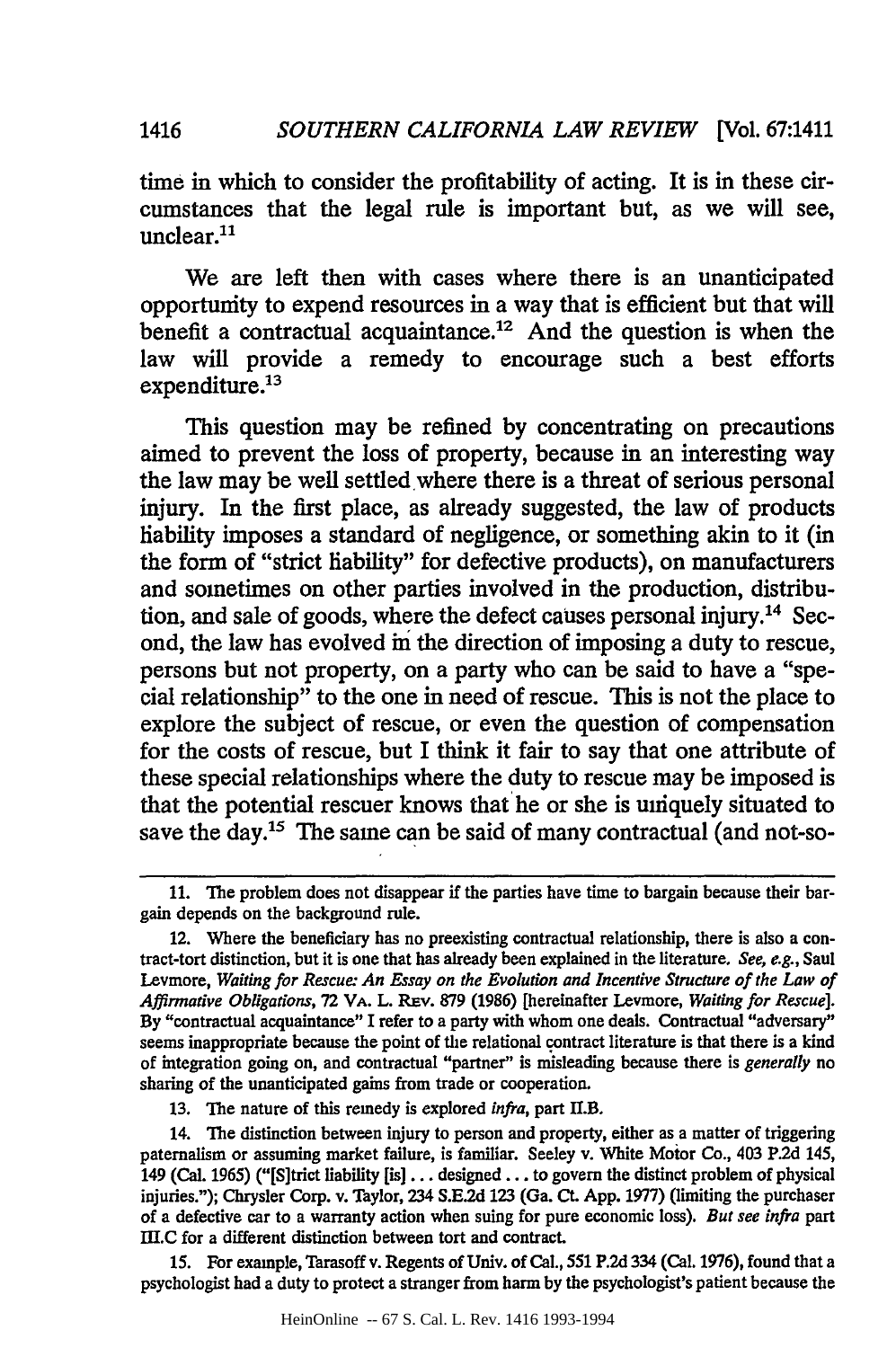contractual) relationships. Indeed, one plausible description of products liability law is that the manufacturer of a defective product is held responsible for failing to take the affirmative steps necessary to "rescue" the victim, whether or not the victim is the purchaser of the product, precisely because the manufacturer is the least-cost-avoider, or is best-situated to effect the necessary rescue. In any event, whether or not the strong distinction in products liability law (and even in rescue law) between personal injury and other damages is defensible, there is little point in denying its existence.16 The *Leebov* puzzle of when and why contractual parties are pushed to their best efforts, an expression that we might take to reflect an expectation that all reasonably perceived joint wealth maximizing steps will be taken in the absence of contrary evidence about the parties' expectations, is either best limited to property cases or requires cautious maneuvering when drawing on examples involving personal injury.

**By** immediately throwing some caution to the wind, however, we can compare a precaution-taker's ability to pass on costs in the world of products liability, on the one hand, and in the realm of *Leebov* and the best efforts idea on the other. **If** we remove the veil between personal injury and other cases, there is at least one reason we might expect recovery from manufacturers more often than from other contractual acquaintances. We might be disinclined to force best efforts on those contractual acquaintances who can not, earlier in time, set prices in a way that takes into account subsequent unanticipated best efforts expenditures. In contrast, and at least in theory, the maker of a product is asked to make the product nondefective given the technol $ogy$  available at the time of production.<sup>17</sup> Safety costs, but not future state-of-the-art costs, are thus reflected in the price of the product.

But this comparison between upfront investments in safety in the manufacture of products and ongoing, unanticipated investments **(by** college presidents considering security measures, for instance) is

HeinOnline -- 67 S. Cal. L. Rev. 1417 1993-1994

psychologist was uniquely situated (even though not in privity) to prevent the harm. *See generally* Levmore, *Waiting for Rescue, supra* note 12, at **933-37** (linking the "special relationship" doctrine to situations where there is a single least-cost-avoider).

**<sup>16.</sup>** Such a denial would need to build on the evolution of products liability law in the direction of holding manufacturers liable for damage their products cause to "other property," despite attempts to exclude such liability through explicit contractual terms. I return to this development below, *see infra* text accompanying notes **83-88,** as a means of emphasizing the characteristics of the restitution remedy described in this Article.

**<sup>17.</sup>** *See,* eg., Bruce v. Martin Marietta Corp., 544 F.2d 442,447 (10th Cir. **1976)** (noting that an ordinary consumer would "not expect a Model T to have the safety features which are incorporated in automobiles made today").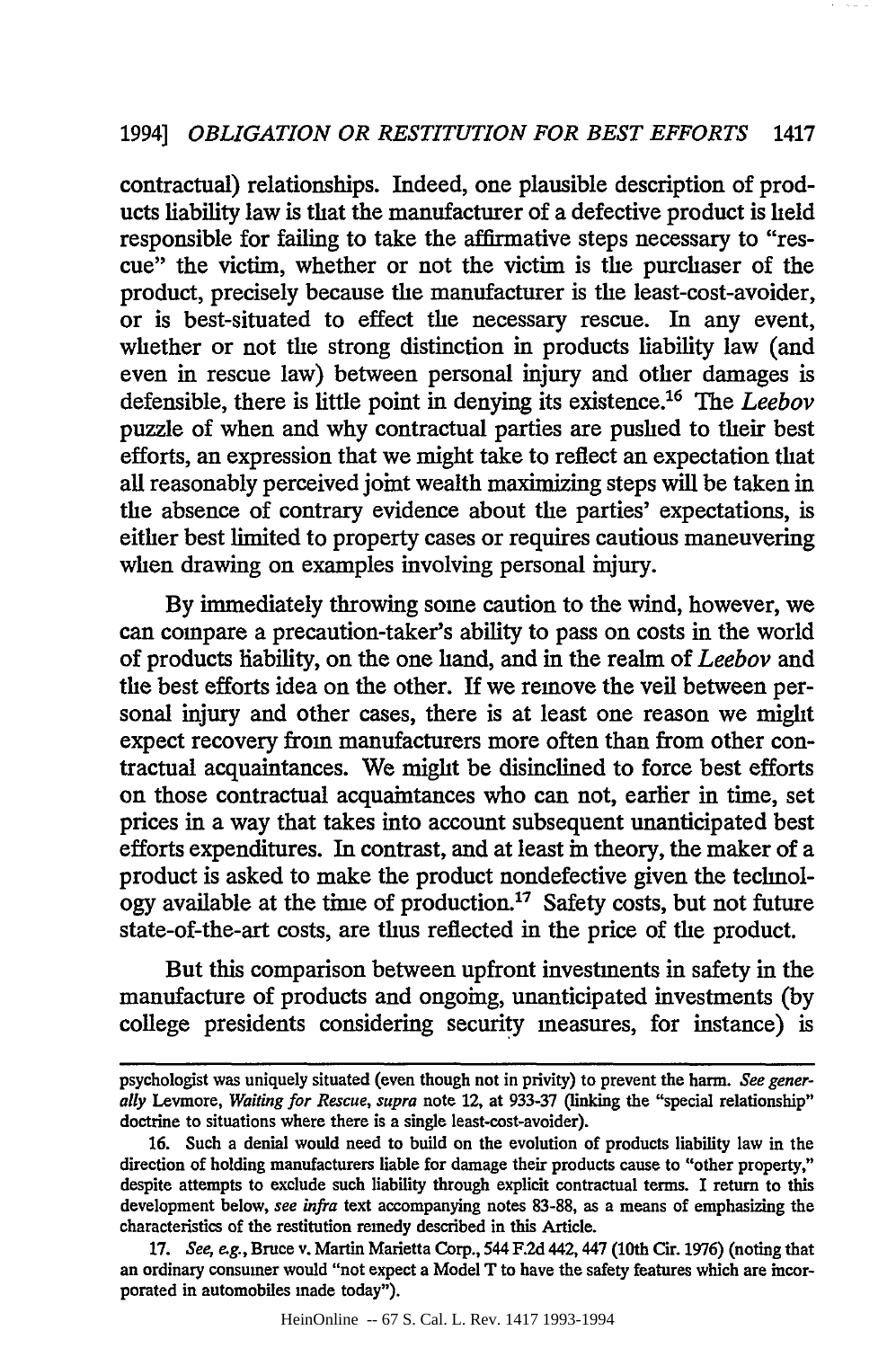slightly more complicated. I have suggested thus far that there may be more intervention in products liability law than in best-efforts-precautions-for-property cases not only because personal injury is qualitatively, quantitatively, or empathetically different, but also because in the products liability setting the costs imposed by the law can more easily be passed on to the beneficiaries.<sup>18</sup> In other words, it may be that the law is generally disinclined to. impose responsibilities that would force the allocation of unanticipated costs. One way to ask whether this is truly a feature of products liability law is to ask why it is that we do not require manufacturers to improve products, at no additional cost to the consumer,19 as new safety steps become possible and seemingly efficient over the life of a product. It is, after all, plausible that a manufacturer is best informed about new safety features and perhaps best situated to retrofit or upgrade a product. If one takes the rhetoric of products liability law or least-cost-avoider analysis too seriously, there is reason to expect incorrectly that a manufacturer will be held responsible for future upgrades that efficiently promote safety.20 There is, however, no doubt but that a manufacturer of shower doors, for example, need *not* install newly developed tempered glass in place of glass manufactured, sold, and installed decades earlier.<sup>21</sup>

There are two kinds of responses to this question. The simplest draws on the core of restitution law, *.or* at least the heart of the reason why we do not give restitution to mistaken improvers and other claimants who provide advantages to others, and notes simply that such a rule would force expensive safety measures on consumers who might

**<sup>18.</sup>** Put differently, where the costs can be passed on there is no fear of an inefficient decrease in supply, or activity level.

<sup>19.</sup> We might also ask why there is not simply a disclosure requirement so that consumers could choose new safety technology at fairly low cost to manufacturers and sellers.

<sup>20.</sup> This can be seen as the equivalent of a joint wealth maximizing, or best efforts, precaution. Observers of tort law and asbestos problems are familiar with the New Jersey Supreme Court's singular effort to burden and encourage the. manufacturer in just this way. Beshada v. Johns-Manville, 447 A.2d 539 (NJ. 1982).

<sup>21.</sup> *See,* e.g., Singleton v. International Harvester Co., 685 F.2d 112 (4th Cir. 1981) (holding a manufacturer not liable for failing to install a roll-over protective structure on a 1948 tractor); Mondshour v. General Motors Corp., **298** F. Supp. 111 (D. Md. 1969) (holding that manufacturer owed no duty to plaintiff when a 1965 accident may have been caused by a failure to install a right rearview mirror on a bus made in 1948).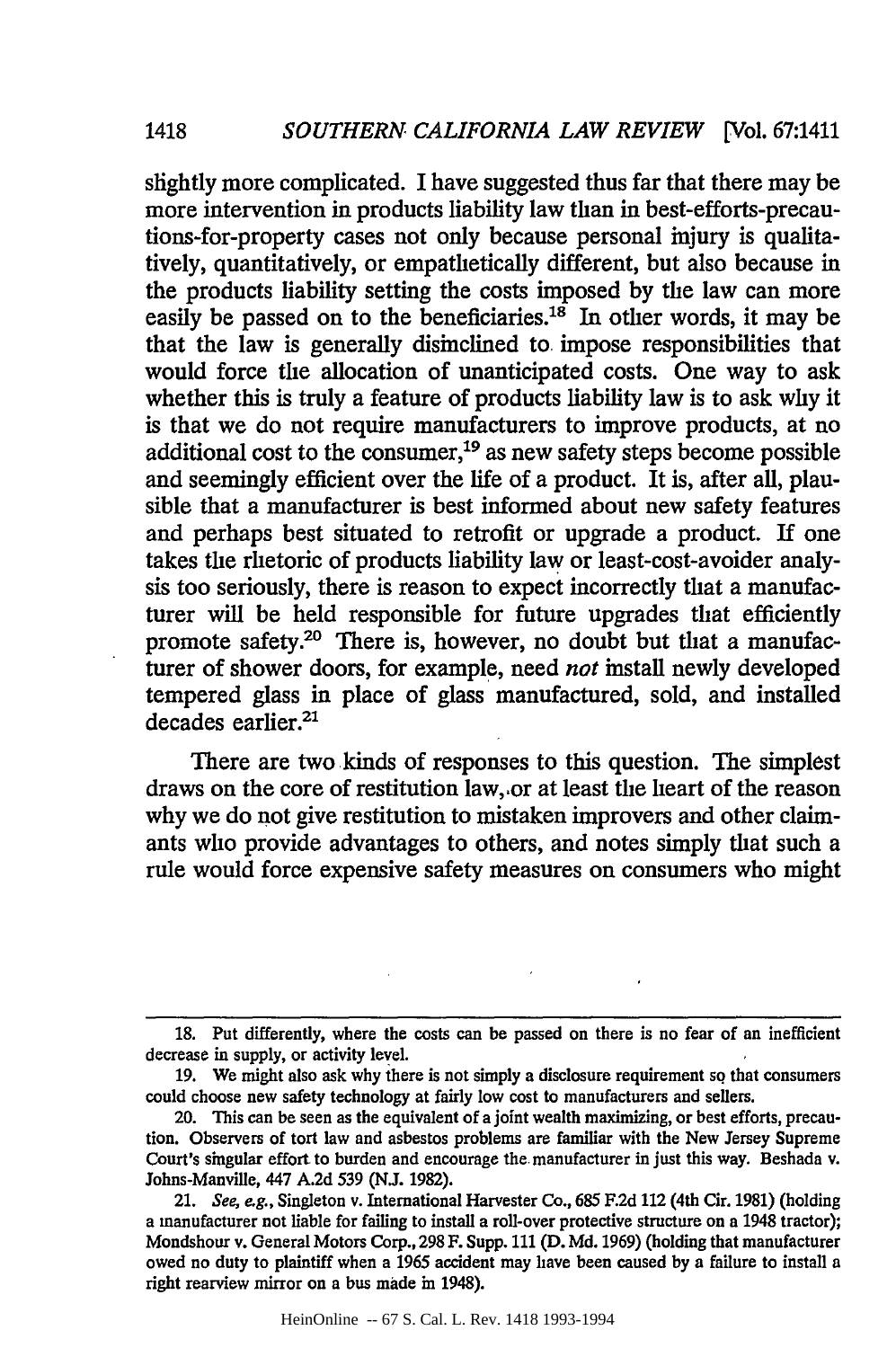only be able to respond by declining to purchase the items in question.<sup>22</sup> Tempered glass and airbags may seem justified in the cost-benefit calculations advanced by such diverse players as academics, government agencies, and plaintiffs' lawyers, but rational, real consumers who face budget constraints often decline to make seemingly wise investments in safety. This question of willingness to pay is easily ignored when small expenditures are involved, and therefore forced on many consumers, but if products liability were extended to all "efficient" safety steps that came to light in the life of a product, the enormous increase in product prices would be politically and judicially impossible to gloss over. Automobile prices, for example, might easily double in a legal regime of the kind just described, and it is difficult to imagine legislators surviving the crisis of dislocation that would follow.

Whether price increases of the kind just sketched are better described as incorporating the present value of all future cost-justified safety precautions or as reflecting the enormous and undiversifiable risk associated with unknown future technologies, there is a straightforward analogy to the world of best efforts. **If** colleges and various other contracting parties could be forced to take "efficient" (that is, "best efforts") precautions in mid-contract, they too would need to charge more at the outset. This premium would normally be far less than the corresponding (hypothetical) one appropriate to manufacturers, if only because the life of a product is often far longer than the term of a contract, however relational it is deemed to be. Nevertheless, the comparison may be instructive. We might therefore simply explain the general judicial disinclination to require best efforts precautions as very much like the disinclination to expand products liability to include "defects" found long after purchase and based on technology that was unavailable earlier. In both settings the law can be described as disinclined to force the uncertainty of an unknown future into current prices.<sup>23</sup> Put in less positive and less conservative terms, a plaintiff or judge seeking to expand the obligations of contractual acquaintances might reason that the magnitude of the price

<sup>22.</sup> Levmore, *Explaining Restitution, supra* note **9,** at **74-79** (Restitution law can be understood as declining to imply bargains where, among other things, it is plausible that the recipient faces a budget constraint, or suffers a "wealth dependency problem," and might choose not to purchase something even at a price less than its fair market value.).

**<sup>23.</sup> I** put this in terms of uncertainty rather than higher prices because in some cases prices will be lower rather than higher. In the insurance context, for instance, it is the insured who will most often be in the position to take precautions, so that aggressive judicial intervention will mean lower insurance premiums (because there will be fewer losses to pay).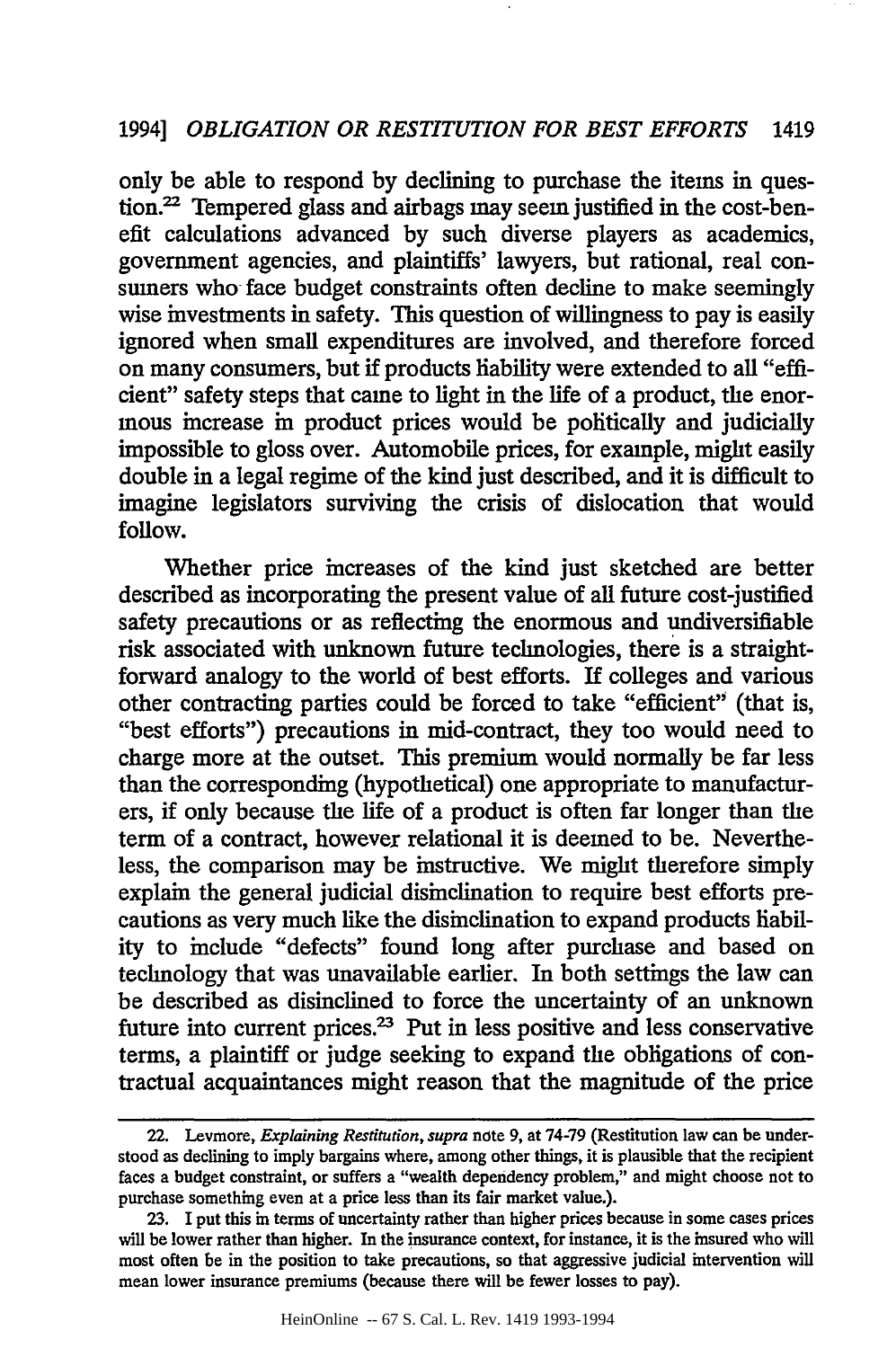increases following such an expansion would be smaller and therefore less disruptive than those which would come on the heels of an expansion of products liability law in the manner just described. The scope of current products liability law might in this manner *not* constrain the expansion of a best efforts obligation or, perhaps more accurately, the acceleration of the death of contract.

1420

An alternative and perhaps better explanation of why products liability law does not require ongoing improvements to be provided by the original manufacturer or retailer is that such a lifetime warranty would remove the consumer's ability to choose among options at later stages. If the manufacturer of the first automobile a consumer purchased were responsible soon thereafter for the installation of a brake light visible in the rear window, and then several years later for dual air bags, and so forth, as a practical matter the consumer would be locked into this major purchase for a long period of time and into attributes that had not been subject to comparison at the outset. It is easy to see why even a consumer who is willing to pay for all costjustified safety features as they become available might prefer to pay less in the first place and then to choose again among competing models when new safety features are required (or simply become available). In the case of automobiles, the easy way to do this is either to lease one's vehicle for a relatively short term or to buy and sell with the hope that new features will not so dramatically reduce the price of used vehicles. But even in the case of goods sold in thinner markets, such as shower-stall doors, it is likely that most consumers would prefer to choose more freely among suppliers of new features and later models.24

<sup>24.</sup> And disclosure costs may explain why we do not require information to be transmitted from the manufacturer to the consumer. Alternatively, the law may adopt an all-or-nothing posture (requiring safety features or not, but not requiring ongoing disclosure) simply because of a sense that consumers will not act upon the information they are offered (at some cost to the discloser). Anecdotal evidence suggests, for example, that relatively few consumers installed seatbelts on cars not equipped with that safety feature, even when such retrofitting was fairly easy. Whether such behavior has more to do with a disinclination to process information of a certain kind or with a more measured unwillingness to spend money on the safety feature, it may explain why ongoing disclosure of cost-benefit "justified" improvements is not often itself cost justified.

More generally, the discussion in the text focuses on the question of why we do not require the retrofitting of safety features, while the easier case for intervention (that is for upsetting the prevailing rule) is for disclosure by the better informed party. Disclosure might be thought of as a half-step, but it is one that unbundles information from the provision of the improvement itself. I have, however, concentrated on the improvement because the disclosure alternative does not cast much light on the question of encouraging precautions in the kinds of cases discussed in most of this Article.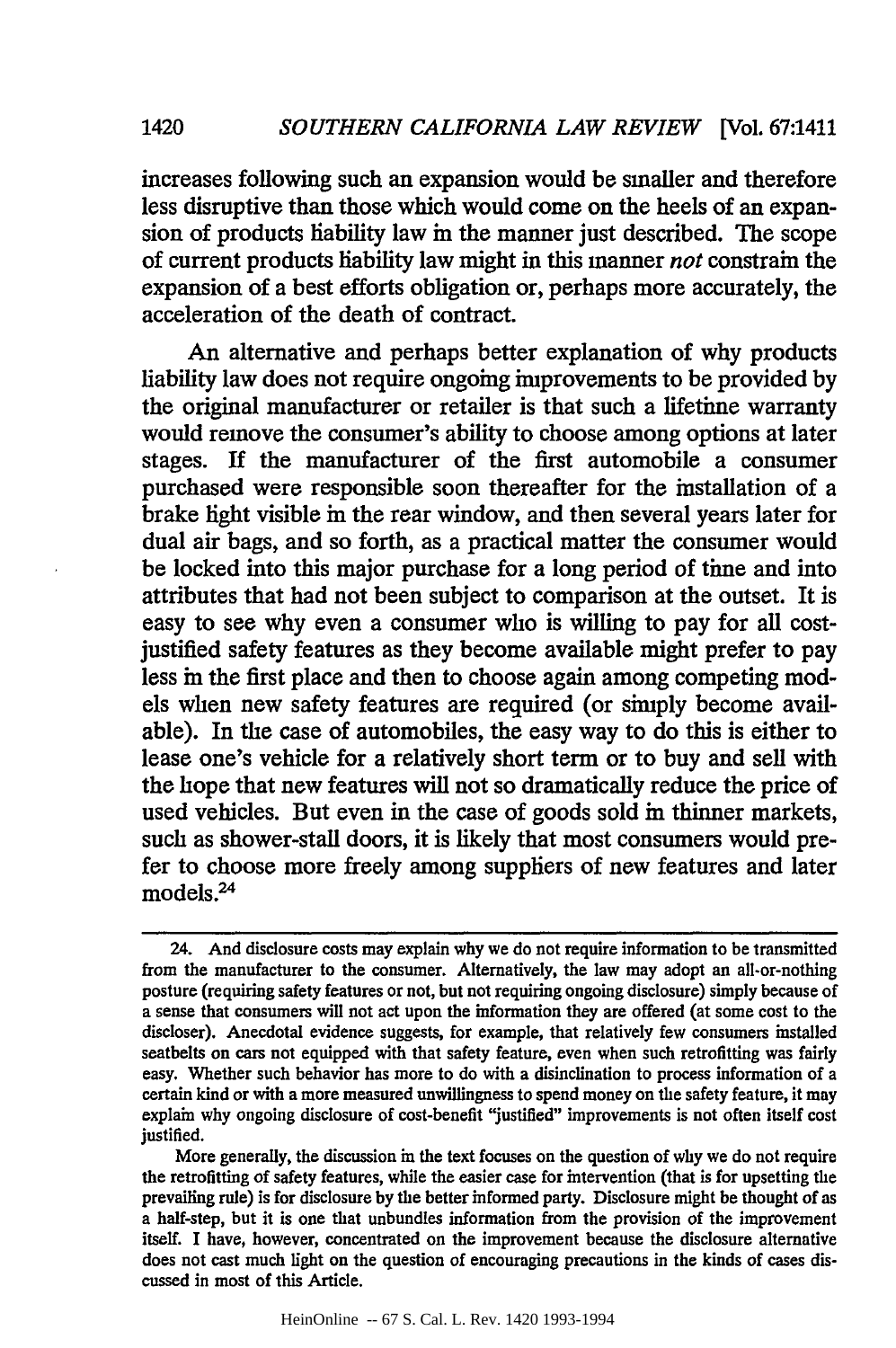This second view of the scope of products liability law suggests a stronger case for forcing best efforts precautions between contractual acquaintances. It is, after all, in the nature of most of these contract cases that one party has selected the other for a particular service so that there is every reason to think that the same party would be chosen to undertake the precaution in question, and indeed that often no other party will be in a position to take the given precaution. In *Leebov,* for instance, it is most unlikely that anyone but the insured could have taken the precaution necessary to prevent the threatening landslide. And in the introductory hypotheticals, the insured homeowner and the college administration must either themselves take the precautions in question or cooperate with some other party to such an extent that it is most unlikely that the solution to these problems can avoid these players. But this view of best efforts precautions simply delivers us to another element in the core of restitution law. Restitution is often unavailable even when the provider supplies the recipient with a good or service that we know the recipient was prepared to buy. A contrary rule might discourage market transactions.<sup>25</sup> Leebov might simply be described as a case where restitution was granted because the recipient-insurer both unambiguously gained from the service provided and cannot be said to have preferred selecting another provider.26 In contrast, when *A* purchases an automobile from *B, A* does not necessarily want to purchase future, but presently unknown, safety improvements from *B.*

In sum, the most arresting best efforts precaution cases will be those where the relationship between the parties is such that there is reason to think that the unanticipated precaution is one that is best provided by one of the parties, and not by some third party. A further

*<sup>25.</sup> See* Levnore, *Explaining Restitution, supra* note **9,** at 79-82.

<sup>26.</sup> The idea is that not only is it the case that many recipients of unbargained-for "benefits" might face budget constraints and therefore genuinely prefer to do without these benefits (even at prices that seem objectively low), but also that the law might discourage providers from avoiding market transactions in order to prevent an inefficient thinning of markets. Put differently, even if the beneficiary were willing to pay for the good in question, this beneficiary (and the market as a whole) might gain from some comparison shopping and from a decision by the beneficiary to use a different provider. On the other hand, where there is reason to think that there is no wealth dependency, or budget constraint problem, as when there is external evidence that the beneficiary wanted or would have wanted that which was provided without a bargain, and where there is reason to think that the beneficiary would have chosen this very provider (as in many emergencies), restitution is normally available. *See* Levmore, *Explaining Restitution, supra* note 9. In contrast, mistaken improvers of property may ruin markets that may have prospered (because the recipient might well have chosen a different provider) and may provide improvements that are not wanted by their recipients, given their real budget constraints. *Id.*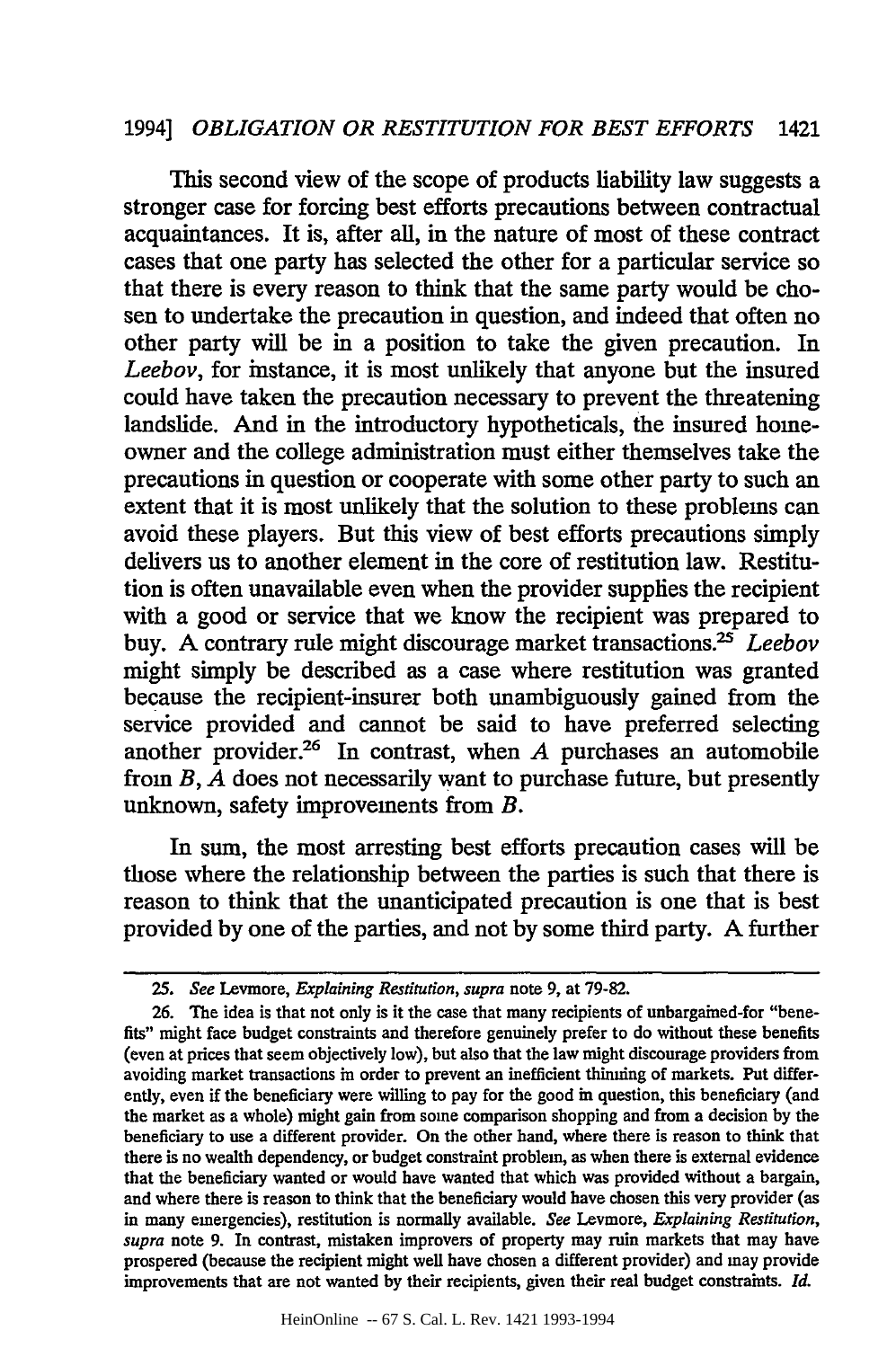constraint, as previously discussed, is that best efforts precautions are unlikely to be required where there will be a substantial price effect because we can not be sure that the recipient wants more safety or service at a higher price. Thus, in the case where students want their college to provide additional security, their case seems strengthened **by** the likelihood that they could not easily contract with a third party to provide this security without the institution's cooperation, but weakened **by** the fact that some students will not want (because, in some sense, they can not afford it) more security at a higher price.<sup>27</sup>

Before turning to the possibility of aggressive judicial intervention in these cases, it is useful to survey the ground already covered. It is arguable that there is aggressive judicial intervention in *Leebov* but not in the college hypothetical because only in the latter case would a rule favoring recovery lead to price increases (which may not be preferred **by** all beneficiaries). 8 Yet this distinction **is** unsatisfying if left standing alone. In the first place, a good deal of law imposes standards of safety, and therefore price increases, that some consumers would prefer to do without. Second, there is more to the college hypothetical than a mere budget constraint. If, for example, students were to claim that funds spent on student activities should be redirected to the hiring of a security guard, courts would still be disinclined to intervene. There is more that could be said about this argument, $29$  but it is useful at this point to think about the occasions

**<sup>27.</sup>** Put in reverse, we would hardly expect the college president to be able to collect additional charges in mid-semester from unwilling students in return for providing greater security.

**<sup>28.</sup>** The budget constraint idea is necessarily circular and therefore somewhat overstated in the text. In products liability law, for example, it may well be that some well-informed consumers do not wish to pay now for future safety precautions because of their budget constraints. However, it then must also be the case that some consumers would wish to forgo precautions that are within the *current* technology. Current law makes it difficult for these consumers to buy new goods and to waive or otherwise do without the manufacturers' liability. As a matter of positive theory, it is difficult to see why the law would be so accommodating about price increases reflecting future precautions but so insistent on forcing price increases to fund currently available precautions. I prefer, therefore, to explain the absence of responsibility for future precautions in terms of the choices available to consumers. *See supra* note **26** and accompanying text. And if one prefers this argument (choice rather than mere price increases), then the college hypothetical remains unexplained, for it seems most unlikely that students would or could choose a different provider for security services. The college example is a good deal like *Leebov,* and aggressive judicial intervention.would seem likely in both, unless something else is at stake.

**<sup>29.</sup>** The easiest thing to say about the reshuffling of the college budget is that courts will hesitate to assess the costs and benefits of such a move. But this simply restates the question of why such timidity is not common in tort law. Still, the best explanation of the college security case is probably one that emphasizes either the collective action problem among students or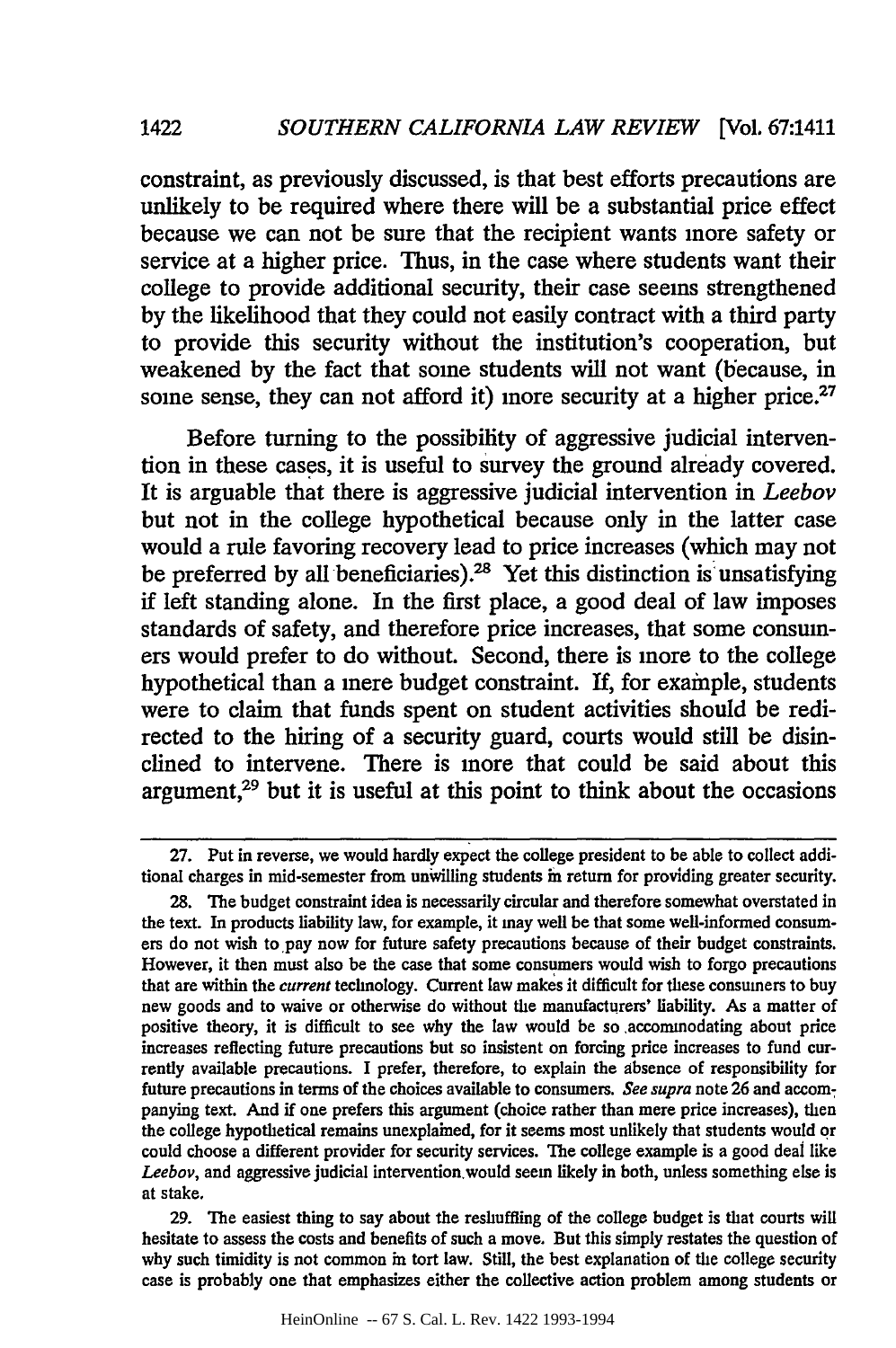for aggressive judicial intervention by considering the various means of encouraging best efforts precautions.

## B. FOUR **STYLES** OF **INTERVENTION**

#### *1. The Tort Remedy*

There are at least four potential judicial reactions to cases where encouraging best efforts precautions might seem efficient or otherwise desirable. First, courts could intercede in the manner most analogous to their tort law interventions by deeming it wrongful for a contractual acquaintance to have selfishly failed to take a cost-benefit justified precaution. In tort law, at least, the remedy for such wrongfulness is normally the obligation to pay all proximately caused damages. Analogously, in the case of the college's failure to hire a security guard, a finding of such a transgression, or wrongful omission, would presumably generate liability for all proximately caused thefts and, in the longer term, cause increased tuition (and fewer thefts). The causation requirement itself adds a major doctrinal hurdle (on top of the contract-tort or property-personal injury leap already imagined) because if a security guard, however efficient to employ, would not halve the number of thefts, then no plaintiff will be able to assert that the school's failure was more likely than not to have been the cause of a particular theft.30

In *Leebov,* as in the smoke detector hypothetical, intervention in this first style would mean that the insured would not recover for the cost of the precaution that was taken. But had the insured not taken the required precaution, the insurer would not have been obligated to

what is almost the same thing, the fact that a best efforts obligation on the college would generate costs that would need to be passed on *tb* all students, who would not uniformly benefit from the precaution.

**<sup>30.</sup>** We might assume either that students could satisfy the preponderance standard or that courts will help as they have in some other lost-chances settings or that the lost-chances problem is a serious one, and indeed may be the very reason why recovery is unavailable in cases such as those hypothetically arising out of the failure to employ an extra security guard. On the treatment of lost chances (with no claim likely to satisfy the preponderance-of-the-evidence standard with regard to causation), *compare* Fennell v. Southern **Md.** Hosp. Ctr., 580 **A.2d 206 (Md. 1990)** (upholding traditional rules of causation **by** requiring plaintiff to show a lost chance of more than **50%)** *with* Pillsbury-Flood v. Portsmouth Hosp., **512 A.2d 1126 (N.H. 1986)** (rejecting a relaxation of the causation requirement because causation is a matter of probability, not possibility) *and* Herskovits v. Group Health Coop. of Puget Sound, 664 **P.2d** 474 (Wash. **1983)** (holding that a 14% reduction in chance of survival was enough to let a jury decide the issue of proximate cause). *See generally* Saul Levmore, *Probabilistic Recoveries, Restitution, and Recurring Wrongs,* 19 **J.** LEGAL **STUD.** 691, 715-20 (1990) (analyzing alternative means of deterring negligent actors who inflict a relatively small probability of an injury on others).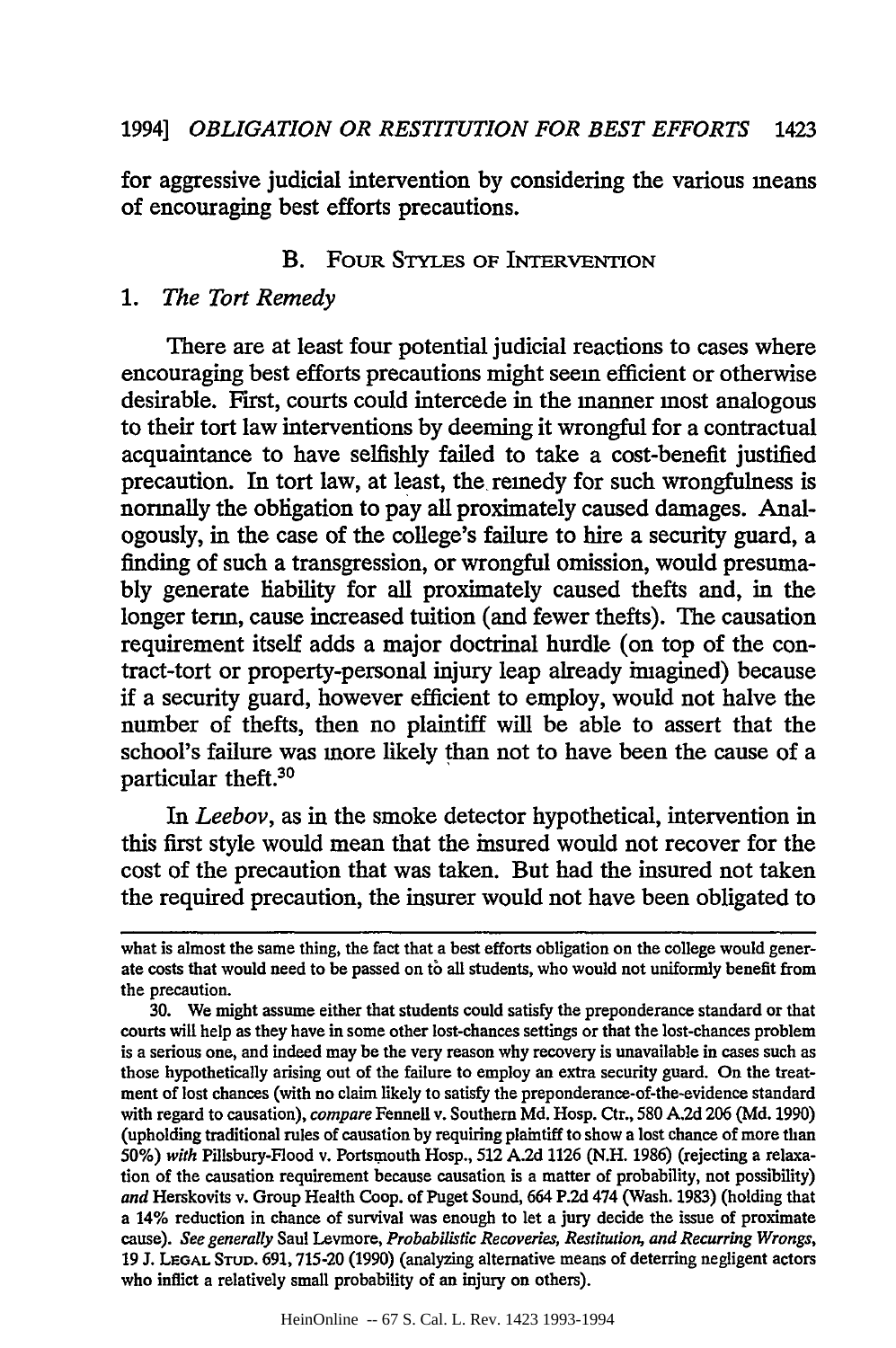**1424**

reimburse the builder for liability to the third-party property owner or, in the smoke detector case, to compensate the homeowner for fire damage that would have been prevented in the presence of a smoke detector. When the effect of requiring best efforts precautions in the insurance cases is put this way it becomes apparent why this form of legal intervention is so unlikely and perhaps unwise. Homeowner's, and various other, insurance policies are normally written to cover "accidental" occurrences, however negligently caused.<sup>31</sup> Insurers and most insureds have every reason to exclude coverage for losses arising out of criminal or "intentional" behavior by the insured, that is, for behavior that an honest insured can be fairly sure of avoiding without much of a chilling effect on productive behavior. But it is surely the case that most property owners prefer slightly higher premiums in return for coverage in the event that losses occur because the insureds, their guests, or agents fall asleep while smoking in bed, improperly clean a chimney, or injure someone while driving a bit fast. One can barely imagine a legislature's adding these events to the set of those already deemed uninsurable, but it is inconceivable that a court would push the market to such a forced equilibrium. The legislative (and judicial) judgment appears to be that deductibles, and other tools available to insurers, go far enough toward maintaining the system of social control that has evolved through common law and legislative decisions over the years.

In sum, this first suggestion of a judicial reaction to claims about best efforts precautions, that such precautions be fostered through tort-like remedies, may seem unlikely or unwise. In the case of insurance contracts, even though there is ambiguity about the parties' intentions with respect to the taking of best efforts precautions, or the

HeinOnline -- 67 S. Cal. L. Rev. 1424 1993-1994

**<sup>31.</sup>** Had Leebov decided not to use his trucks as a retaining wall and had the rule been that a "nonaccidental" failure to take best efforts severed his contractual right to recovery from the insurer (unless the insurance policy unambiguously covered such failures), Leebov might have argued that his calculation was accidentally incorrect. More generally, a body of law might grow up rooted in the idea that there is a distinction between negligent smoking in bed (covered by insurance as a mere "lapse" in behavior) and the failure to purchase a cost-benefit justified smoke alarm (not covered, as more of a conscious decision pursued over time). **The** common sense version of this distinction is that best efforts precautions might be required only where a reasonable person might be thought likely to behave differently, that is less negligently, when forced to internalize the economic consequences of his actions. **A** factfinder might be much more inclined to believe that some decisions, especially those made in a business context, would be different if the decisionmakers were uninsured than it would be inclined to believe that homeowners would smoke differently if they were uninsured. My sense is that this distinction quickly collapses. For example, the decision to buy a car, or to let a teenager drive it, seems quite sensitive to the likelihood of tort liability.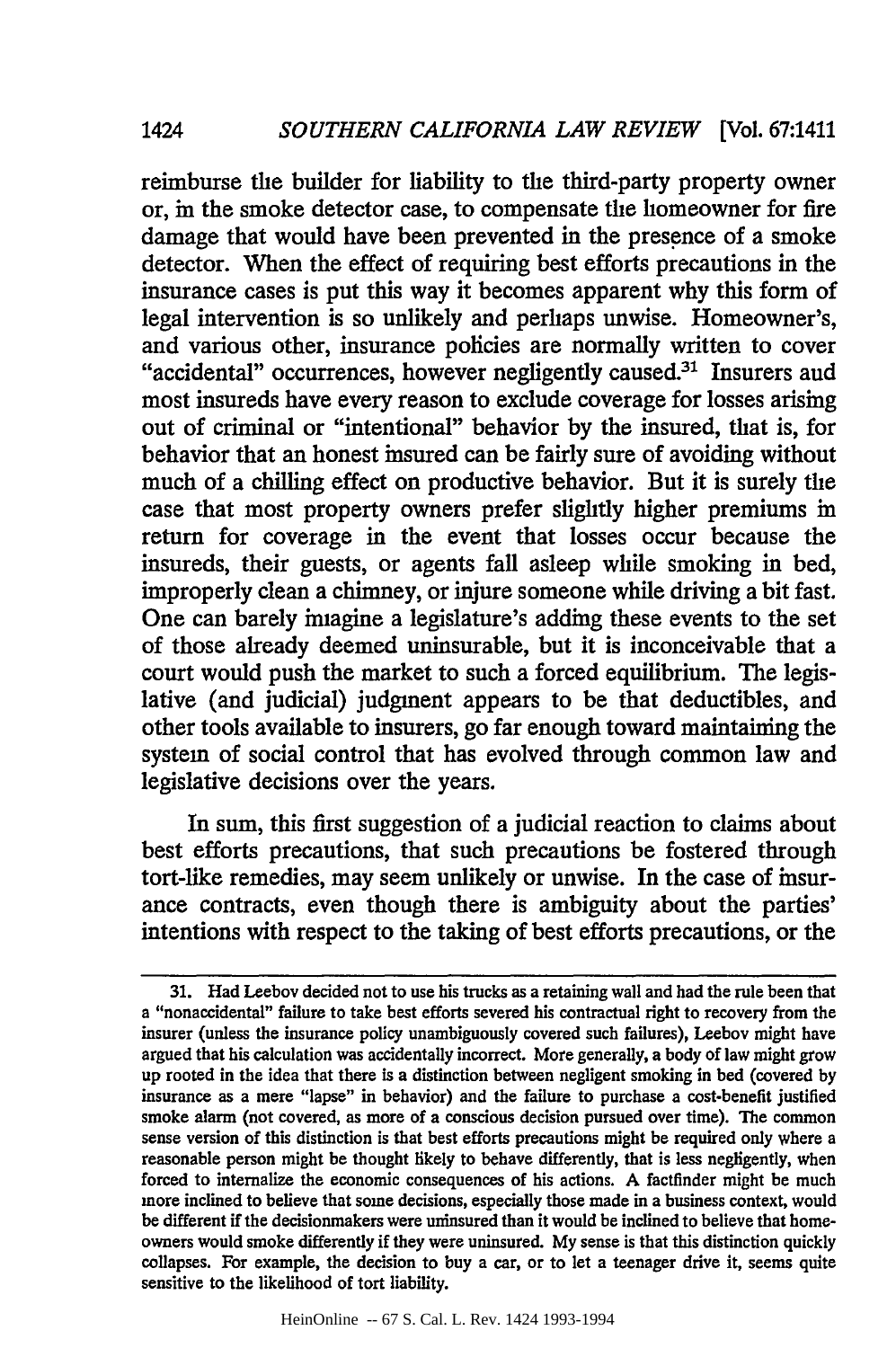allocation of the expense of such precautions, it is plain that the parties to these contracts do not intend to create circumstances in which mere negligence will cause coverage to vanish.<sup>32</sup> And even in the case of other relationships, the tort-style remedy will often generate difficult causation problems. Still, I find the college hypothetical surprisingly, and even increasingly, difficult.<sup>33</sup> The apparent immunity from

32. For example, a typical homeowner's policy reads: "[W]e will pay damages which an insured person becomes legally obligated to pay because of bodily injury or property damage arising from an accident and covered by this part of the policy." John C. Erb & Thomas D. Fazioli, *Automobile and Homeowner Liability Insurance Contracts*, in LIABILITY INSURANCE pt. **2S,** § 2.78 (Ill. Inst. for CLE, 1989).

33. One conventional approach is to describe both the gap filling and social control functions of law as unnecessary when market pressures are present or simply when parties can take care of their own affairs. As noted earlier, *supra* note 4 and accompanying text, colleges might be seen as having a reputational interest in providing the package of services that students would have bargained for (with complete information) if only because future customers will shop for their education with some information about schools' abilities to satisfy past customers. This approach suggests that a good deal depends on the sort of example that is explored. A college that suddenly dropped five majors from its curricular offerings might be said to be protected against suit because of the idea that students have implicitly contracted for the faculty's **judg**ment and reputation as to an appropriate education. In any event, damages will be impossible to measure and courts can be described as preferring to avoid the remedy of specific performance.

A more interesting case might be one where students could show that a sudden change in the market has made either a particular new course offering desirable or a new service, such as an additional placement counselor, cost effective. The cases are not quite the same because it is possible that courts will be less likely (because markets operate better) or more likely (because the net loss may be greater) to intervene where the project in question is less conspicuous to present and potential buyers. In either case, however, we do not expect recovery (or specific performance) in these cases. The underlying but perhaps superficial justification again appears to be that the school's reputational interest is sufficient to prevent market failure and, therefore, the need for suits. There are two problems with this view. First, it stands some of the relational contract literature on its head. **A** central claim of that literature is that long-term contractual relationships often encounter problems of opportunism that are difficult to solve with upfront contractual specificity. The suggestion is that the requirement that the parties deal in "good faith" and with their "best efforts" be understood to call for a kind of judicially enforced joint profit maximization, or insistence that each party take cost-benefit-justified steps. This call, or willingness to trust courts to determine whether efficient, selfless actions have taken place, is precisely the pattern associated earlier with tort law. The suggestion is not, it should be noted, extended to all contracts, presumably because the lower costs of specificity in short-term contracts, where future problems can more easily be foreseen at the time the contract is entered into, may make it less likely that the parties would be better off trusting their fates to judicial intervention. But the suggestion that we treat (or in fact do treat) these relational parties as pleading for best efforts supervision is plainly in spite of the fact that they have reputational interests that might be marred **by** opportunistic behavior. Put differently, the relational contract category assumes that the opportunism or planning problems associated with long-term contracts dominate the reputational interests associated with parties to these contracts. And returning to the cases of immediate concern here, it is difficult to argue that the college's reputational interest will (and ought to) encourage courts to avoid second guessing its cost-benefit decisions while these same courts enforce (or are at least asked to enforce) the joint maximization norm in other long-term relationships.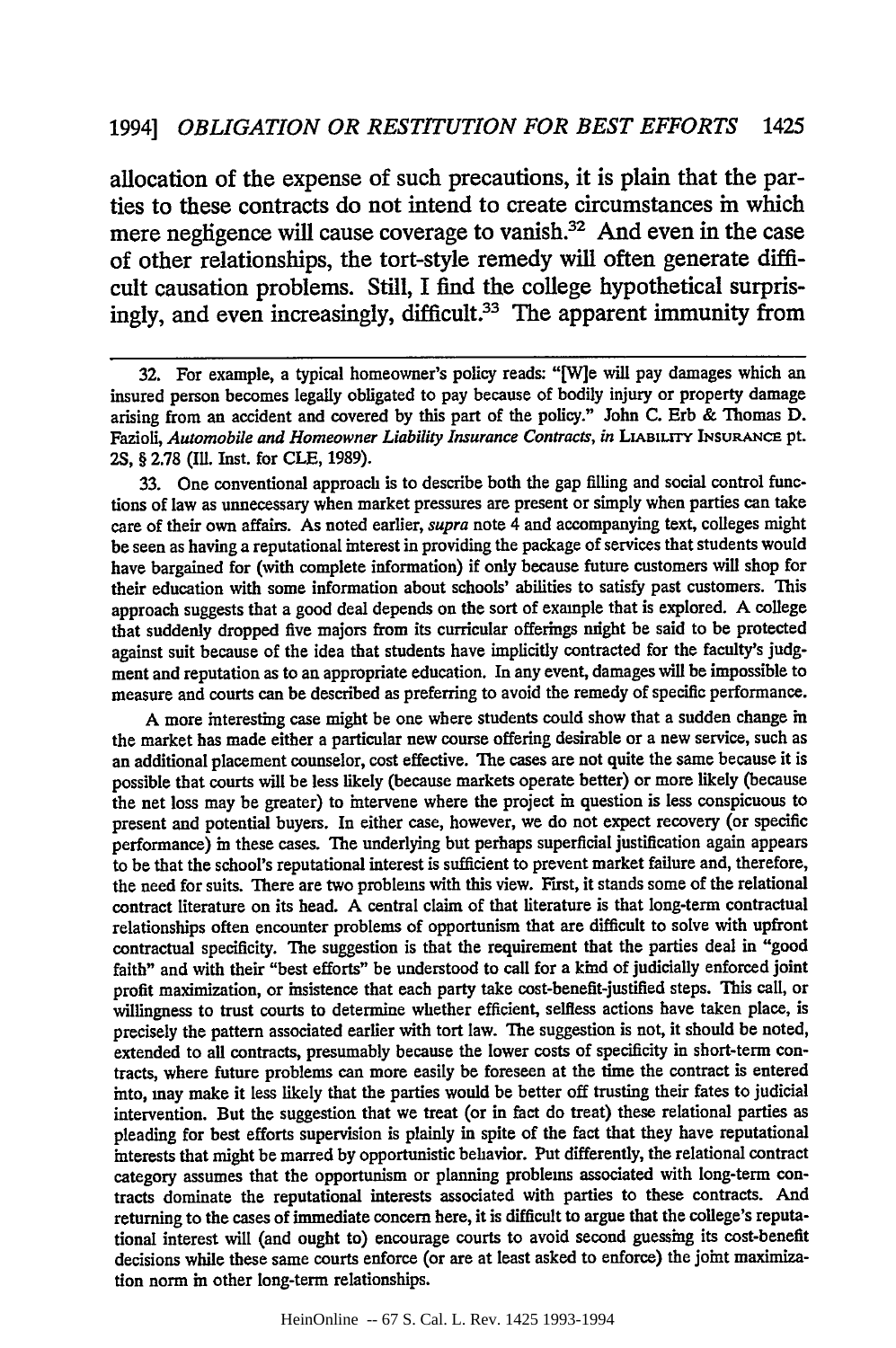relational contract claims, at least where property rather than personal injuries are concerned, can not simply be tied to a conviction that reputational interests will encourage socially desirable behavior, for fraud and other conventional claims can succeed even when brought against defendants with strong reputational interests to protect. This immunity can also not be immediately linked to a claim that the students are the least-cost-avoiders, or somehow contributorily negligent in generating thefts, because the claim would hardly be more likely to succeed if it were about forcing the college to employ an additional placement counselor or adding a new set of courses in response to employment opportunities. A more likely explanatory variable is the familiar, almost dull, idea that the claim in question presents difficult valuation problems. Courts might gravitate toward a categorical denial of contract-based claims that rely on a kind of costbenefit analysis because there is a good deal of work, and room for error, in deciding whether precautions that might have been taken would indeed have been efficient. Moreover, these valuation problems are often associated with monitoring and strategic behavior problems for the parties themselves. I return to this simple explanation below, but for the present it is useful simply to repeat the central puzzle, that however difficult these interventions, they are precisely the ones undertaken with regularity and apparent enthusiasm in tort law.

# *2. The Restitution Remedy*

The college hypothetical has drawn our attention to the most tort-like form of judicial intervention, that the failure to take a selfless (but joint wealth maximizing) step to benefit a contractual acquaintance could lead to responsibility for the losses that follow. *Leebov, in* contrast, lures us to a second kind of aggressive intervention, that courts might encourage efficient behavior by allowing the precautiontaker compensation for the cost of efficient precautions. A purist might wish to add a small premium to ensure that the best-situated

1426

**A** second problem with the claim that market pressure precludes the need for, or explains the lack of, aggressive judicial intervention is that there does not seem to be much of a link between the faith we might put in markets and the inclination to leave precaution-taking incentives to the market. Thus, there is surely more market pressure regarding personal safety in a college's parking lot, if only because information about assaults (and not about curricular offerings) is broadcast as a matter of general interest, but we would expect more aggressive judicial intervention in response to a claim that the college had taken insufficient safety precautions with respect to its parking facilities than we would expect with regard to claims about library thefts or curricular offerings.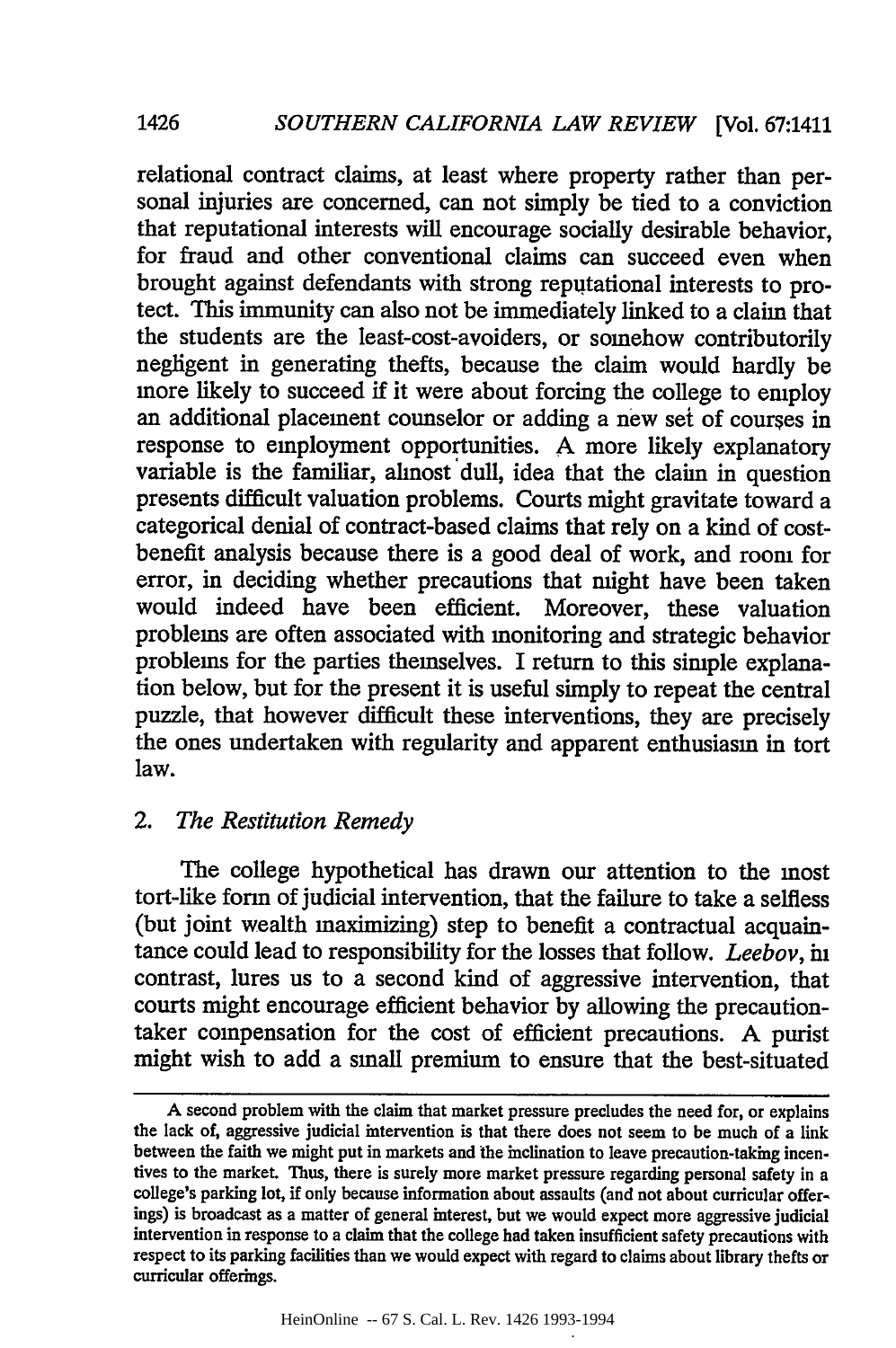party be not merely indifferent but rather positively encouraged to take these steps.<sup>34</sup>

#### *3. No Remedy*

If one were to choose between these first two remedies, or forms of judicial intervention, a number of considerations would enter the calculus. Both the damages and compensation methods require that courts measure inputs and outputs;<sup>35</sup> the first generates more discontinuities and the second leads to more interventions. But this is not the place to review or explore this choice because my focus is on the fact that courts generally do neither. The third style of intervention is therefore, of course, not to intervene.<sup>36</sup> It is always the case that nonintervention has its own consequences, and in this case it will normally mean that some parties will expend resources in order to contract for specified precautions (because no default rule is supplied to require some or all such best efforts precautions), but many (and I suspect most) parties will be unable to contract inexpensively. Seemingly inefficient results with too few precautions will materialize, much as many products would arguably be manufactured to inefficiently unsafe specifications in a world where mere negligence or the presence of defects generated no tort liability. I prefer, however, to cast the problem in positive rather than normative terms and in this manner to avoid guessing whether modem products liability law is a good or bad thing.<sup>37</sup> The positive question, once again, is why the first two forms of judicial intervention are generally rejected (except in unusual cases like *Leebov)* in favor of the third, namely no aggressive intervention at all. There remains, after all, a strong division between contract law and tort law, at least where serious personal injury is not at issue.

- **36.** *See supra* note 5 (defending intervention language).
- **37.** Nor is there much to gain from distinguishing consumer transactions.

<sup>34.</sup> It bears repeating that although the restitution label can suggest that the precautiontaker not merely be conpensated but rather be permitted to extract the benefit provided another, I do not use the label to suggest such a radical disgorgement remedy. Valuation problems and budget constraints are severe enough where mere compensation is concerned, so that it is unlikely that we will wish to take seriously a remedy involving complete disgorgement There is, moreover, the danger that precaution-takers will overinvest in order to profit from this sort of disgorgement claim.

**<sup>35.</sup>** The literature suggests that either regime can be used to effect similar results but that when administrative costs, including error costs, are taken into account, there is sometimes reason to prefer one system over another. See, e.g., A. MITCHELL POLINSKY & STEVEN SHAVELL, SHOULD LIABILITY BE BASED ON THE HARM TO THE VICTIM OR THE GAIN TO THE INJURER? (Stanford Law and Economics Working Paper No. **109, 1993).**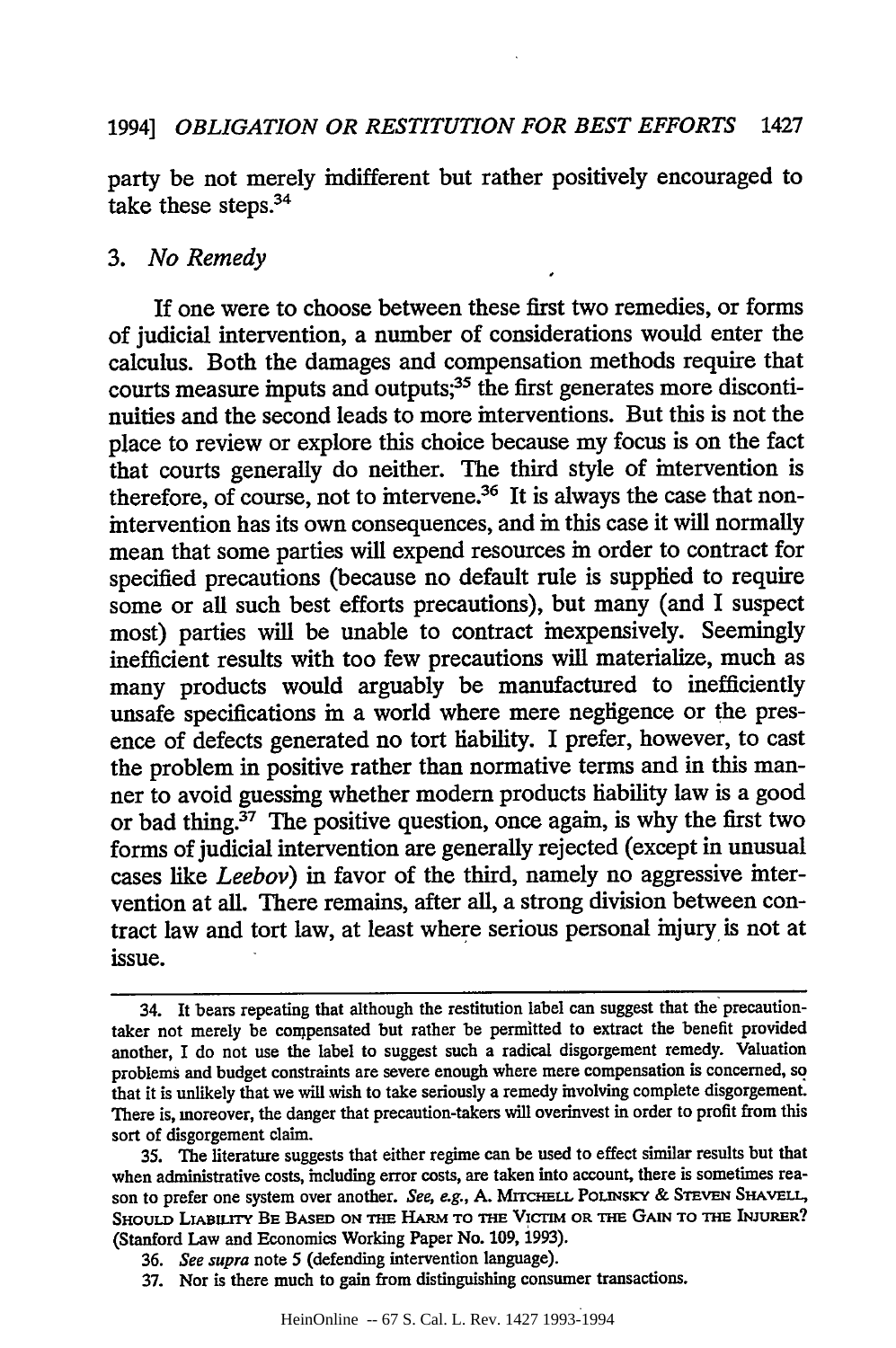# *4. The Dual Remedy*

If aggressive intervention in these best efforts precaution cases is to be undertaken, it need not be limited to the styles sketched thus far. The law could combine the first and second strategies into a fourth approach that both discouraged the failure to take efficient precautions (with a tort-like damage remedy) *and* compensated the precaution-taker for steps that were taken.<sup>38</sup> An advantage of this doublebarreled approach is that it minimizes the need for upfront price adjustments in the face of uncertainty even while it offers a dramatic incentive for best efforts precautions. A disadvantage is the multiplication of claims and valuations to be carried out.<sup>39</sup>

Unfortunately, it is difficult to point to judicial decisions (or even to contracts themselves) that plainly anticipate this pairing of remedies. *Leebov* itself might be an example of either this strategy or the second alone. We know that the builder was compensated for his sacrifices, but we do not know whether the same court would have allowed recovery under the liability-insurance policy if the precautionary sacrifice had not been undertaken.

#### III. THE RESTITUTION HALF-STEP

#### A. COMPENSATION FOR RESULTS

My guess is that the preceding section mischaracterizes or overstates the judicial intervention in *Leebov.* I suspect that however efficient or ingenious the builder's precaution had been in *ex ante* terms, if it had failed to prevent a damaging landslide there would have been no recovery for the unsuccessful precaution. Inasmuch as this idea, that courts might be inclined to award compensatory restitution only when there is an actual *(ex post)* benefit conferred, casts a variety of cases in a new light and helps explain the evolutionary split between contract and tort law, it is worth restating from several perspectives.

**<sup>38.</sup>** More generally it is possible that in some situations the best solution will be any weighted combination of the two remedies, so that we could compensate some percentage of the costs of precautions and penalize with some percentage of the losses caused by a failure to take precautions.

<sup>39.</sup> There may also be a danger in offering an enormous reward (or penalty) to one who satisfies or fails an *ex* ante unclear or uncertain standard. Such a discontinuity in returns can lead to inefficient overinvestment in precautions. In the present setting, however, there may be no such danger if courts are able to discern which precautions were inefficient, and if restitution is available only for efficient precautions.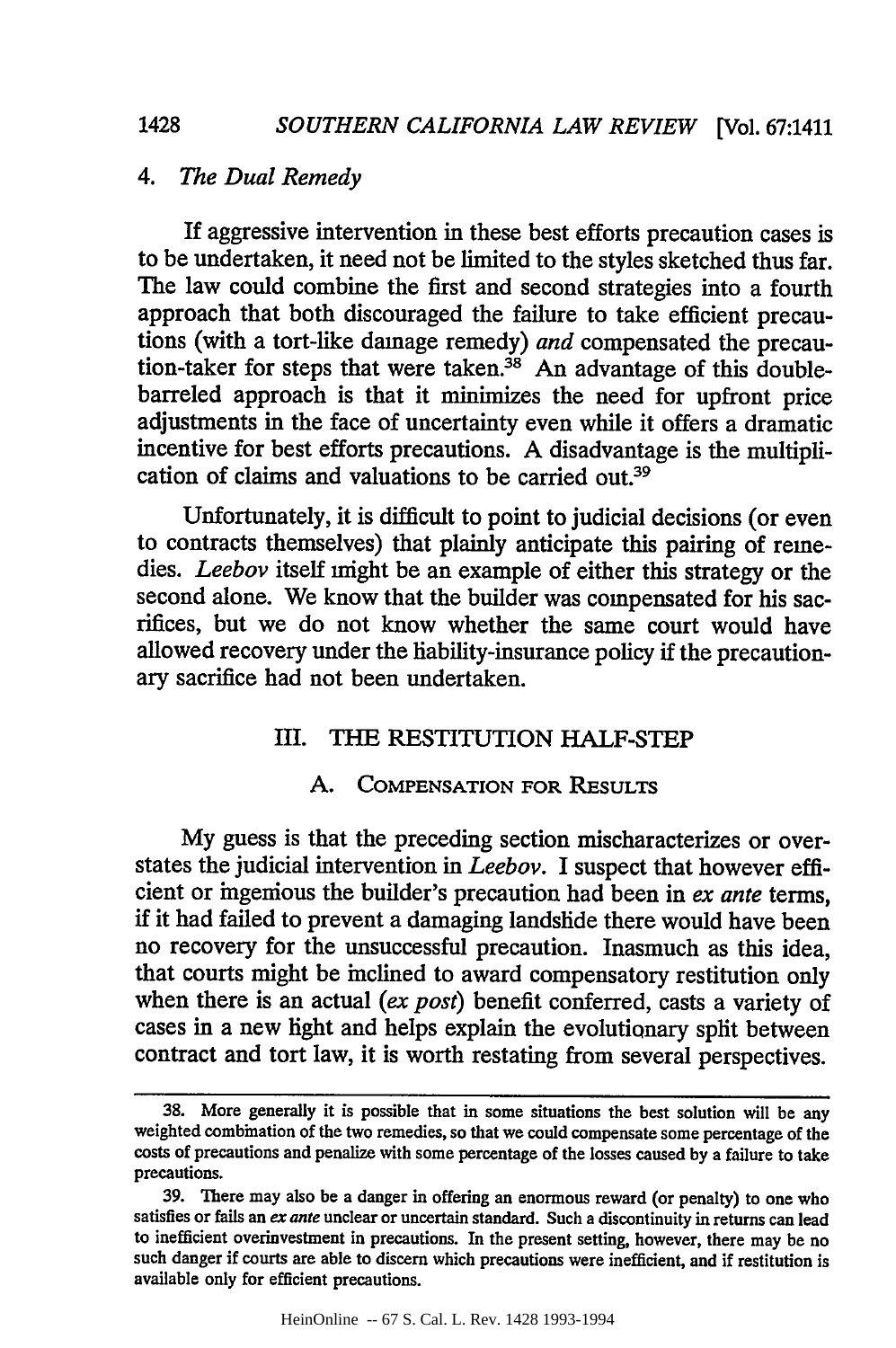An evolutionary perspective is perhaps most optimistic and novel. It is arguable that if courts had perceived a binary decision, intervening in the manner of tort law or giving the parties room to bargain (and to fail to reach bargains) in the manner of classical contract law, the death of contract would have come to pass. The "default" rule that materialized in products liability law,<sup>40</sup> that costbenefit-justified steps (that is, best efforts precautions in the terms of this Article) are to be required of the least-cost-avoider, might have spread to all of contract law. On the other hand, courts might have developed an even sharper line between injury to persons and to property, or perhaps even between the categories of tort and contract, and maintained the notion that judicially imposed responsibility for best efforts precautions was to be associated with duties among strangers who could not bargain. Contractual acquaintances would have been left to their own bargains.<sup>41</sup> It is easy to see why judges might have hesitated to slash ahead in either of these evolutionary paths. One path generates litigation, requires serious assessments of costs and benefits, and sacrifices many of the advantages of distinguishing contract from tort law and of encouraging private bargains. The other path puts great stress on either the tort-contract or person-property distinction and amounts to a default rule that forces numerous bargains and produces palpably inefficient results.<sup>42</sup>

In contrast, the middle ground afforded by the restitution "halfstep," in which compensation is awarded where there is *ex post* success, can be seen as the evolutionary path of least resistance. *Ex post* "justice" may not amount to *ex ante* efficiency, but it allows judges to do something for the most sympathetic plaintiffs, that is, for those who took precautions that not only seemed desirable *ex ante* but also produced tangible benefits. I label this remedy a half-step because it covers some of the ground in the direction of requiring or compensating best efforts precautions. But inasmuch as it does not compensate those who take best efforts precautions that happen to fail, it falls short of any one of the wealth maximizing methods described in Part

<sup>40.</sup> It is of course not much of a default rule because parties are (virtually) unable to opt out of the rule by bargain.

<sup>41.</sup> Products liability would be seen as involving parties who could not bargain or as regarding such serious personal injury that the cost of missed bargains is deemed too great to leave to contract.

<sup>42.</sup> For the idea behind this conjecture, see A. Mitchell Polinsky, *Resolving Nuisance Disputes: The Simple Economics of Injunctive and Damage Remedies,* 32 **STAN.** L. REv. 1075 (1980).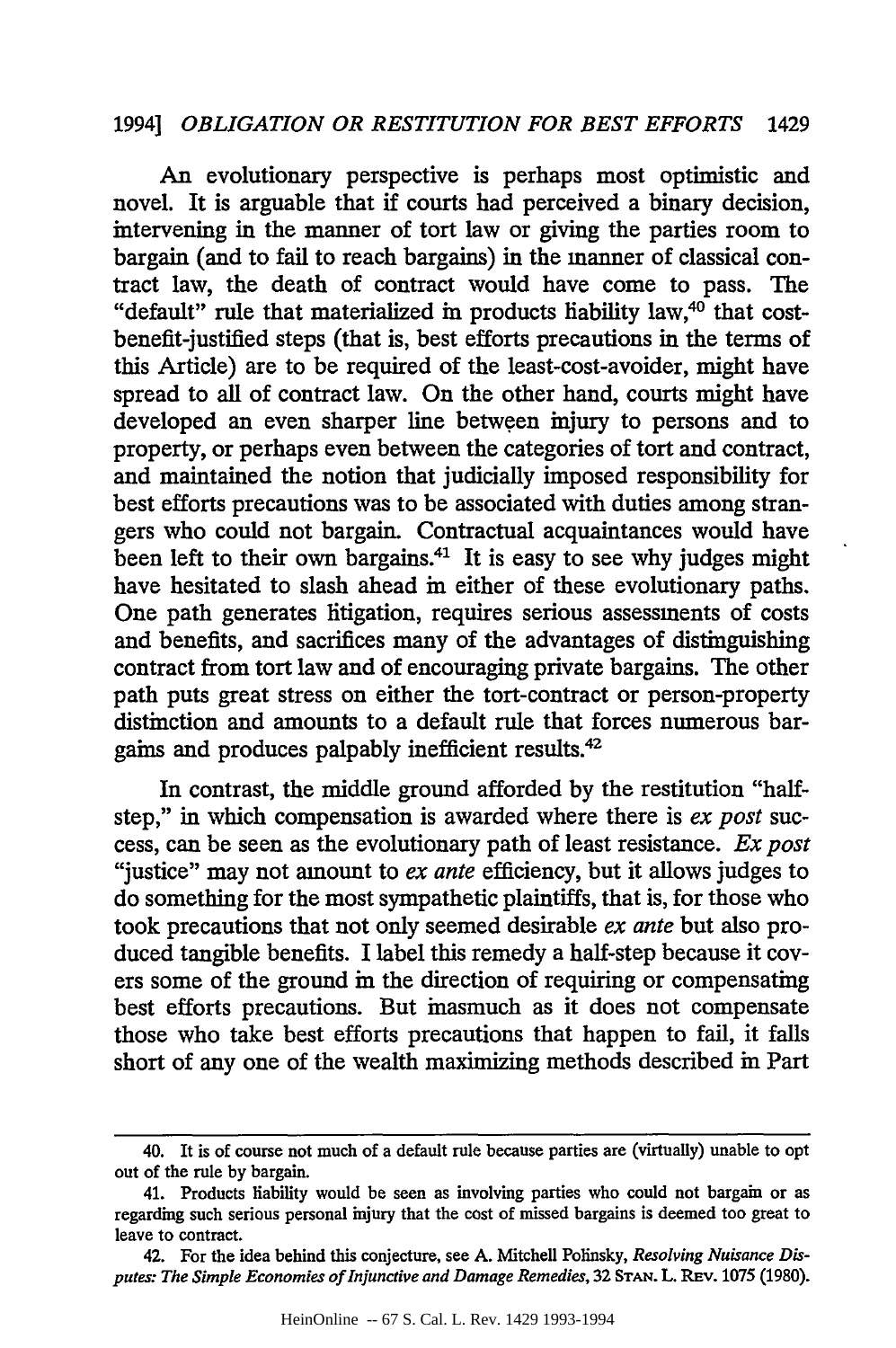II.B. If the precedential message of *Leebov,* for example, is that compensation is available to the *successful* precaution-taker, then contractual acquaintances may in the future take best efforts precautions when the combination of occasional *ex post* compensation (as in *Leebov)* and reputational gain makes such precaution-taking seem worthwhile. Other best efforts precautions, however, will go untaken because what is best *ex ante* does not always materialize into *ex post,* palpable success.

More generally, I am suggesting that contract law has not been (and probably will not be) displaced **by** tort law because courts have found a middle ground of aggressive intervention where the *ex post* evidence of a best efforts precaution is fairly plain. This sort of intervention with an *ex post* perspective is attractive because the assessment of costs and benefits is simplified,<sup>43</sup> the most sympathetic cases can be treated generously, and the contract-tort distinction maintained.

**Of** course, *Leebov's* message could conceivably be taken to include the possibility that if the builder had not acted, then the insurer could have avoided covering the loss. Such a dual remedy, as described earlier,<sup>44</sup> would amount to a full-step, rather than a halfstep, to best efforts and thus to tort-like intervention (and then some). Inasmuch as **I** think it most unlikely that the *Leebov* court contemplated such a remedy in the event of passivity on the builder's part, I set aside the dual remedy idea. I do, however, return shortly to the possibility that *Leebov* was more than a half-step.45

*44. See supra* part *IL.B.4.*

The restitution half-step really comes in two versions, for it is possible that *ex post* success is rewarded even where an *ex ante* assessment suggests that the precaution was inefficient. Strict liability regimes, be they in **contract or tort, can of** course be efficient, and indeed are often in some sense equivalent to negligence-based schemes, but the observation is simply that while the

<sup>43.</sup> The notion of favoring later-in-time decisionmaking moments is, of **course,** common in lawmaking. Thus, most of tort law awaits injuries (although it then asks whether defendant's behavior was reasonable from an *ex ante* perspective) instead of assessing behavior in a more *ex ante,* or injunctive, fashion. Similarly, admiralty law rewards salvors with the superior information available after the fact of salvage. The salvage award is perhaps the best example of an *ex post* scheme; recovery is available only if the salvage operation is successful and it is then multiplied (subject to the constraint imposed **by** the value of what has been saved) to create a suffi**cient** *ex ante* incentive. *See* THOMAS **J. SCHOENBAUM, ADMIRALTY AND MARITIME LAW § 15-1 (1987).**

<sup>45.</sup> Other areas of contract law can also be understood as choosing to operate from something of an *ex post* vantage point. Remedies for breach of contract, ranging from damages to specific performance, are at least in some respects independent of the question of whether the breach was efficient, "negligent," or not in satisfaction of **an** implied best efforts requirement. For a comparison to tort law, see *supra* **note** 43.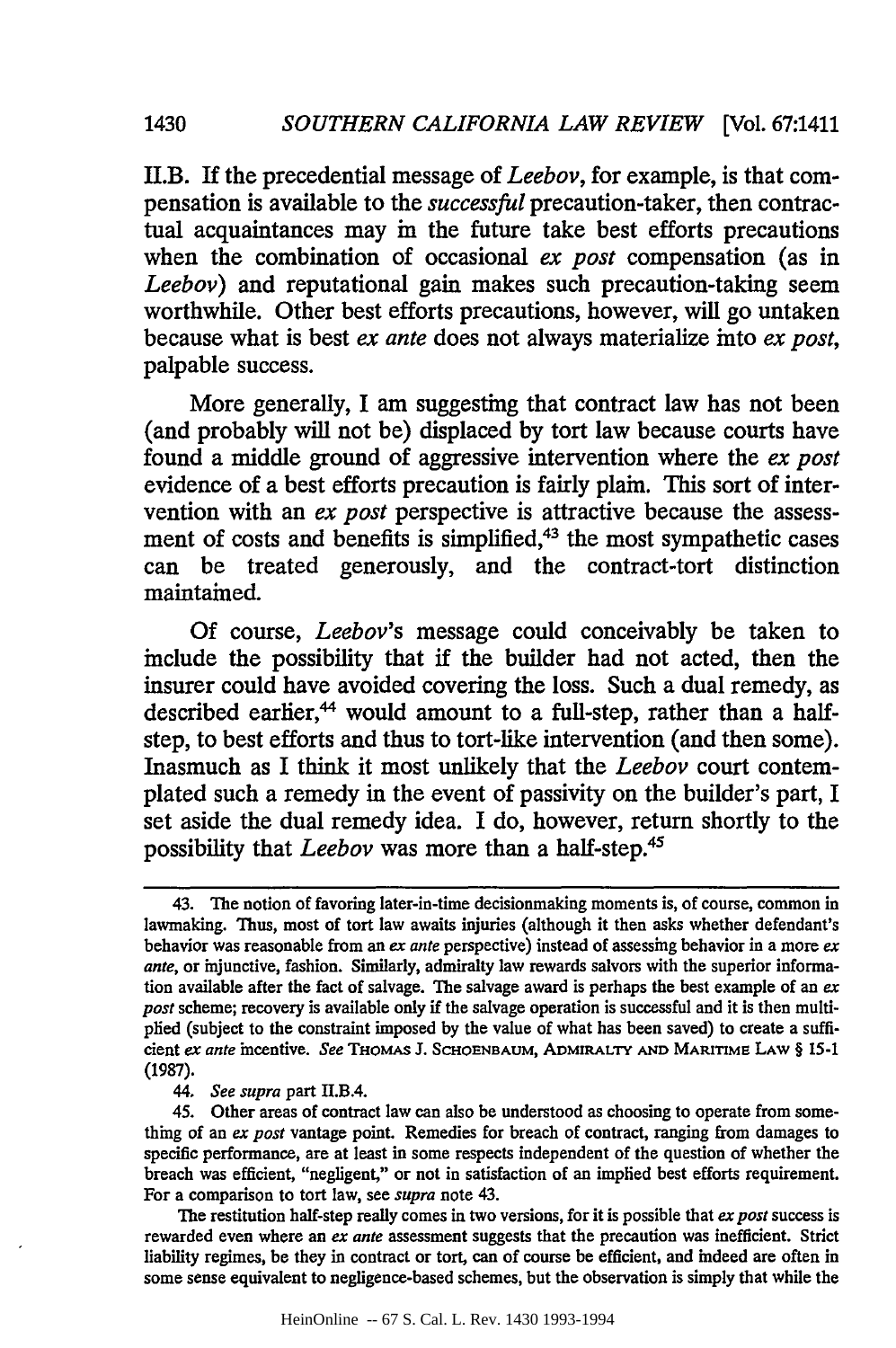Cases like *Leebov* are few in number.<sup>46</sup> Precautions can often be anticipated, beneficiaries may often voluntarily reimburse contractual acquaintances who have taken precautions, and precaution-takers may decline to litigate because doctrinal categories appear to preclude recovery. Furthermore, potential precaution-takers may not use their best efforts, and therefore will not bring claims for compensation, because they perceive the legal rule as denying compensation, or at least compensation for *ex* ante-justified, but ultimately unsuccessful, precautions. 47 If this last category is small, then the problem explored here may be of theoretical interest but of modest practical importance. Of course, the same might be said of default rules in contract law more generally.

Consider however the important, high-stakes case of *McNeilab v. North River Insurance Co.4s* The case arose out of a well-known tampering incident in which several capsules of Tylenol were poisoned with cyanide. Tylenol's maker reacted to these events by recalling the product, although the Food and Drug Administration had not required such a precaution, and then by claiming that these costs should be recoverable from its liability insurer. Recovery was denied in *McNeilab*, with the thoughtful court stressing, among other things,<sup>49</sup> that "recall insurance" had been available but was not purchased by this insured,50 and that a large part of the recall effort was aimed not at reducing potential liability but rather at creating positive product and corporate images of independent value.<sup>51</sup>

47. This category includes college presidents in the earlier example, *supra* note **27,** and others who can expect not to recover because many of the beneficiaries will not be unambiguously better off, if only because of their budget constraints.

48. 645 F. Supp. *525* **(D.NJ.** 1986), *affd,* **831** F.2d 287 **(3d** Cir. **1987).**

*51. Id.* at **527, 536, 557.**

restitution half-step does not share efficiency characteristics with much of contract law, it does share some of the *ex post* flavor of that law.

<sup>46.</sup> More accurately, cases not involving insurers are few in number. In the insurance cases, compensation for best efforts, if administered sensibly, will not make the product more expensive. The other possible remedies might, however, make the product more expensive in which case nonintervention can be explained as unwanted **by** the class of potential precaution takers. *See supra* note **23** and accompanying text.

<sup>49.</sup> The court also makes something of the fact that when negotiating its insurance premiums, the insured represented to its insurer that the "lylenol incident was closed and had involved seven deaths. *Id.* at 543. The idea of seeking recovery for the costs associated with recall seems to have arisen later in time. *Id.*

**<sup>50.</sup>** *Id.* at 528, 540, 542-43. Recall insurance can cover mandatory recalls but might also be written to cover voluntary recalls. *See Recalls: Legal and Corporate Responses to FDA, CPSC, NHTSA, and Product Liability Considerations,* **39** Bus. LAw. 757, 760-61 (1984) [hereinafter *Recalls].*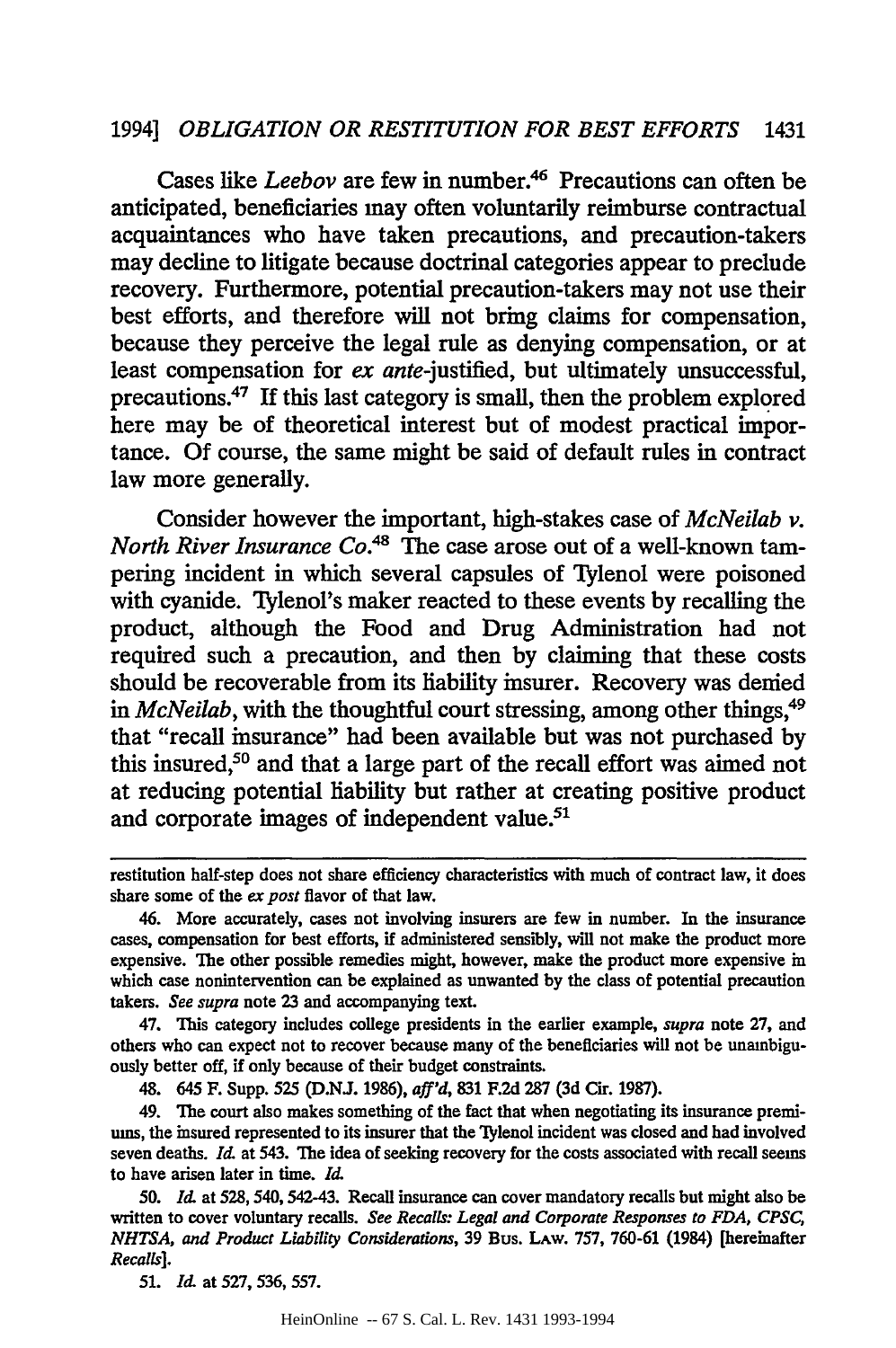The first of these points relates to the question of whether the precaution at issue was one that the parties would have had trouble anticipating and allocating. The insurer's offer of recall insurance can be understood as an explicit agreement that the liability policy alone would not cover the cost of a recall. On the other hand, some reasons for recalling a product are unrelated to the possibility of liability. A drug might be recalled from the market because its labels do not meet some requirement of consumer law or because it is found to infringe on a trademark or patent. Inasmuch as recall insurance might cover all such recalls it is arguable that the availability of recall insurance is not the same as an explicit agreement that a liability insurance contract excludes coverage for the cost of a precautionary recall.52 Moreover, recall insurance itself may not solve the problem at hand. It is unlikely that recall insurance will cover the cost of any recall, because there is the moral hazard that original production will be sloppy and even the possibility that completely unnecessary recalls will be undertaken. Thus, if Tylenol's manufacturer had purchased recall insurance, the insurer might have objected to this particular recall as unnecessary inasmuch as it was not required by a government agency and was also of some value to the insured as an advertising technique to create goodwill.

On the other. hand, inasmuch as the decision not to purchase recall insurance means that recovery for the (best efforts) costs of recall would (and should) be most unlikely when the recall is government-mandated, the insurer's best argument in *McNeilab* is probably that the benefit conferred by the recall would have had a modest upper limit because as more tainted capsules were discovered the likelihood that recall would have become required would rise.<sup>53</sup> It appears, then, that *McNeilab's* reliance on the availability of (and failure to purchase) recall insurance as a reason to deny recovery for precaution-taking may have been judicious, albeit for reasons not immediately apparent, but there is at least a good argument for dismissing the availability (and nonpurchase) of recall insurance as a reason for deciding the case in the insurer's favor.

1432

**<sup>52.</sup>** Similarly, there may be many reasons why a life insurer should not, or will not be made to, pay for an innovative medical procedure that succeeds in saving an insured's life, but it does not seem that one of these reasons is that the parties were aware that the insured could have purchased some health insurance policy that would have covered this medical procedure.

<sup>53.</sup> On the other hand, it is noteworthy that one reason the Food and Drug Administration did not encourage an early recall was because it feared copycat crimes. *See Recalls, supra* note 50, at 768 (speech by George **S.** Frazza, Johnson & Johnson's General Counsel).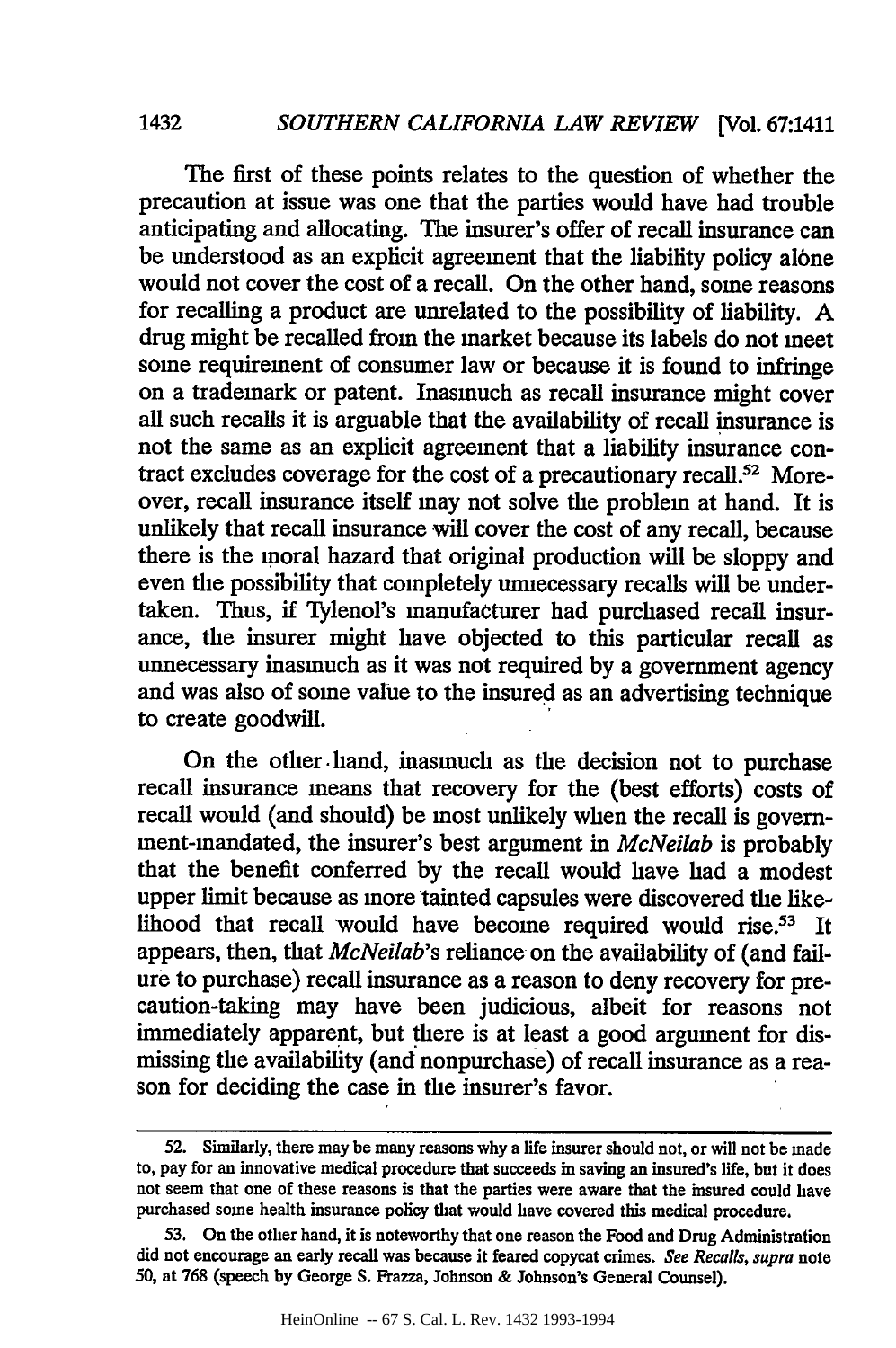The relevance of the goodwill (rather than liability-reducing) component of the recall effort is more straightforward. It is plain that if the restitution or compensation remedy is to be employed, it will not be too generous,<sup>54</sup> so that the most the insured might have expected in *McNeilab* would have been some fraction, albeit a substantial one, of the money spent on the recall effort. This division of costs returns us to a piece of conventional wisdom about the contract-tort distinction. It is possible that there is no recovery in *McNeilab* and other cases because courts decline to undertake the valuation tasks associated with unpackaging costs in order to ascertain those attributable to best. efforts precautions. And it is almost surely the case that plaintiff's counsel in *McNeilab* should not have sought the entire costs of the recall effort, but should have forced the court's hand by asking for an amount that would have seemed to exclude expenditures made with future goodwill, rather than potential liability, in mind.<sup>55</sup>

I think it likely that *McNeilab* is another case in which the restitution half-step is the true underlying remedy. The recall cost was reported to be \$100 million and it uncovered three cyanide-laced capsules. In complete ignorance of the *(ex ante)* expected value of the recall operation, we might imagine that at least half of the costs can be allocated to the recall rather than to the goodwill effort, and that perhaps two or even all three poisoned capsules would have caused serious injury or fatality. 6 The sad but cold *ex post* evidence is thus that the recall was probably inefficient. The liability costs that the insurer might have paid could hardly have been in excess of \$17 million per victim. More important, it is not at all clear that there would have been *any* liability, inasmuch as the case for holding the manufacturer liable for not anticipating the need for tamper-proof packaging seems fragile, at best. $57$  The expected liability costs must therefore have been far below the recall costs. *McNeilab* may in this way reflect the same half-step remedy as *Leebov.* It simply happens that the facts

*<sup>54.</sup>* For a discussion of the danger of generous "carrots," see William M. Landes & Richard **A.** Posner, *Salvors, Finders, Good Samaritans, and Other Rescuers: An Economic Study of Law and Altruism, 7.* **LEGAL STuD. 83,91-93 (1978);** Levmore, *Waiting for Rescue, supra* note 12, at **886-89.**

**<sup>55.</sup>** I say "in mind" because if expenditures necessary (or cost-benefit justified) to reduce liability would otherwise be compensated, there is no reason to deny compensation simply because these expenditures had a side effect of producing valuable goodwill.

**<sup>56.</sup>** Some of the capsules might never have been ingested.

**<sup>57.</sup>** The court noted that the defendant denied liability and that there was no evidence that the tampering occurred while the capsules were in defendant's possession. *McNeilab,* 645 F. Supp. at **550.**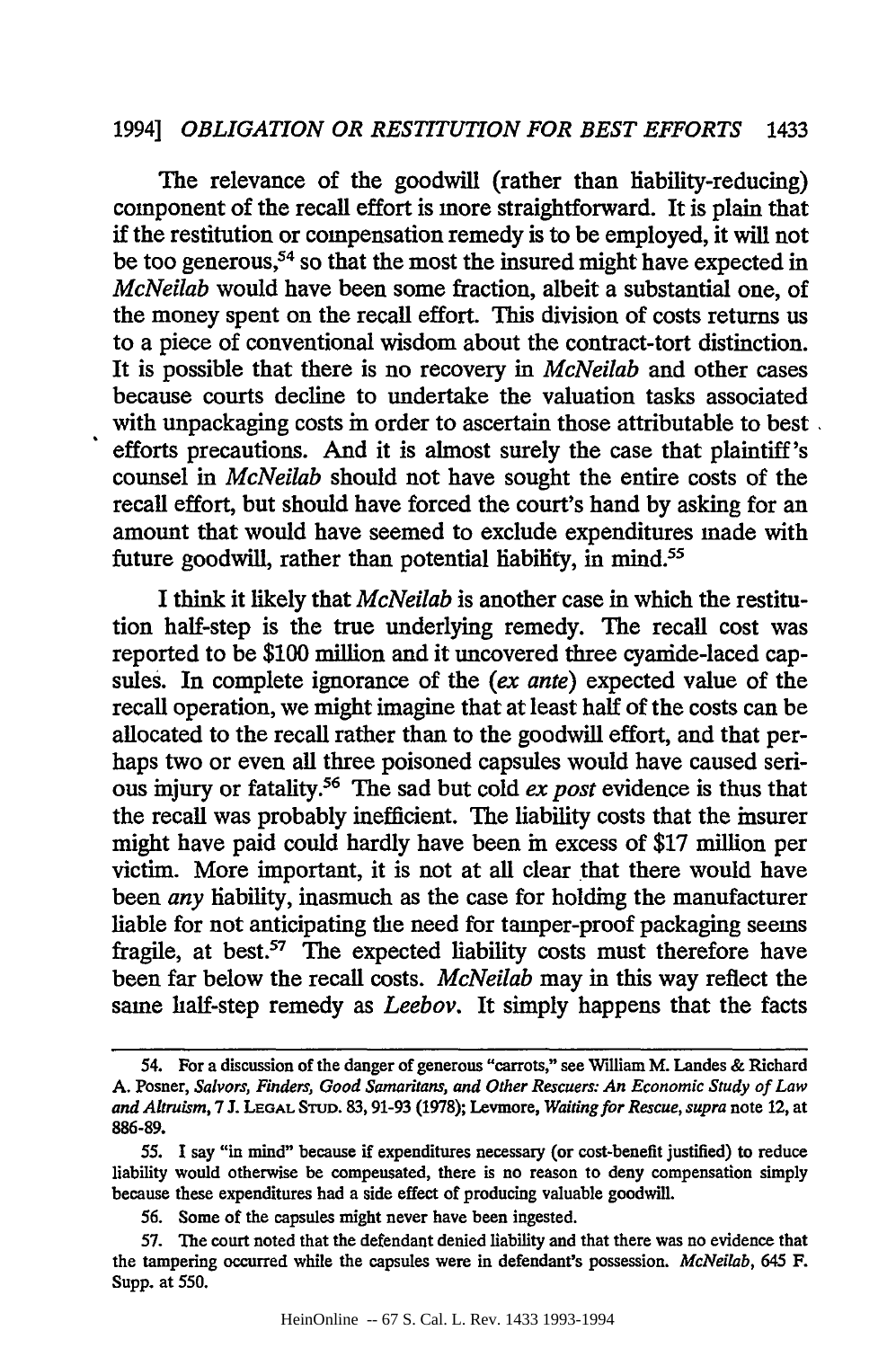were such that in *Leebov,* but not in *McNeilab,* hindsight made the precaution seem wise regardless of whether it was efficient *ex ante.*

Unfortunately, this view of the cases is not easily tested. My claim must be that the court might well have awarded compensation to the insured if the Tylenol recall had uncovered 100 tainted capsules, so that the *ex post* assessment proved the precaution to be most fortunate because the insurer was actually saved from liability exceeding the actual recall costs.<sup>58</sup> One might even take the court's reliance on the insured's failure to purchase recall insurance as a way of communicating that, under the facts before it, the recall precaution did not appear to have been a joint maximizing step. Recall insurance was necessary to cover such a wager gone bad; in contrast, had the recall been dramatically efficient, the same court might have stressed that, while recall insurance protects the insured, it is now the insurer that needed and received protection by the act of its contractual acquaintance, the insured.

Another impediment to testing the restitution half-step idea is that courts rarely indicate what they assume the result would be if the best efforts precaution were not taken. Decisions that appear to offer the *ex post* restitution remedy might, for example, really have in mind a dual remedy such that some penalty or tort-like damages would be assessed in the event of a failure to take the precaution. This is unlikely to be the case where liability insurance is at stake because, as discussed earlier,<sup>59</sup> we hesitate to deny insurance coverage when the insured acts in a way that is merely negligent. *McNeilab* itself, it should be noted, is most unusual in that the decision suggests that a failure to recall the drug might even have generated criminal responsibility.<sup>60</sup> I would not have thought that the facts lead to this conclusion, but the point is that the denial of restitution in the case might be

**<sup>58.</sup>** And even this assessment is based on the (somewhat counterfactual) assumption that the defendant would have faced or seriously feared liability for failing to market the drug in tamper-proof containers. Furthermore, there is still the point, raised earlier in the text, that 100 tainted capsules would never have found their way to do harm because after a few more poisoning incidents a recall effort would have been forced by the government-and the cost of this recall would then not be borne by the insurer because of the explicit decision by the insured not to purchase recall insurance. It is possible, however, that **by** the time a required recall could be accomplished a sufficient number of additional deaths would have occurred as to make the earlier, voluntary recall a good investment for the insurer.

*<sup>59.</sup> See supra* note 2 and accompanying text.

**<sup>60.</sup>** *McNeilab,* 645 F. Supp. at 551-52, 557.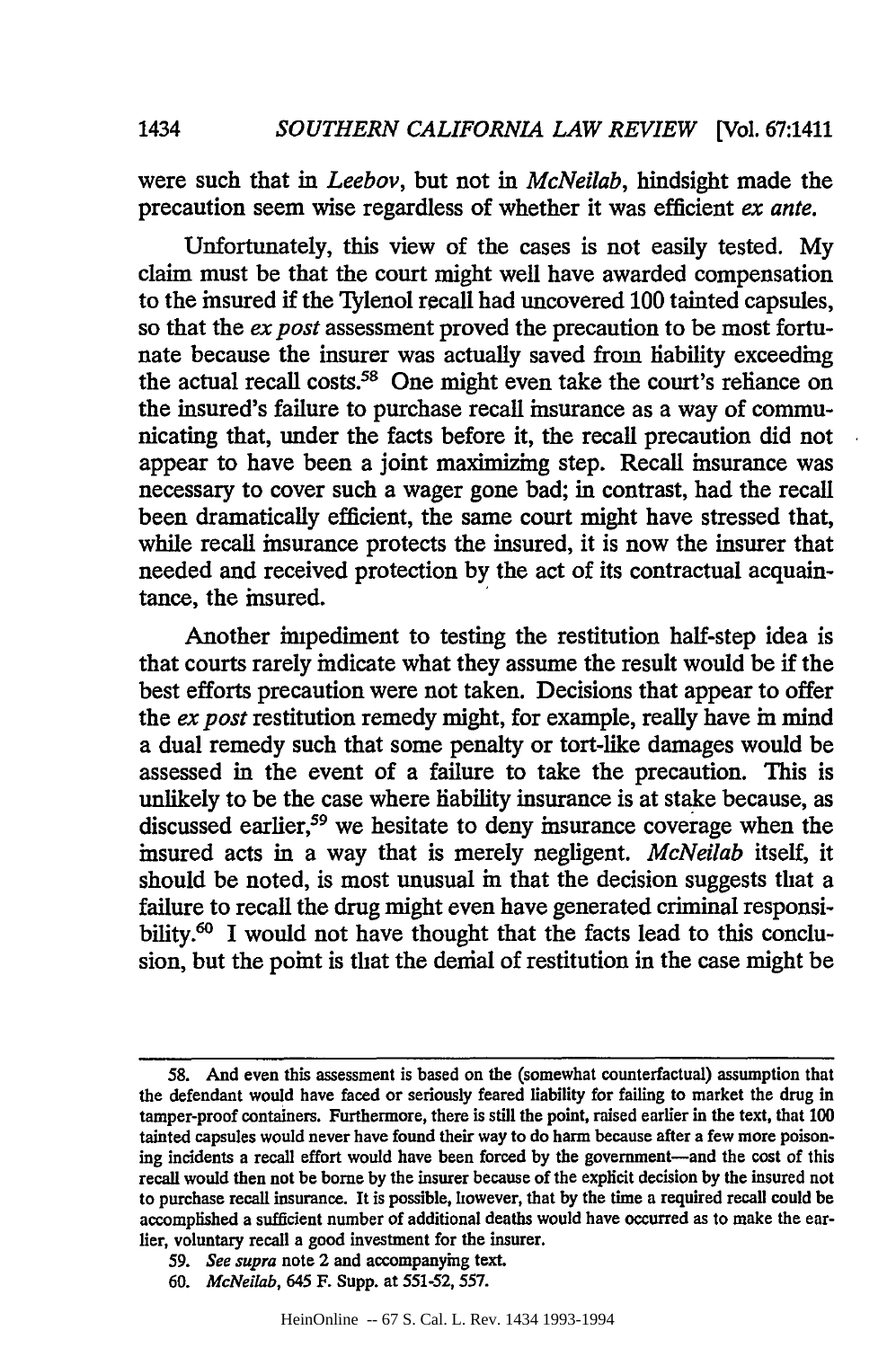rather simply understood as part of a scheme that contemplates aggressive intervention where best efforts are not undertaken.<sup>61</sup>

The restitution half-step idea may be brought into closer focus with the question of what the *McNeilab* court would have done if the insured had simply asked for a relatively small fraction of the recall costs. Put differently, a clever plaintiff, aware that a large recovery was most unlikely, might not only have explicitly excluded from its claim a portion of recall costs attributable to goodwill, but also might have pointed not to the cost of the recall but to the much smaller actual enrichment of the insurer. This is, in some sense, the core of the restitution idea, $62$  and in this context might have encouraged the court to use the safe, half-step remedy. Put this way, the restitution half-step idea comes very close to the notion of unambiguous benefit in restitution law: Given the added detail that the insured was the best-situated provider of the recall service, recovery in the amount of the actual benefit to the insurer seems almost obvious, except perhaps for the fact that a set of valuations is required of the court.<sup>63</sup>

This suggested *ex post,* or half-step, perspective reveals, however, one difficulty with this fractional disgorgement claim. **A** claimant who has taken an inefficient precaution may seek compensation for the benefit bestowed on another. This problem is, however, neither solved by admitting only full recoveries nor avoided by granting such recoveries. An inefficiently expensive precaution will sometimes turn out well, and many inefficiently expensive precautions will produce some benefit. Students of the negligence-versus-strict-liability debate will recognize an important characteristic of this "problem." Granting restitution even where inefficient precautions have been taken will not generally lead to more inefficient precautions. In the present context this conclusion is fairly intuitive because the precaution-taker does not gain from taking these precautions unless there is an implicit dual remedy.64 Still, I think it likely that courts will be most sympathetic to

<sup>61.</sup> It can not be seen as part **of** a scheme involving a dual remedy, promising some tortlike or criminal law-style intervention for the failure to take precautions along with some compensation for efficient precautions, because the denial of restitution in the case suggests then that the court viewed the precaution as inefficient-in which case the court would not have suggested that a failure to recall would have been criminally reprehensible.

<sup>62.</sup> **A** restitution remedy can be structured from an **ex** *ante* perspective, with recovery for expected benefits, but it is commonly **ex** *post.*

<sup>63.</sup> Levmore, *Explaining Restitution, supra* note 9, at 69-74.

<sup>64.</sup> **In** *McNeilab,* it should be remembered, there may have been a real disinclination to give restitutionary recovery because there was already a net benefit to the provider in the form of goodwill. In such a context the danger of promoting overinvestment in precautions may seem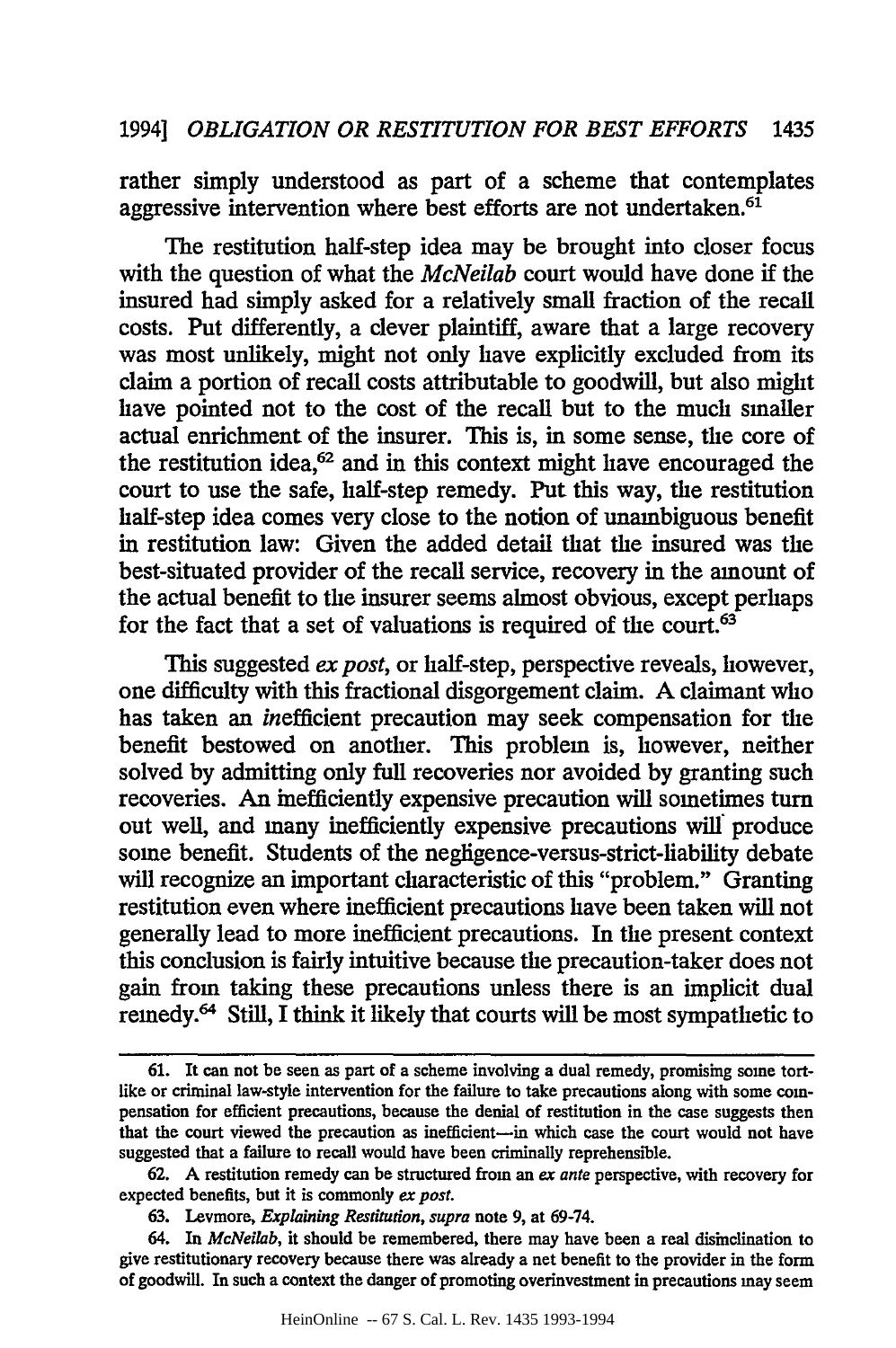the restitution half-step when the precaution that was taken (and that happened to turn out well) does in fact appear to have been efficient even in *ex ante* terms.65

# **B.** CAN THE HALF-STEP REMEDY BE EFFICIENT?

I have suggested thus far that compensation will often be available to contractual acquaintances who take efficient precautions that prove successful. Framed this way, the remedy is more sympathetic than efficient because precaution-taking is insufficiently encouraged with this restitutionary strategy. In particular, potential precautiontakers will know that compensation does not await them when their efficient precautions happen not to produce tangible results. Precaution-taking is therefore a losing proposition unless there is a premium above the compensatory level for successful precautions, the risk of tort-like damages for the failure to undertake a best efforts precaution, or sufficient reputational loss from the failure to take such precautions. The first of these possibilities is dangerous and in any event plainly not offered, and the second seems not to be contemplated by courts. As for the third, it is conceivable that a combination of some reputational concern with occasional, judicially required, compensation for precautionary costs produces an efficient incentive to expend best efforts, but such optimism seems unjustified. Many of the cases which come to mind involve insureds' taking precautions to benefit their insurers. Compensatory restitution is available in some of these cases (as in *Leebov)* but there is no reason to think that the likelihood of compensation is at all related to the probability that the insured will have opportunity to benefit from establishing a reputation for best efforts behavior.

HeinOnline -- 67 S. Cal. L. Rev. 1436 1993-1994

more palpable. For another case that may reflect this theme, see Bausch & Lomb v. Utica, **625** A.2d 1021, 1025-26, 1036 (Md. 1993), where the court denied an action for recovery under a general liability policy after noting that Bausch & Lomb was aware of its own self-interest in enhancing the marketability of its property when it conducted a cleanup of a chemical that posed no significant threat of further pollution.

<sup>65.</sup> In W.M. Schlosser Co. v. Insurance Co. of North America, 600 A.2d **836** (Md. 1992), *answer to certified question conformed to,* 968 **F.2d** 1213 (4th Cir. 1992), a sloppy contractor took an extra emergency precaution when Hurricane Gloria was forecast. At the last minute the hurricane veered away, and the court then denied the contractor's claim for the cost of the *ex post* unnecessary precaution. But the .court's review of the facts emphasizes the contractor's earlier sloppiness in excavating the site. This emphasis might be understood as a comment that in some sense the contractor's actions were *ex ante* inefficient and therefore recovery was to be denied.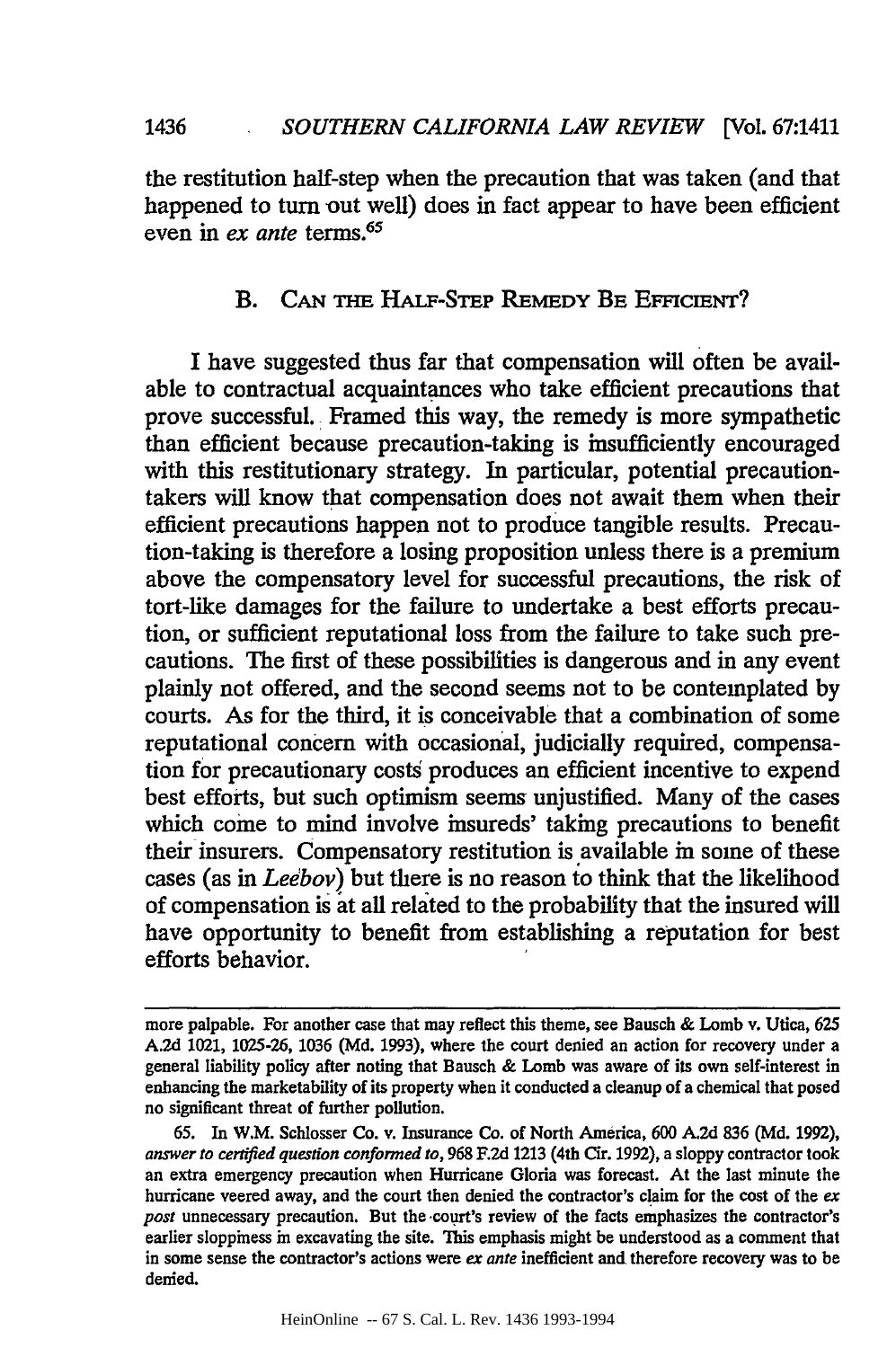Another problem with the half-step remedy brings us to the question of whether the rule in these settings much matters, or whether parties could not simply renegotiate once one party comprehended the value of a specific precaution. Manufacturers that are not responsible to upgrade products sold long ago can nevertheless advertise their willingness to modify such products for a fee; independent entrepreneurs in the aftermarket can do the same.<sup>66</sup> A strange and perhaps seriously troubling aspect about the restitution half-step idea is that it is subtle, or at least unstated, and sufficiently uncertain in a way that may well reduce the chances for successful renegotiation. In *Leebov,* for example, if the builder and insurer know that the former need not undertake the precaution in question in order to maintain his insurance coverage, then they can bargain for disclosure and precaution taking. And if they know that the law's default rule is to allow compensation for the builder's precaution-taking on "behalf of" the insurer, then they can act or bargain accordingly. But if they know that only *ex post* success will lead to legal intervention, then the mere probability of such success may well make it more difficult for them to reach a renegotiation.

Despite these normative problems associated with the restitution half-step idea-and notwithstanding the fact that the theory suggested here is very much a positive one, as it emphasizes that the restitution half-step reflects an evolutionary and even psychological, but probably inefficient, equilibrium-a case can be made for the proposition that the evidence supports the idea of efficiency in this corner of the common law. One route to this view relies on the familiar idea that judges may hesitate to undertake aggressive interventions because their valuations are prone to error. It is possible that the *ex post* compromise embodied in the restitution half-step remedy is efficient once one takes into account the desirability of reducing the error associated with misguided judicial intervention.<sup>67</sup> Put somewhat differently, courts may take *ex post* success to be a proxy for *ex ante* efficiency.

A more direct claim about the efficiency of the half-step remedy is that what appears to be *ex post* restitution in selected cases is in fact the product of an assessment of the *ex ante* desirability of precautiontaking. Under this view, compensation was awarded in *Leebov*

**<sup>66.</sup>** There are, of course, transaction costs associated with renegotiation, and it is precisely such costs that make default rules and most of contract law meaningful.

<sup>67.</sup> It is a kind of compromise in the presence of high transaction and factfinding costs. *See* Polinsky, *supra* note 42.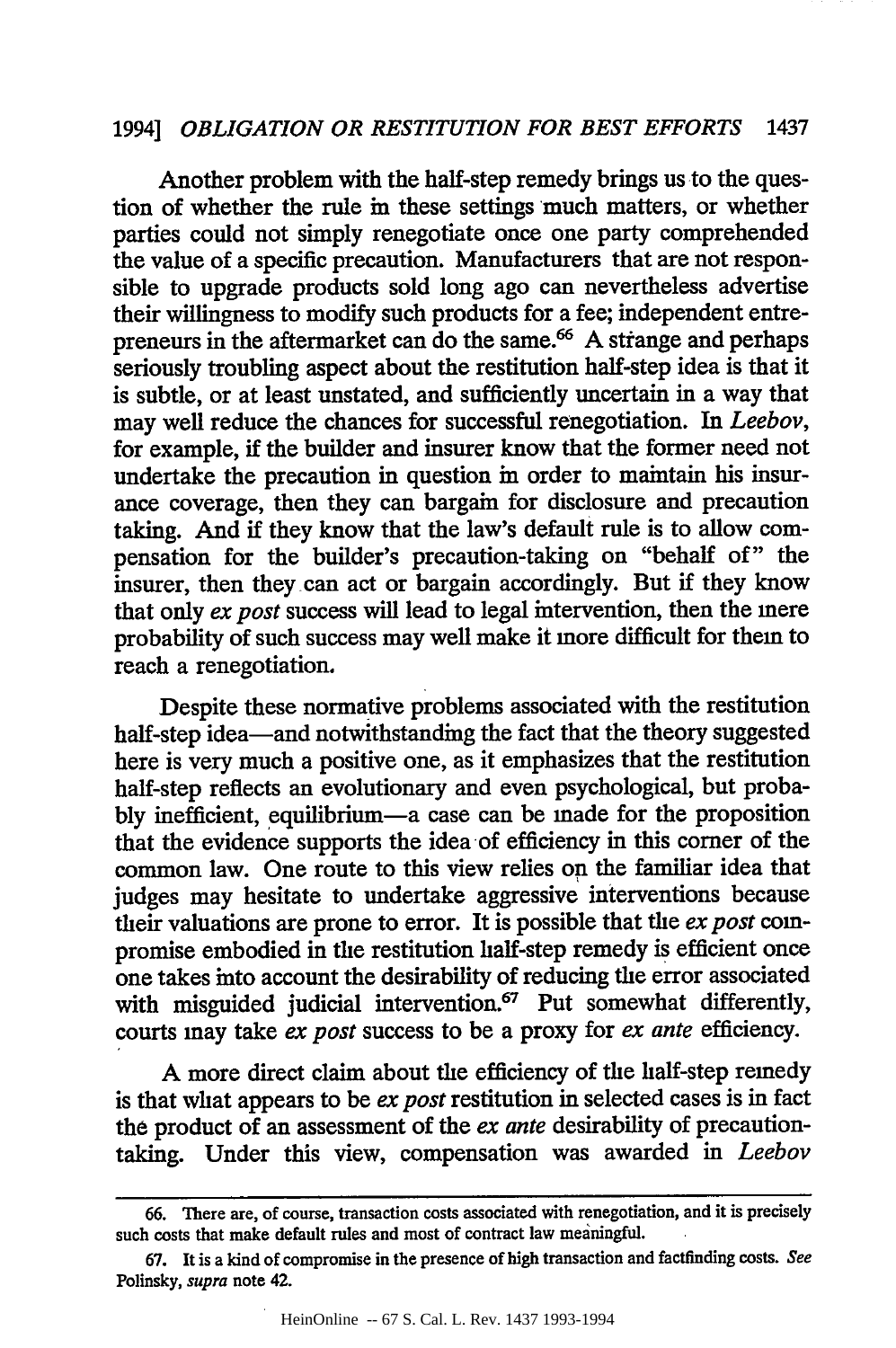because the court thought that in cost-benefit terms the precaution was a good investment, but in *McNeilab* compensation was denied because the recall expenditure seemed excessive. Following this approach, it is accidental that the investment in *Leebov* saved the day and that the one in *McNeilab* is far better known for boosting a corporate image than for saving, at most, a very few lives.<sup>68</sup>

We have, therefore, three views of the cases. The first is the suggestion of the restitution half-step, with recovery available for precautions that prove successful in *ex post* terms. It is easy to see why this strategy might be attractive to courts, but this attraction is hardly based on the remedy's efficiency characteristics. The second view is that courts seek to encourage *ex ante* efficient precautions, but that they economize on factfinding and error costs by using *ex post* success as a proxy for *ex ante* efficiency. And the third view is simply that courts seek to encourage *ex ante* efficient precautions, or best efforts. I will set aside the second of these alternatives because it is essentially an optimistic version of the first. It is difficult to think of a test that will distinguish between this optimistic view and the restitution halfstep idea because whenever recovery seems tightly tied to *ex post* success, as the half-step idea suggests, it is also the case that we might think of judges as developing this connection as a cautious means of promoting efficient precautions. It is almost as a matter of taste that I prefer the first view to the second,<sup>69</sup> but there is in any event little to gain in the way of analysis by continuing to carry along both views.

A comparison of the two remaining views, the restitution halfstep and the *ex ante* best efforts perspectives, brings us to a set of cases in which the insured takes a precaution to prevent environmental damage that will afflict third parties, such as the repair of leaking waste pipes, and then sues its liability insurer. The contractual defense has been that the liability-insurance policy specifically excludes damage to the insured's own property (which may or may not be covered by some other, first-party policy), and the repairs at issue in these circumstances are normally undertaken on the insured's

1438

<sup>68.</sup> One suspects that the public recollection of the event would be quite different if the recall effort saved many more lives.

<sup>69.</sup> My taste is stimulated by the fact that in deciding mainstream torts cases, courts are accustomed to assessing *ex ante* reasonableness, or efficiency. Inasmuch as courts do not always link *ex post* failure (injury) with *ex ante* inefficiency (negligence), it is difficult to see why we should prefer the view that *ex post* success is taken as a proxy for *ex ante* efficiency.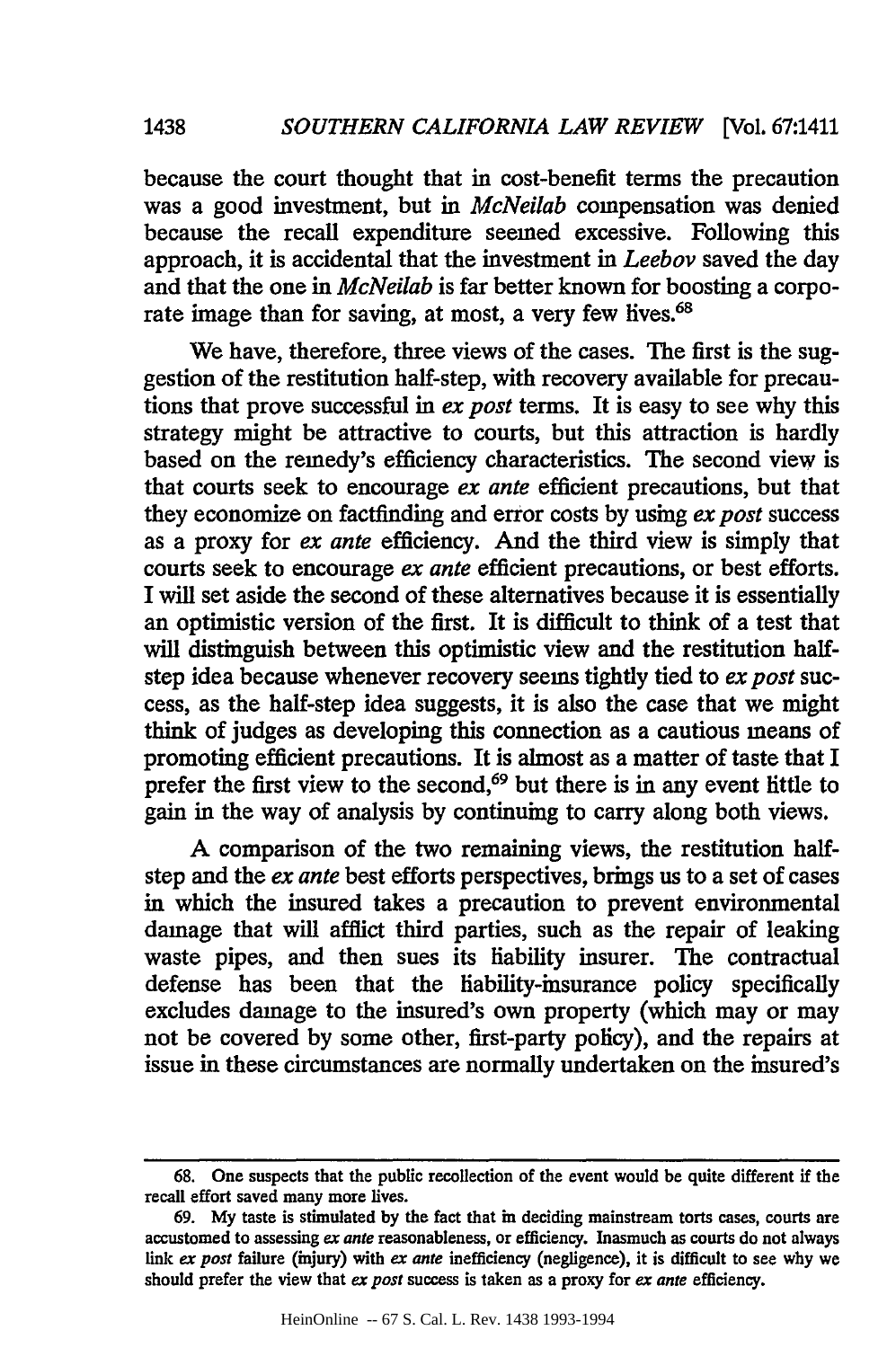own property. Courts finding in favor of the insureds have emphasized facts which suggest that damage to third parties was imminent<sup>70</sup> and, therefore, it might be added, safely distinguishable from the mass of expenditures taken by insureds, which could also be characterized as precautions benefitting insurers.

Roughly speaking, these cases are consistent with all of the views sketched above. The reported cases all deal with precautions that seem justifiable *ex ante* but they also involve precautions that proved successful *ex post*. There is, therefore, insufficient information with which to distinguish the importance of *ex post* success from that of the expected value of the precautionary expenditures. We might, at the very least, like to see some claims regarding a best efforts precaution which simply failed to produce tangible results, for such cases might cast light on the viability of the third view, that there can be recovery even without *ex post* success.<sup>71</sup> Similarly, courts do not address the question of whether there would have been tort-like damages, such as the denial of recovery under the liability policy, had the best efforts precaution not been undertaken. Finally, in none of the reported cases does the precaution appear to have been inefficient. Indeed, it may be that the reason we find numerous illustrations of the half-step remedy in this particular area of law is that where there is at least some *ex post* success it is also the case that precautions are plainly cost effective.72 Assuming that it is difficult for the parties to specify in advance which precautions must be undertaken and which will be compensated, it is likely that in the future there will be more of these claims and, in turn, some will follow inefficient precautions. <sup>73</sup>

**<sup>70.</sup>** Some courts have conveniently focused on the contamination of groundwater which may be beneath the insured's property but is said not to be owned **by** the insured and therefore not subject to a policy provision excluding damage to the insured's own property. *See,* e.g., Port of Portland v. Water Quality Ins. Syndicate, **796 F.2d** 1188,1193 (9th Cir. **1986)** ("all water in the state belongs to the public"); Fireman's Fund Ins. Cos. v. Ex-Cell-O Corp., **662** F. Supp. **71 (E.D.** Mich. **1987);** United States Aviex Co. v. Travelers Ins. Co., 336 **N.W.2d 838** (Mich. Ct. **App. 1983);** Upjohn Co. v. New Hampshire Ins. Co., No. **85-288651-CK** (Mich. Ct. **CL.** 1987), *aff'd,* 444 **N.W.2d 813** (Mich. **CL App. 1989).** *But see* Bausch **&** Lomb, **625 A.2d** 1021 **(Md.** Ct. **App. 1993)** (rejecting idea that State owned the water under plaintiff's land).

**<sup>71.</sup>** If this view seems accurate, we might then conclude that we have yet another area of judicial activity where contract is dead, and we might focus on other areas of the law where the tort-contract distinction seems robust.

<sup>72.</sup> This seems to describe the cases involving environmental cleanup costs, as discussed presently, *infra* notes 74-76 and accompanying text.

<sup>73.</sup> But not many of these claims will follow because the remedy simply compensates and therefore does not encourage inefficient precaution taking.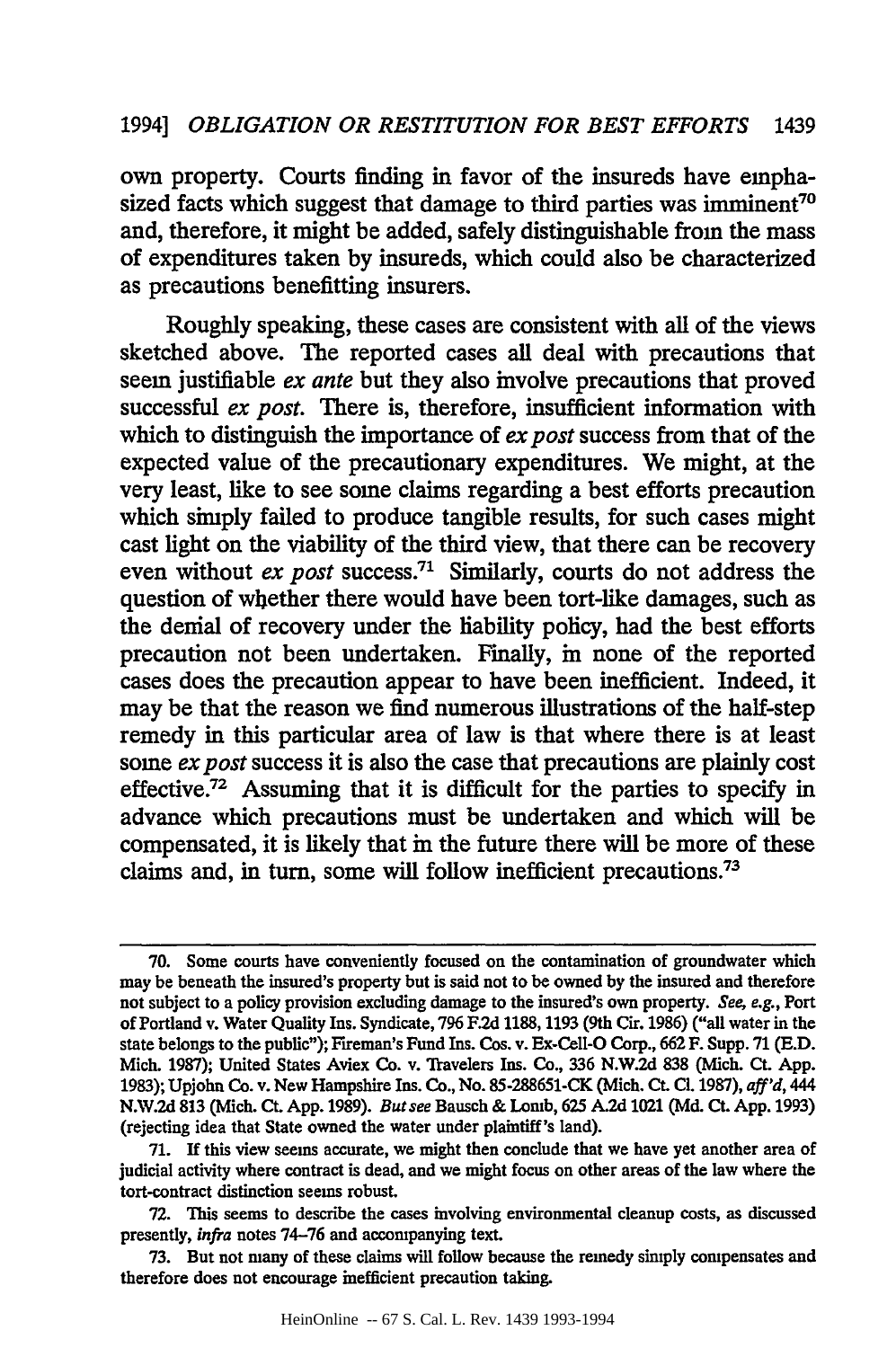Returning to the possibility (however unlikely it may be) that the real underlying theory is not the half-step restitution idea but rather one of encouraging *(ex ante* efficient) best efforts, an interesting feature of some of these environmental cases is that the precaution was required by an exogenous party. In *Intel Corp. v. Hartford Accident* and Indemnity Co.<sup>74</sup> for example, solvents leaked from underground storage tanks, and the insured entered into a consent decree with the Environmental Protection Agency ("EPA") regarding the extent of cleanup that would be undertaken. The court allowed recovery for at least a very large fraction of these costs<sup>75</sup> from the liability insurer. Other cases granting this kind of recovery have involved mandated repairs or cleanup operations by order of state agencies or the U.S. Coast Guard.76 At one level, these cases are the most obvious candidates for restitution, or for what I have referred to more generally as aggressive intervention to encourage best efforts precautions, because the exogenous requirement and even. specification of a precaution removes most of the valuation task (the cost-benefit but not the compensation calculation) and perhaps even defines the efficient solution. But at another level it is surprising that these cases would inspire more judicial intervention than most, because the presence of a nonjudicial directive to take precautions' means that aggressive judicial intervention is not needed. If courts generally fear that they might err when aggressively providing contract default rules, but the half-step or another remedy is sometimes the only way to push contractual acquaintances toward a cooperative solution, then one would think that the norm of nonintervention would resurface when an administrative agency or other external factor independently encouraged best efforts, or cooperative, precautions."

77. And it is not the case that this intervention occurs only where there is an exogenous directive, in which case courts can at least avoid the errors of cost-benefit calculations, because in some of these cases (like *Leebov* itself) there is no outside directive. *See, e.g.,* Compass Ins.

1440

<sup>74.</sup> **692** F. Supp. 1171 (N.D. Cal. 1988).

<sup>75.</sup> The court said the trier of fact must separate precautions that prevented harm to third parties from precautions that only benefitted the insured's property. *Id.* at 1194. This involves a two-step'process: If the costs are contemplated by the EPA's consent decree, then the insured recovers all these expenses due to the deference to **EPA** valuations. But if the precautions were undertaken by the insured without an **EPA** mandate, the trier of fact must perform the "delicate factual assessment" of separating the expenses that prevented harm to third parties from those that did not.  $Id.$  at 1194-95.

<sup>76.</sup> *See, eg.,* Bankers Trust Co. v, Hartford Acc. & Indem. Co., 581 F. Supp. 371, 373 (S.D.N.Y. 1981) (requiring insurer to pay where Coast Guard identified source of pollution and ordered cleanup by insured); C.D. Spangler Constr. Co. v. Industrial Crankshaft & Eng'g Co., 388 **S.E.2d 557 (N.C.** 1990) (allowing recovery when the North Carolina Department of Human Resources issued the compliance order).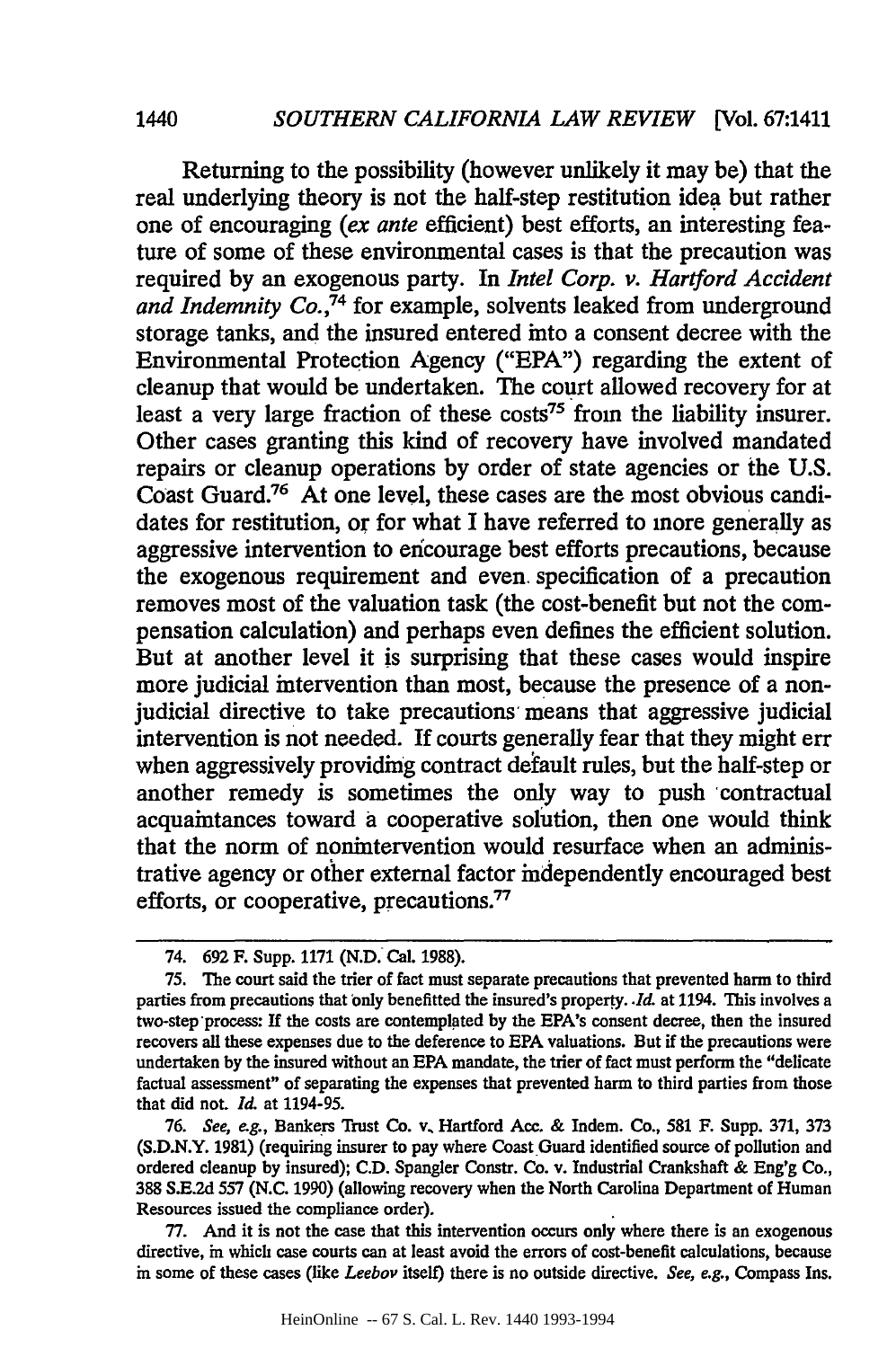From an efficiency perspective it is at least arguable that the presence of an exogenous directive to take precautions does not remove the need for a judicial remedy. It will often be the case that the insured has unique access to information about developing problems and the need for precautions. If a governmental directive to take a precaution were to trigger a denial of compensation for precautiontaking, then insureds would be further disinclined to share information with government agencies. In *Intel* itself there is reason to think that the court was concerned about this kind of moral hazard. The decision reports that Intel ceased manufacturing at the property in question in 1980, sought to sublet the property because its lease ran until 1984, and then "[s]upposedly at the request of a prospective sublessee.., commissioned soil sampling and testing.., in **1981. '' <sup>78</sup>**The skepticism, reflected in the use of the word "supposedly," about when a party first knew of an environmental danger might generally be well founded, and suggests that reporting not be penalized more than necessary. Of course, this concern applies as much to a regime built around the restitution half-step. It may simply be unwise to withdraw any remedy because of the presence of a governmental directive, however duplicative such an incentive might first seem.

More important, the informational advantage often associated with the potential precaution-taker may explain why a compensationbased remedy is preferred over damages. The threat of damages for the failure to take a best efforts precaution will encourage the potential precaution-taker to be uninformed and to make it difficult for a claimant to argue that a reasonable person should or would have known of the need for precaution-taking. The promise of compensation for precaution-taking, however, may not offer as powerful an incentive, but in the end may be superior because it creates no moral hazard or disincentive to develop and share information. By way of further illustration, if the builder-insurer in *Leebov* had feared liability, that is, the denial of insurance coverage following a failure to prevent the loss with a best efforts precaution, the builder might have claimed to be far from the job site when the landslide threat began, or the builder might simply have avoided the site during bad weather.79 The use of a restitutionary, or compensatory, remedy in the case may for this reason be the preferred alternative. The analysis is virtually

Co. v. Cravens, Dargan & Co., 748 P.2d 724 (Wyo. 1988) (state highway department recovers for cleanup of oil spill, including cleanup of its own property, with no exogenous directive).

**<sup>78.</sup>** *Intel,* **692** F. Supp. at **1172.**

**<sup>79.</sup>** No court will undertake to measure and require heroic efforts. *See infra* note 94.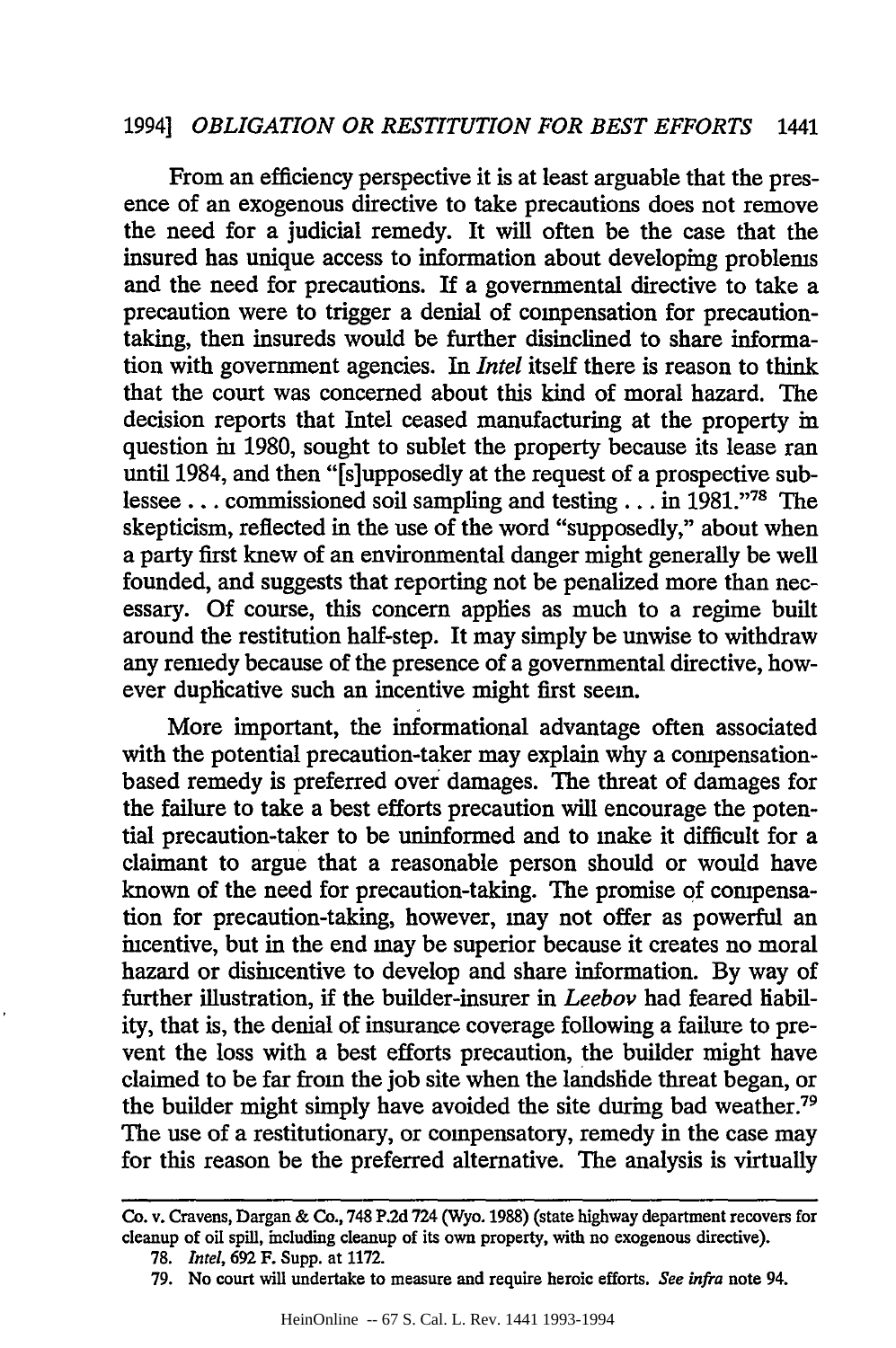identical to that in the literature regarding the duty to rescue for the builder can, of course, be seen as one who is regarded as having a duty to rescue arising out of the contract. The law might use "carrots" for rescue rather than "sticks" for nonrescue, and these carrots will be modest so as to avoid moral hazard problems and incentives to overinvest in rescues. 80 Moreover, in the few areas where legal systems offer compensation to rescuers, there is reason to think that *(ex post)* success is a precondition to recovery. In admiralty law, for example, the rewards offered to salvors seem efficient; there is compensation plus a premium for success, and no recovery in the event of failure.<sup>81</sup> It is easy to see why this sort of *ex post* system is administratively more efficient than one that sought to compensate all *ex ante* efficient rescue efforts.<sup>82</sup> Acquaintances on land may one day be treated in similar fashion, but for now it appears that the most they can expect from courts for their best efforts precautions is compensation with no premium.

In the end, then, these environmental cases add something to the positive case regarding the restitution half-step remedy, although the courts insist that they are merely following the (sometimes ambiguous) contract. Courts can be described as compensating precautiontakers, or, as I have supposed, just efficient precaution-takers, when their actions prove successful. That such a remedy is likely to be an insufficient incentive for best efforts in most settings, or that it is an unnecessary incentive in others, appears to be a bit beside the point. The remedy may have some desirable effects in efficiency terms, especially if one stresses the costs of judicial error, but it is better described as one that allows courts to respond to the most tangible, sympathetic cases. In passing, it may also be a means of maintaining the distinction between contract and tort.

# C. HALF-STEPS AND THE DEATH OF CONTRACT

I have suggested that the ability to compensate successful precaution-takers has enabled courts to maintain a distinction between contract and tort. There is less aggressive intervention in contract, but that is in part because courts have avoided a more complete contrast by engaging in some *(ex post)* intervention in contract.

**<sup>80.</sup>** Leymore, *Waiting for Rescue, supra* note 12, at 886-91.

**<sup>81.</sup>** Landes & Posner, *supra* note 54, at 100-105.

<sup>82.</sup> *See* Landes & Posner, *supra* note 54, at 104-05; Levmore, *Waiting for Rescue, supra* note 12, at 909-13; *supra* note 43.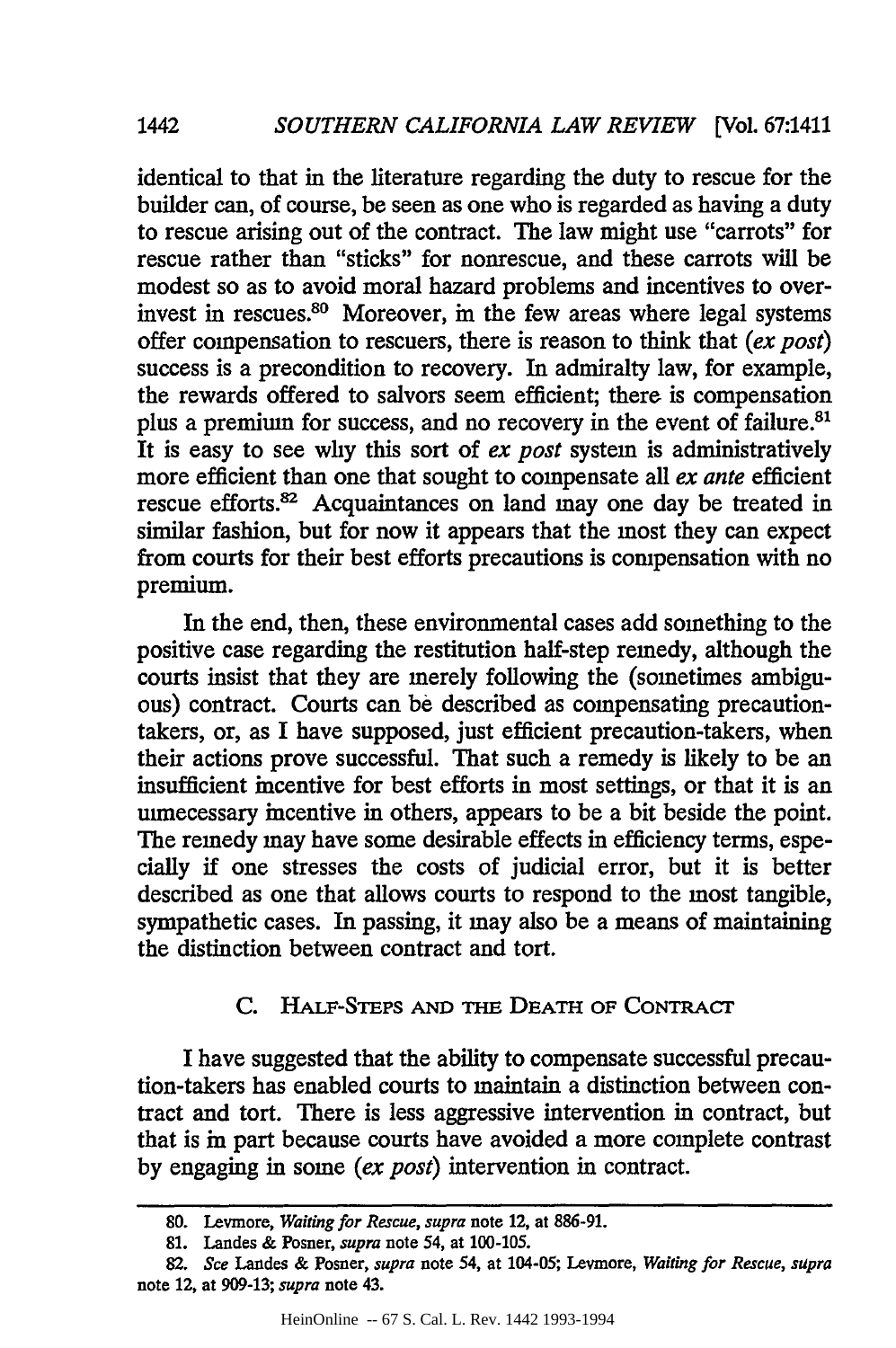This evolutionary view suggests that we cast a contrasting glance at an area where no restitution half-step is easily found. Consider again the fundamental battle for terrain between tort and contract. *A* manufactures and sells a good to *B*; *A* has been negligent in making the product but *A* has specifically indicated that it will not be liable for any direct or indirect losses. If the product's defect causes personal injury, *A's* disclaimer does not, of course, generally prevent *B* from suing in tort.<sup>83</sup> This is, once again, the development that generated the announcement of the death of contract. But what if the defect causes the destruction of the product itself? Most courts have understood that if buyers are able to sue in tort in order to avoid explicit contractual exclusions of warranty liability on the part of sellers, then there will be nothing left to contract. Accordingly, the terrain of contract has been defended by some courts holding that tort suits can not succeed.<sup>84</sup> It may or may not be possible for sophisticated parties to agree in advance on a different rule, either that tort suits can be brought or that they can not be brought even where personal injury is concerned, but we need not explore this question here for the point is simply that there is an important boundary between contract and tort such that there is more aggressive intervention on one side of this boundary, however artificial it may seem.

My suggestion in this Article, it will be recalled, is that courts would be attracted to some compromise, or half-step, in order to ease the transition, or take some pressure away from the sometimes-artificial boundary, between contract and tort. For better or worse it will normally be the case that no such compromise is possible where defective products are concerned. It will infrequently be the case that buyers can invest in precautions, and even more rarely possible for such precautions to prove unambiguously wise *ex post.* With no restitution half-step on which to rest, courts may vacillate between the two extremes of tort law intervention and contract law passivity in the face of apparent inefficiency. They may try a succession of distinctions toward this end, or they may eventually put the matter to rest with a revolutionary leap toward tort or contract.

Viewed from this perspective, it is interesting to observe the evolution of doctrine concerning this question of tort liability in the

**<sup>83.</sup>** W. **PAGE KEETON ET AL.,** PROSSER **AND KEEroN** ON **THE** LAW **OF TORTS** § **97,** at **691-** 92 (5th ed. 1984).

<sup>84.</sup> Perhaps the most important illustration is East River Steamship Corp. v. Transamerica Delaval Inc., 476 **U.S.** 858 (1985) (reviewing treatment of the issue in state courts and then holding that there is no tort claim in admiralty when a product damages only itself).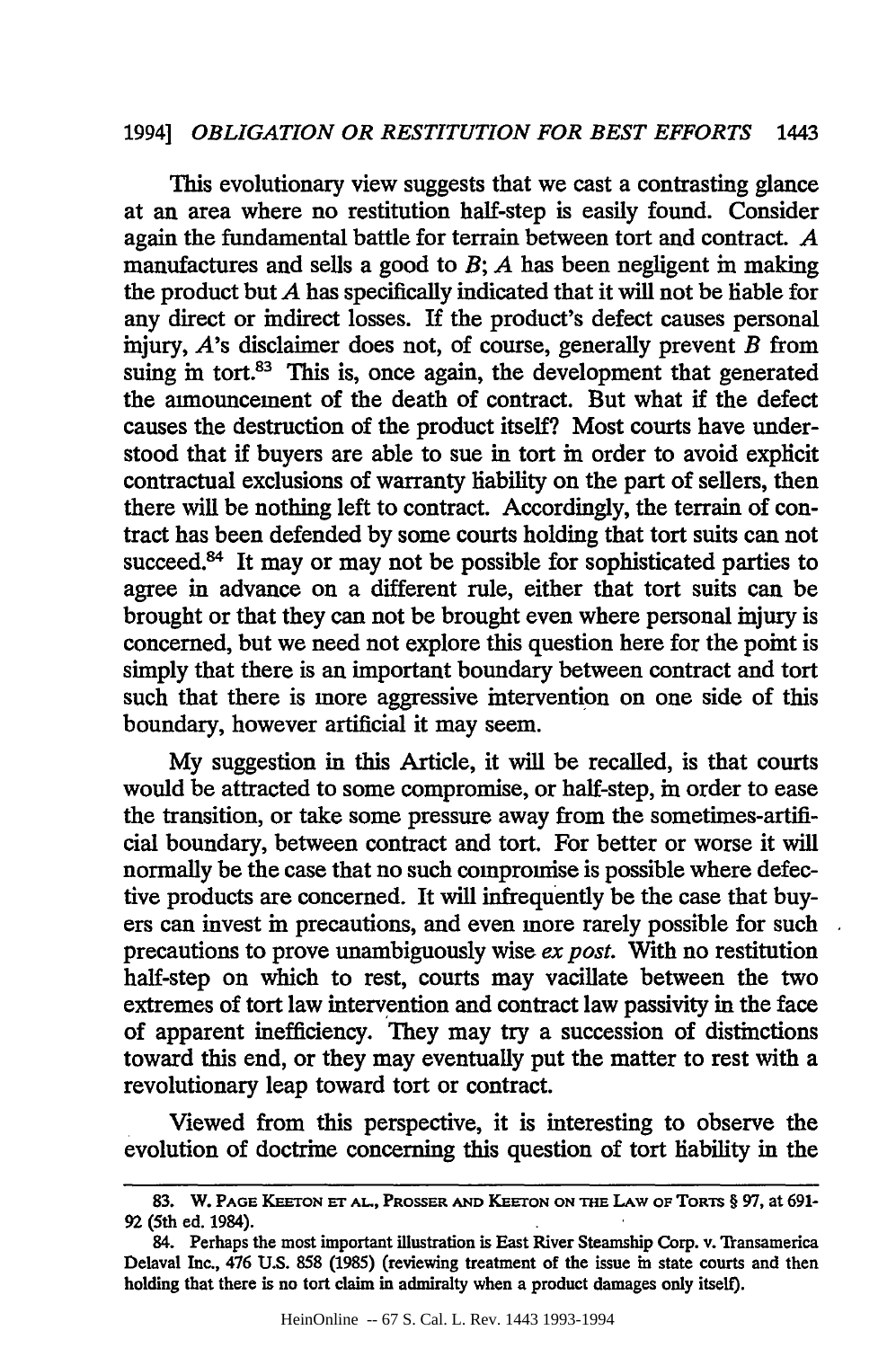presence of contractual waiver. One important development concerns cases where there is neither personal injury nor damage to the product itself but rather damage to "other property." Thus, *A's* defective product may explode or leak, leading the purchaser, *B,* to sue in tort (because *A* has excluded contractual responsibility) for damage to other personal property. Even courts that have preserved the life of contract law by supporting the contractual exclusion of liability for damage done, to the product itself have permitted tort suits for damage to "other property."<sup>85</sup> For these courts, other property is like personal injury. One way to think of this doctrinal distinction is as another attempt to find some compromise that will prevent the complete death of contract. In the absence of any potential for the restitution half-step, a more formalistic compromise is attempted.<sup>86</sup>

It goes almost without saying that this kind of formalistic resting point down the slippery slope toward the complete death of contract is difficult to maintain. Consider, for example, *Four Comers Helicopters v. Turbomeca*,<sup>87</sup> where a helicopter crashed, taking along with it an air compressor worth less than one-tenth the value of the aircraft itself. Plaintiff claimed that the helicopter had been negligently made, and the court upheld a jury verdict for the value of the helicopter as well as the "other property." A court that follows this tack must then confront cases where the other property is of very small value. If *A* sells a defective, leaking mobile home, for example, one suspects that complete recovery may not suddenly be available simply because the leak damaged a tablecloth.<sup>88</sup> On the other hand, a court which allowed recovery for the other property but never for the product itself would likely find itself overrun by the judicial taste for progress, empathy, and anti-formalism. Put differently, the same forces that amputated

87. 979 F.2d 1434 (10th Cir. 1992).

*1444*

HeinOnline -- 67 S. Cal. L. Rev. 1444 1993-1994

**<sup>85.</sup>** AMERmcAN **LAW OF PRODUCS LiABILrry 3d** § **60"51** (Timothy **E.** 11avers et al. eds., **3d** ed. 1991) (recovery available for damage to other property where damages are something more than the cost of the product itself).

<sup>86.</sup> There is no chance for the restitution half-step because the buyer is not normally in a position to know of or take precautions that-will prevent damage to other property or to the product itself. Put differently, one reason that so many insurance cases figure in the body of this Article is that the restitution half-step requires circumstances where precaution-taking might easily be encouraged.

**<sup>88.</sup>** Some courts have responded by excluding recovery for minimal or incidental damage to other property. *See, e.g.,* United States Steel Corp. v. Miller & Meier & Assocs., Architects & Planners, Inc., 902 F.2d 573 (7th Cir. 1990) (denying recovery for water damage to other property caused by rusting sheet metal); Florida Power & Light Co. v. McGraw Edison Co., 696 F. Supp. 617 (S.D. Fla. 1988), *aff'd,* 875 F.2d **873** (11th Cir. 1989) (denying recovery when a transformer exploded and the resulting smoke blackened an adjacent wall). Of course, this doctrinal distinction may not be sustainable over time.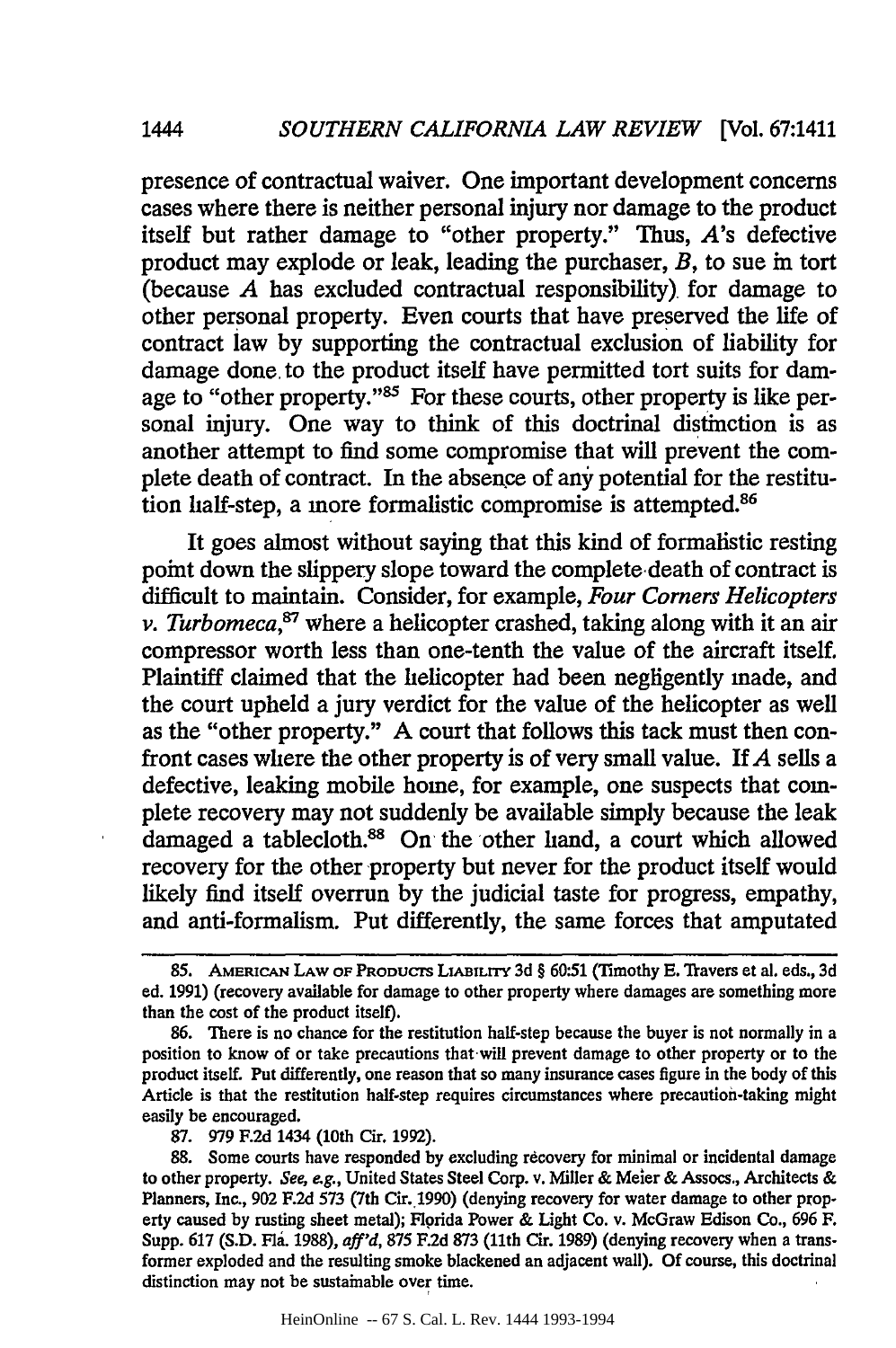contract law by allowing tort suits for personal injury arising out of contracts for products, and then almost inevitably conquered "other property" cases as well, might be expected to destroy any remaining distinctions, or holdouts.

At the same time, there is reason to think that courts will find a place, or at least a set of implicit doctrines, to make a stand for the survival of contract. Our collective reaction to the hypothetical cases with which this Article began is that courts will not intervene everywhere and will not insist on best efforts in every relationship. The trick, then, is to see where courts might comfortably create distinctions between the urge to intervene and the older inclination to insist on private bargains. I have not tried to characterize the precise evolution of product liability and disclaimer law, but I have suggested that crude attempts to distinguish tort from contract, such as the move to permit tort suits where there is damage to "other property," might be analogous to the (more attractive) restitution remedy deployed in the cases discussed earlier in this Article.

#### **D.** HALF-STEP, *Ex Post* SCHEMES MORE GENERALLY

Although I have described the restitution half-step idea as part of the evolutionary story of the tort-contract distinction, it is useful to note that there are other examples of *ex* post schemes that do not go as far as efficiency or other considerations might dictate. In much of tort law there is a sense that the *ex post* reality of an injury encourages the factfinder to conclude that there should be liability, even though the abstract negligence standard insists that it is *ex ante* behavior that ought to be scrutinized. One might view our disinclination to combat this, potential bias (with such things as bifurcated trials) as a larger example of the appeal of *"ex post* justice." Alternatively, and perhaps more optimistically, we might simply recognize that tort law is uncertain as to the relative superiority of negligence or strict liability, and the inclination toward recovery where there is *ex post* injury might be seen as a move in the direction of a compromise between negligence and strict hability.

Outside of tort law there is the question of why we criminalize attempts. We could imagine a system that penalized completed crimes and sought to deter all criminal behavior with the threat of large punishments for "successful" crimes. And we could imagine a system that was more *ex ante* in design, penalizing all attempts equally. Ours is a mixed system in which greater penalties are imposed where there is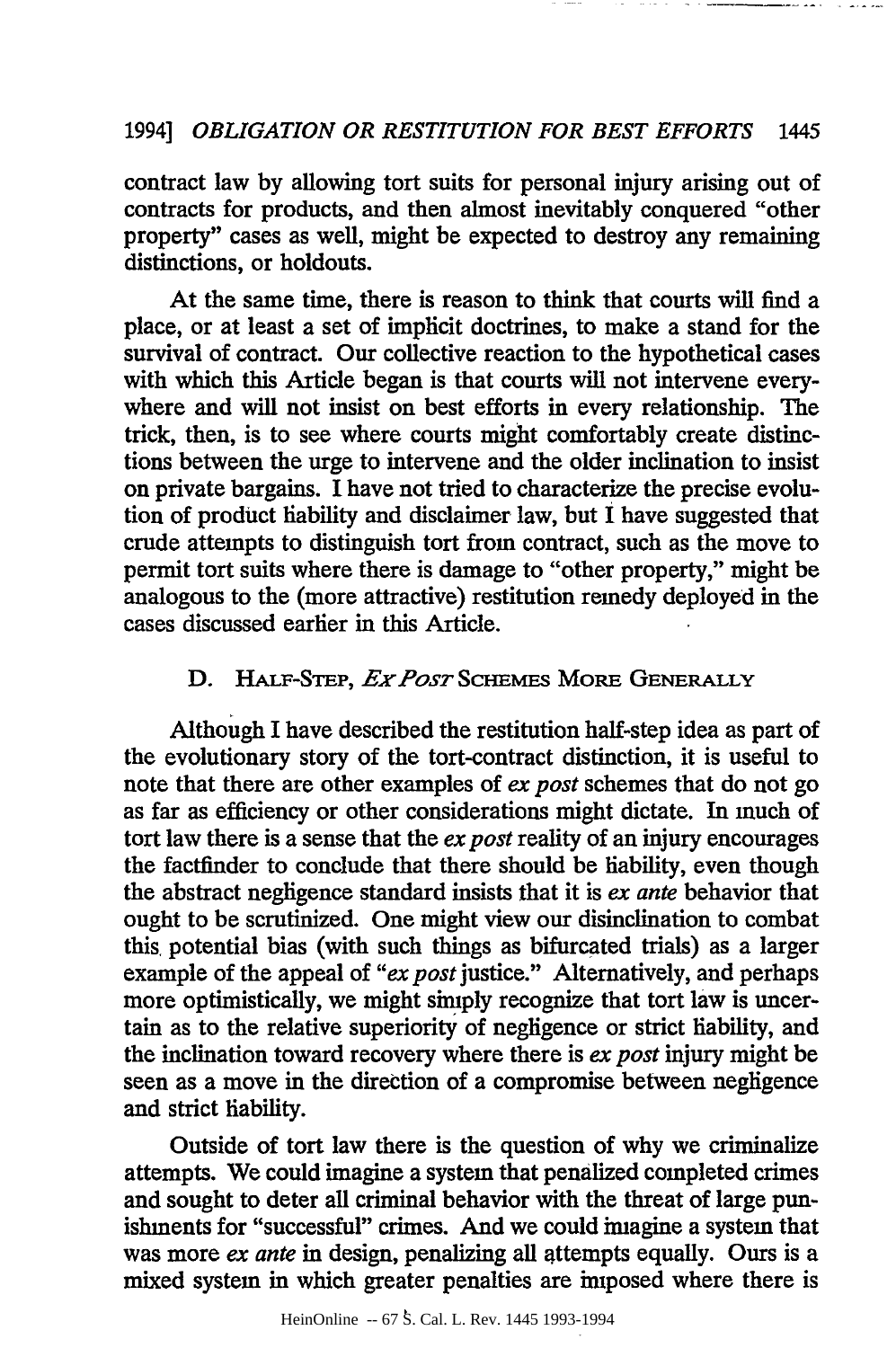"bad luck," but in which some *ex ante* perspective remains, so that drunk drivers and would-be murderers are punished even though their potential victims escape unscratched.<sup>89</sup>

These and other examples<sup>90</sup> suggest that the restitution half-step idea may be a part of a larger story in which the law finds its way toward a balance among efficiency, administrative, moral, and other considerations. But because I have chosen to stress the relationship between this half-step, *ex post* idea and the tension between tort and contract, I leave for another day the question of where we can expect to find mixtures of *ex ante and ex post* tools.

## IV. CONCLUSION

With the idea of the restitution half-step I have suggested that compensation will be available when courts can, with the perspective of hindsight, be virtually certain that a precaution generated unambiguous and tangible benefits to a contractual acquaintance.<sup>91</sup> Courts might hesitate to use a damage remedy to encourage best efforts both because such a remedy might lead to fewer desirable precautions and because, when it will lead to more precautions, it will also raise initial contract prices in a manner that might not appeal to the apparent beneficiary. Thus, the now familiar college president who fails to provide a placement counselor or security guard need not fear a tort-style suit for damages because, among other things, the seemingly efficient precautions that would avoid such liability may not be within the budget of the beneficiaries who would in the end pay for these precautions. And the college president who undertakes these precautions will be unable to recover their cost from the beneficiaries because it is hard to imagine situations in which it will be perfectly clear that the precautions benefitted those sued for payment. Similarly, an insured who installs an efficient smoke detector or who undergoes a medical procedure that benefits a life insurer in statistical terms is most unlikely to gain compensation for the cost of the precaution. 92 These examples of

*1446*

**<sup>89.</sup>** *See THOMAS* NAGEL, MORTAL **QUESTONs** 24-38 **(1979).**

*<sup>90.</sup> See infra* note 92.

<sup>91.</sup> I have also suggested that another requirement of the restitution half-step might be that the precaution itself was efficient. *See supra* text accompanying notes 65-68, 70-77.

<sup>92.</sup> In these cases it may be too difficult to prove *ex post* that the precaution truly succeeded. **A** slightly harder case would be one where the insurer offers the detector at the insurer's cost, in mid-contract, and says it will refuse to pay in the event of a fire unless this precaution is applied. Again, there are a number of ways to encourage the efficient precaution, including compensation and tort-like threats (no insurance coverage), but the interesting thing is that the law does nothing so aggressive but rather leaves the matter to private agreement.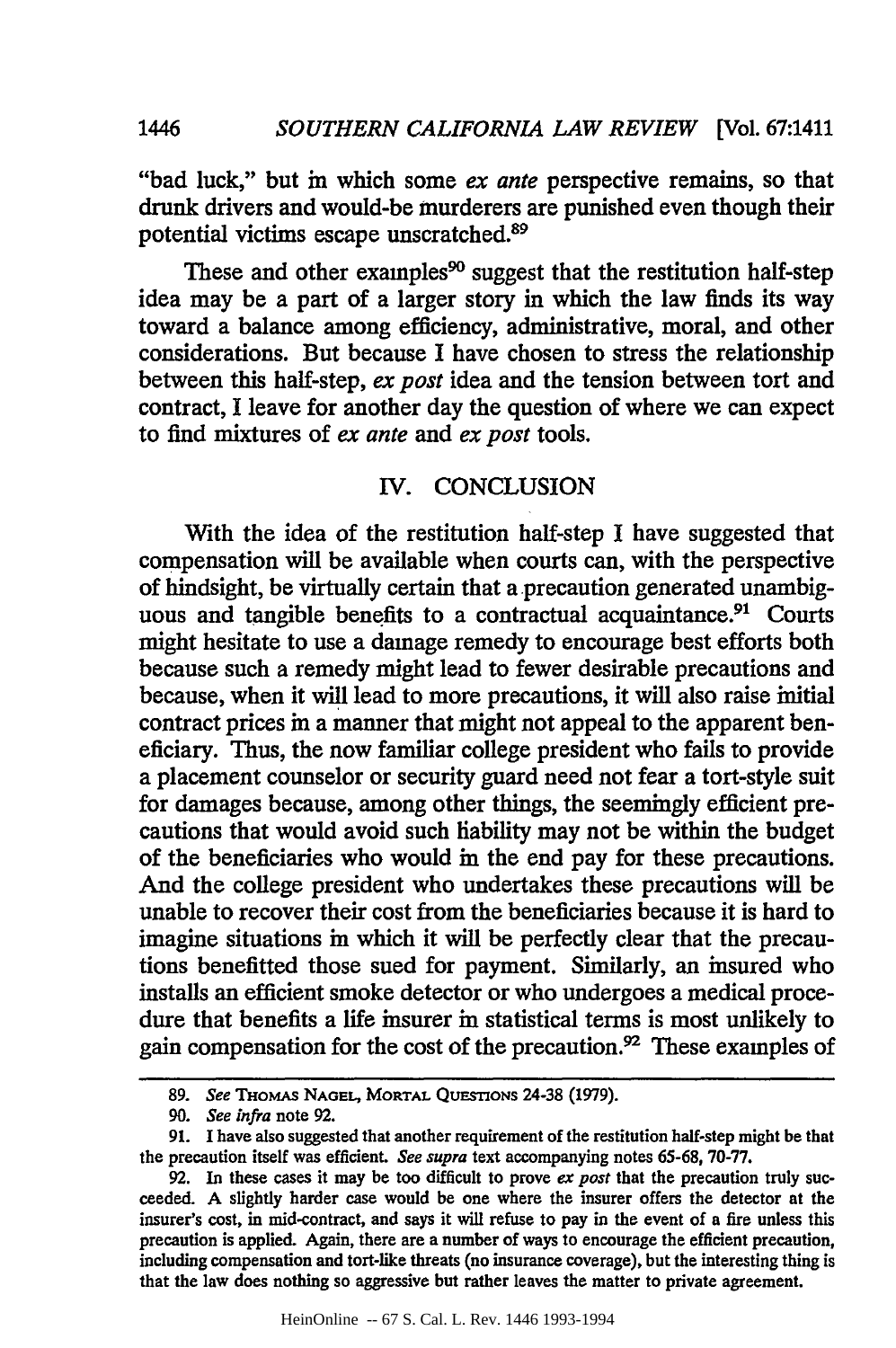judicial passivity certainly stand in contrast to interventions (and inevitable price increases) in tort law, so that one or the other of these areas would seem to be governed **by** an inefficient legal rule, and yet there does not seem to be any reason to expect change in either area. Moreover, these examples lead me to prefer the restitution half-step as a descriptive tool over the idea that courts (in *Leebov, McNeilab,* and many of the other cases discussed above) award compensation where they find *ex* ante-justified precautions. The *ex ante,* or efficiency, perspective makes the smoke detector and college security cases more difficult.

In the course of developing the idea of the restitution half-step, and its relationship to earlier work on restitution and rescue law, two other themes have emerged with regard to legal categories. The first is that contract law is hardly dead. Especially when one moves away from consumer transactions and the possibility of personal injury, judicial intervention is qualitatively different when judges deal with contractual acquaintances rather than strangers. It is possible to insist that the difference has more to do with the omission-commission distinction than with the tort-contract divide, but it is plain that there is at least something to the latter distinction. And as an evolutionary matter, I have suggested that because the restitution half-step does something for those claimants who are most sympathetic, it facilitates a plausible equilibrium in the development of law and legal categories. Other, larger areas of law, such as that dealing with the question of when a tort suit is possible despite careful waiver of contractual liability, may be in flux precisely because no attractive equilibrium, or resting spot, has been found.

The second subsidiary theme is that however useful the category of relational contract may be in understanding a variety of contract

It is tempting to insist that there is no recovery or other intervention in these cases because contracting is easy; the insured can offer a discount or straightforward payment in order to obtain the joint wealth maximizing precaution. The problem with succumbing to this temptation is that it makes much of contract law seem useless because it is always the case that if we assume low transaction costs then the parties can contract in a way that makes default rules seem unimportant.

Note that the insurer may not wish to pay for the medical procedure because insureds can be expected to undertake lifesaving steps on their own without the additional incentive of compensation. And a health insurer who has promised to cover procedure  $X$  may not want to pay for the substitute, less expensive procedure *Y* because sometimes the experiment will fail and the insured will then have higher medical expenses. The insurer prefers that it, and not the insured, control the rate at which new innovations are covered and encouraged.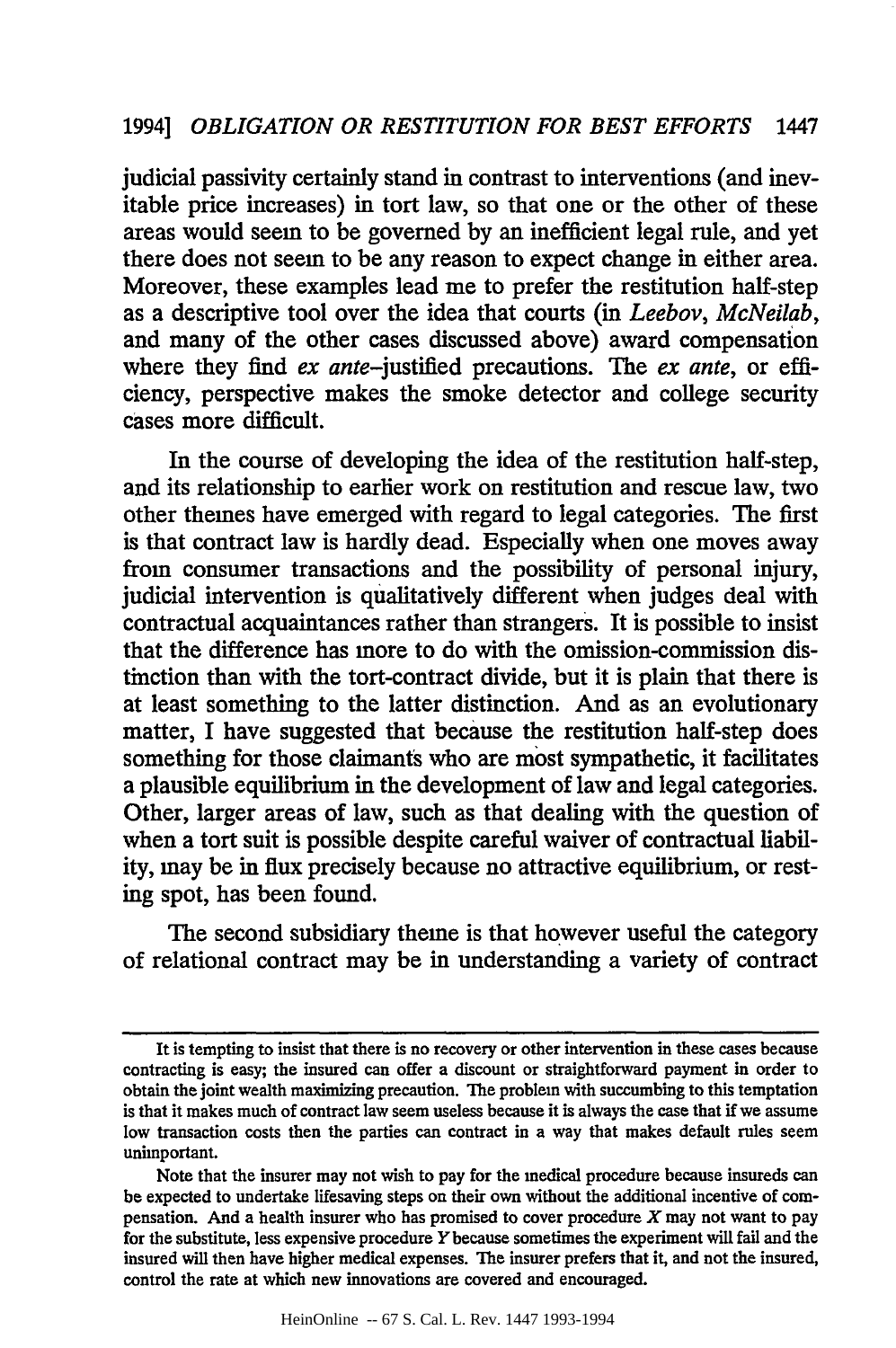law doctrines, such as substantial performance, $93$  it seems fairly useless in understanding the treatment of unanticipated precautions, or best efforts requirements. Put differently, a party's breach, or announcement of anticipated breach, of contract is an important trigger; the event signals the onset of a behavioral and regulatory regime in which courts will require and compensate best efforts precautions (viewed from the efficiency-promoting, *ex ante* perspective).<sup>94</sup> But much earlier in time, when the question is simply whether unanticipated best efforts will be encouraged through aggressive legal intervention, courts are reluctant to intervene, and the restitution half-step seems to describe the limits of this intervention. This is not the place to explore this trigger in extended fashion, but rather to emphasize the nature of the intervention that can be expected in its absence.<sup>95</sup>

I have suggested, perhaps too insistently, that the restitution halfstep idea be linked to the difficulty courts face in drawing the line between contract and tort, or between encouraging private bargains and aggressively intervening where private arrangements seem to have fallen short of what is privately and socially desirable. Indeed, I have suggested that of the many partial answers to the question of why judges use their available tools with such different authority in contract and in tort cases, the most striking is the ability of one of these tools, the restitution half-step remedy, to deal with difficult cases. It is possible and even conventional, however, to explain much of the contract-tort division in terms of administrative and error costs. College presidents are left alone **by** the courts under this view because

Note also that post-breach (non-heroic) best efforts mitigation will be required (and compensated) even though the parties could have specified such mitigation steps in advance.

**95.** We might say that although courts can err, contracting parties agree that precautions are so regularly necessary post-breach, and strategic behavior such a problem at that time, that they "agree," at least hypothetically, to a different, tort-like regime. Contract law is most alive, which is to say most distinct from tort, in pre-breach arrangements between contractual acquaintances where there is no threat of personal injury.

*1448*

**<sup>93.</sup>** *See* Charles *J.* Goetz **&** Robet **E.** Scott, *The Mitigation Principle: Toward a General Theory of Contractual Obligation,* **69 VA. L. REv. 967 (1983).**

<sup>94.</sup> More accurately, courts will look at incremental, rather than heroic, steps that might be undertaken post-breach to mitigate damages. **A** seller might be expected to find another buyer but it would be most surprising for a court to insist that the mitigator should have **built** a new factory in order to modify the goods in question. We might say that the duty to mitigate is, in fact, limited to low risk decisions. On the other hand, if a heroic mitigation step is undertaken, it has been suggested that courts will grant recovery (from the breaching party) where the heroic step appears *ex post* to have been wise. *See* Jeffrey **G.** Macintosh **&** David **C.** Frydenlund, *An Investment Approach to a Theory of Contract Mitigation,* **37 U.** TORoNTo **L.J. 113 (1987).** This is one of several examples of a positive theory about a segment of contract law that resembles the restitution half-step idea advanced here.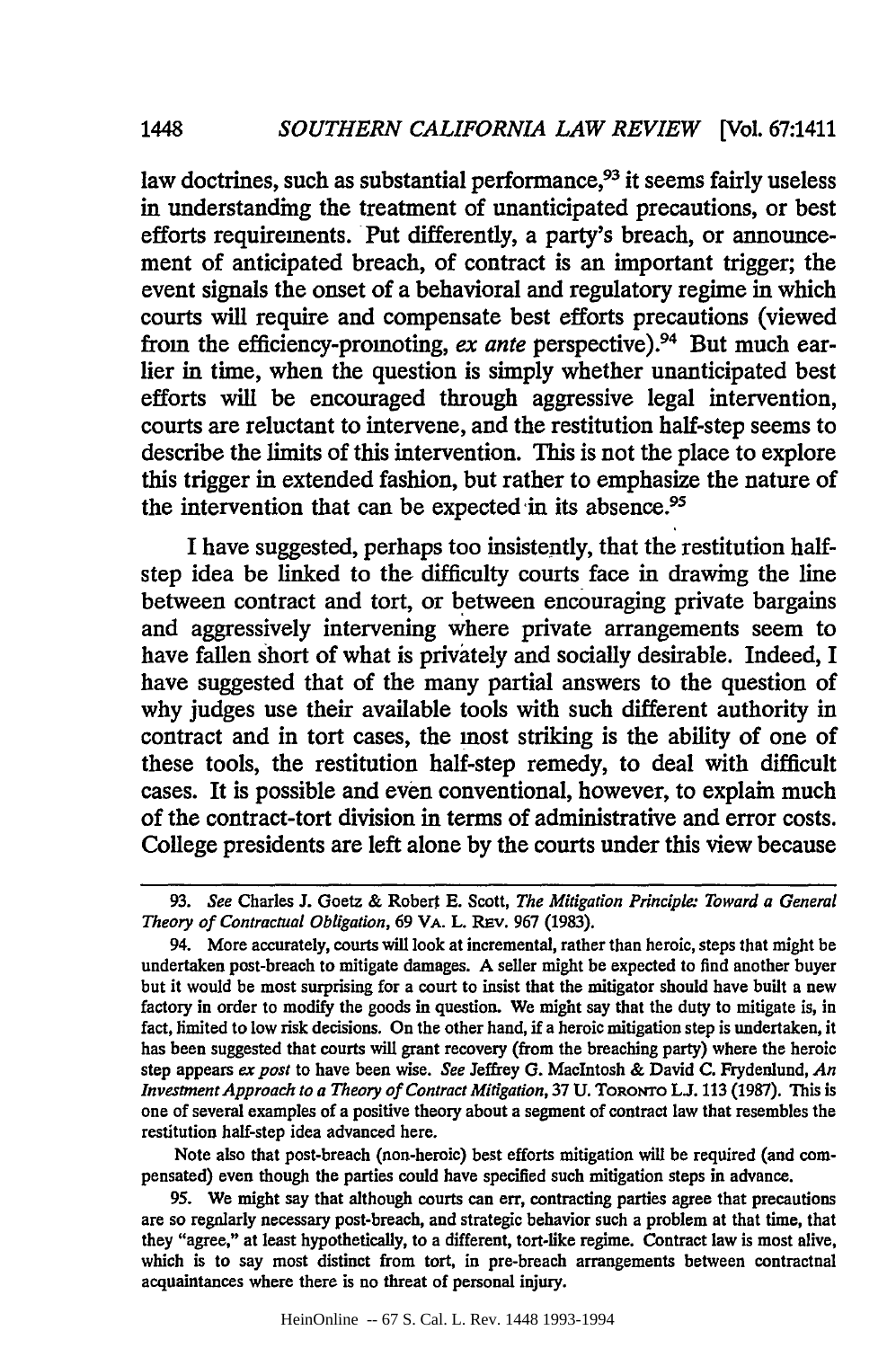markets work fairly well, and because even where they fail, courts may fail even more miserably. The installation of smoke detectors is also a matter for private arrangements under this account both because these arrangements are easily made and because the social cost of missing some desirable bargains is low both in relative and absolute terms. From this perspective the puzzle is not to explain nonintervention in contract cases but rather to explain those contract cases, such as *Leebov and Intel,* where there is aggressive intervention. The restitution half-step idea and the distinction based on the question of whether aggressive intervention will lead to higher prices (and therefore unwanted "benefits") are, however, just as important to this perspective as they are to one that is rooted in the fragility of the contract-tort distinction. In short, although I have described the judicial taste for *ex post* success as part of the story of the survival of contract, it is a phenomenon that is significant on its own. Restitutionary recoveries from contractual acquaintances are interesting and important whether they are understood as arising out of restitution's own foundations or as mediating the tension between restitution's more celebrated conceptual neighbors, tort and contract.